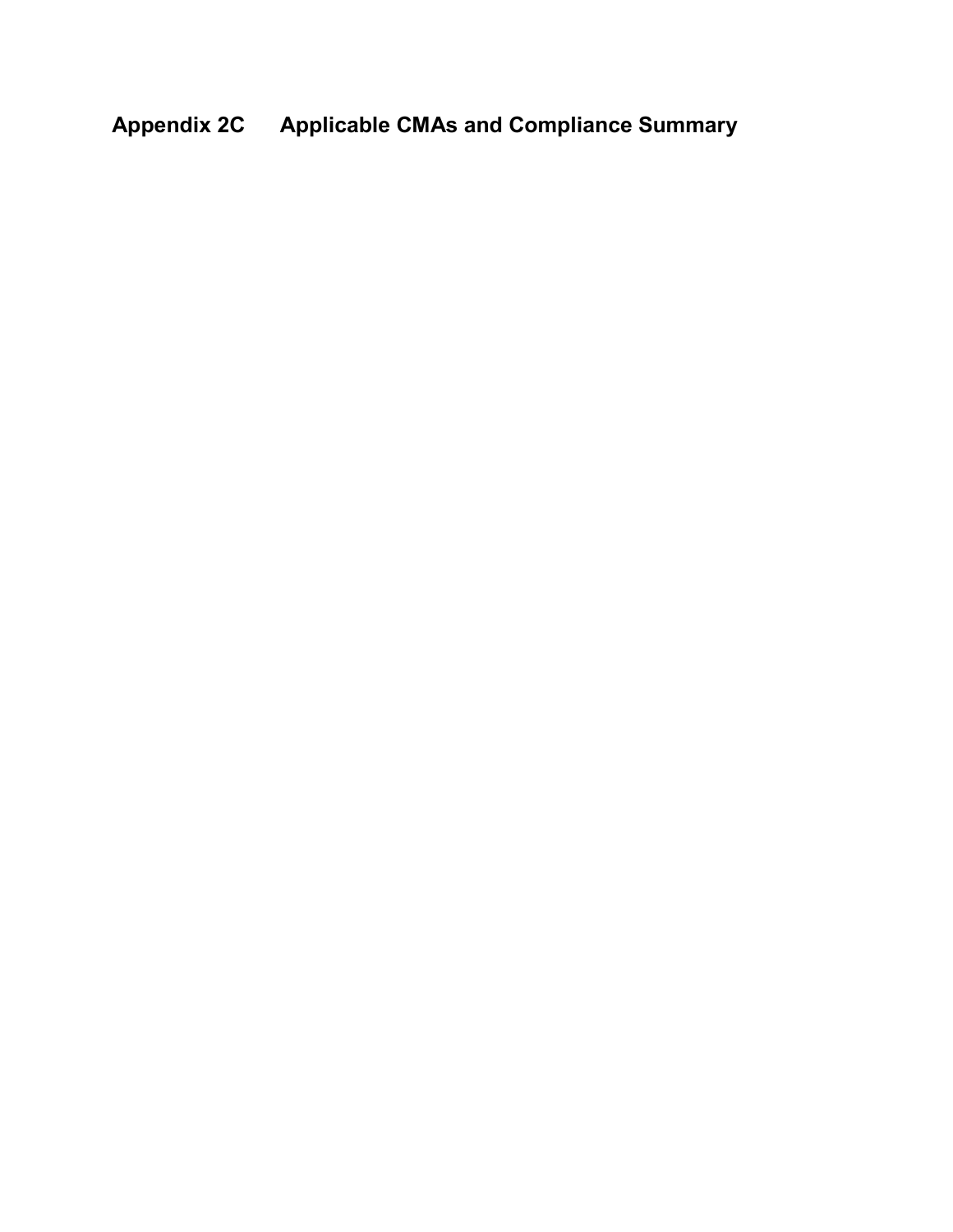## **Table of Contents**

| Appendix 2C | <b>Applicable CMAS and Compliance Summary</b> |
|-------------|-----------------------------------------------|
| 2C.1        |                                               |
| 2C.1.1      |                                               |
| 2C.1.2      |                                               |
| 2C.1.3      |                                               |
| 2C.1.4      |                                               |
| 2C.1.5      |                                               |
| 2C.1.6      |                                               |
| 2C.1.7      |                                               |
| 2C.1.8      |                                               |
| 2C.2        |                                               |
| 2C.2.1      |                                               |
| 2C.2.2      |                                               |
| 2C.3        |                                               |
| 2C.3.1      |                                               |
| 2C.3.2      |                                               |
| 2C.3.3      |                                               |
| 2C.4        |                                               |
| 2C.4.1      |                                               |
| 2C.4.2      |                                               |
| 2C.4.3      |                                               |
| 2C.4.4      |                                               |
| 2C.4.5      |                                               |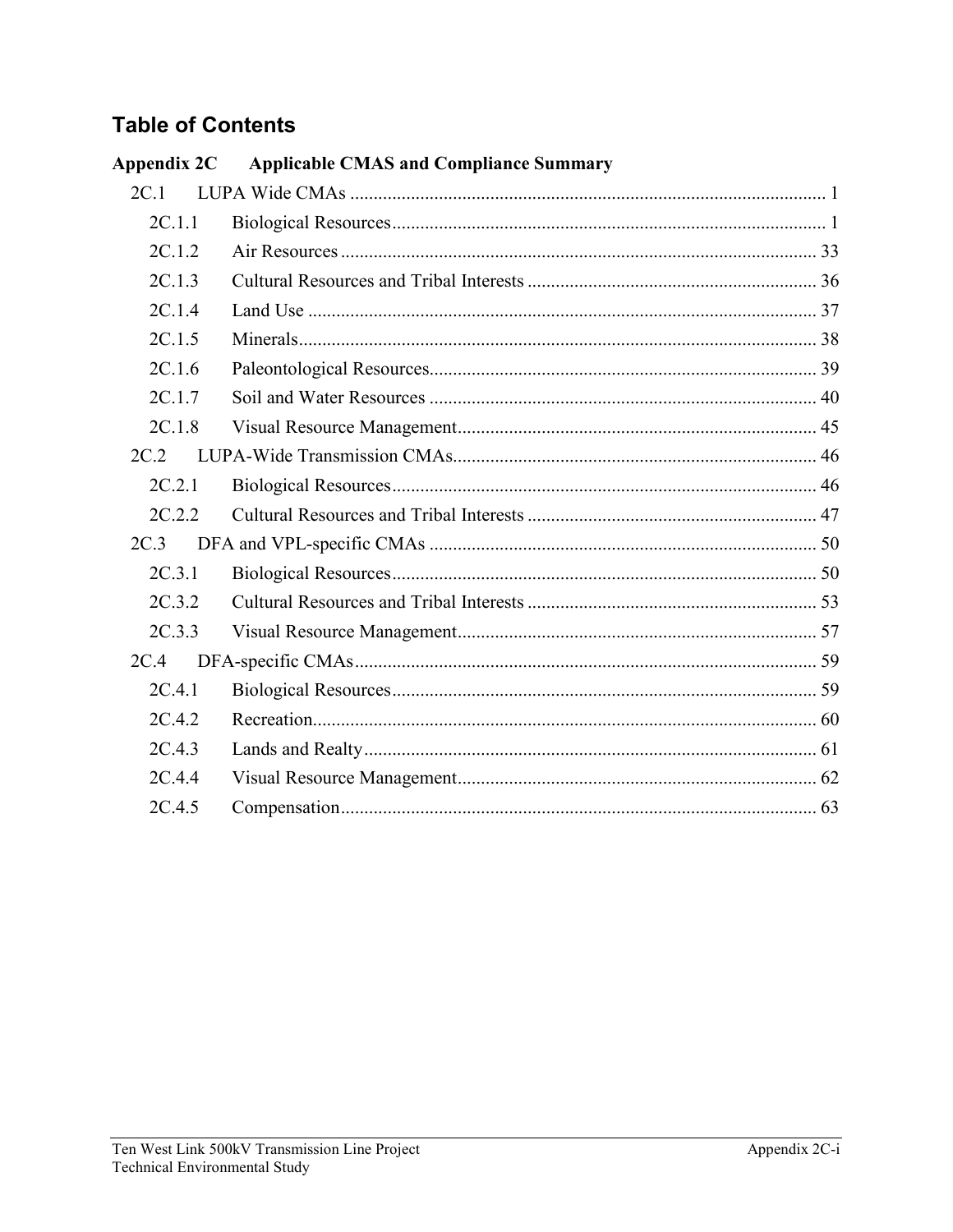This page intentionally left blank.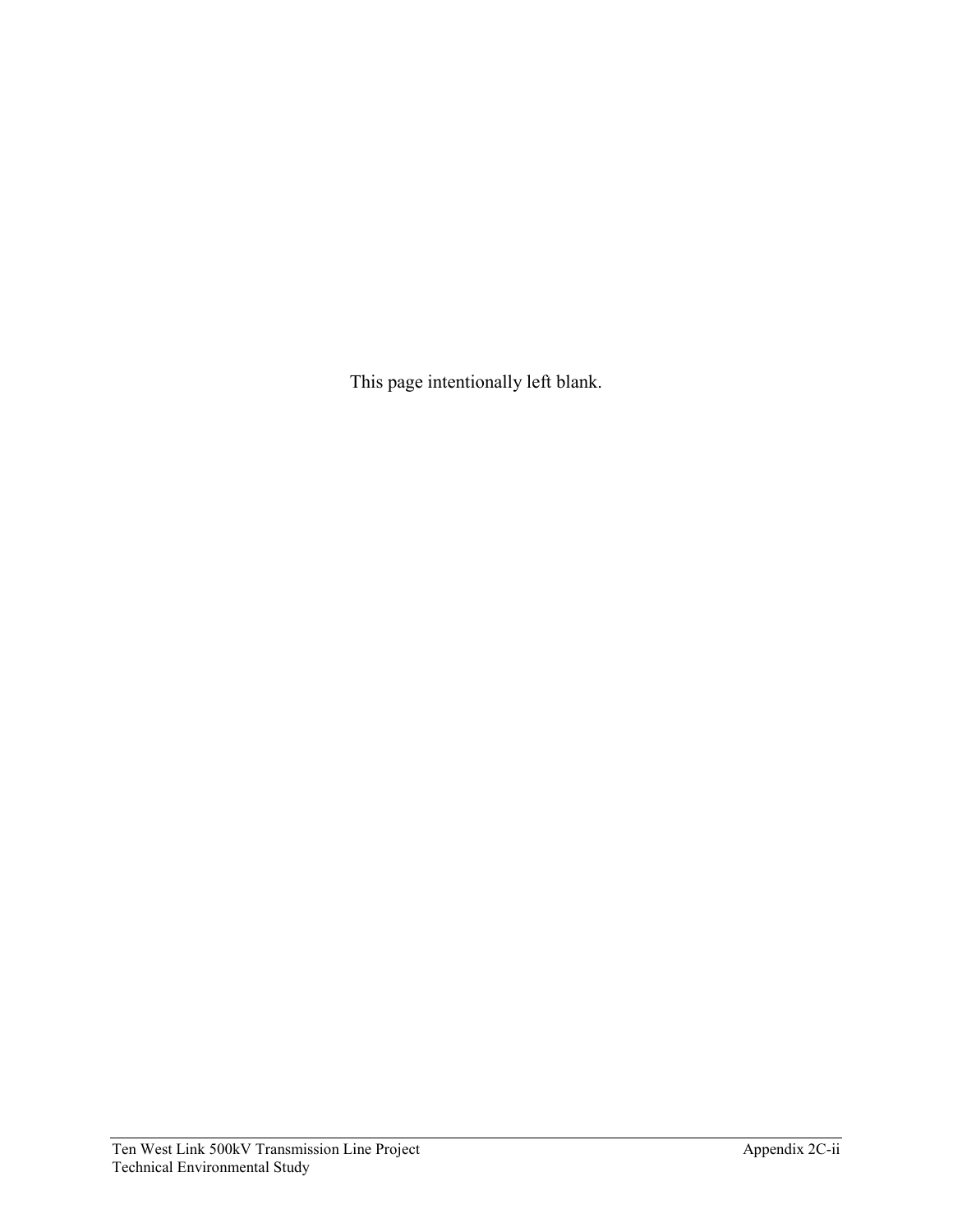## **2C.1 LUPA WIDE CMAS**

### **2C.1.1 Biological Resources**

<span id="page-3-1"></span><span id="page-3-0"></span>

| <b>CATEGORY</b>         | CMA#             | <b>CMA TEXT</b>                                                                                                                                                                                                                                                                                                                                                                                                                                                                                                                                                                                                                                                                                                                                                                                                                                                                                                                                                                                                                                                                                       | <b>RELEVANT</b><br><b>EIS SECTIONS</b> | <b>COMPLIANCE SUMMARY</b>                                                                                                                                                                                                                                                                                                                                                                                                                                                                                                                                                                                                                                                                                                                                                                                                                          |
|-------------------------|------------------|-------------------------------------------------------------------------------------------------------------------------------------------------------------------------------------------------------------------------------------------------------------------------------------------------------------------------------------------------------------------------------------------------------------------------------------------------------------------------------------------------------------------------------------------------------------------------------------------------------------------------------------------------------------------------------------------------------------------------------------------------------------------------------------------------------------------------------------------------------------------------------------------------------------------------------------------------------------------------------------------------------------------------------------------------------------------------------------------------------|----------------------------------------|----------------------------------------------------------------------------------------------------------------------------------------------------------------------------------------------------------------------------------------------------------------------------------------------------------------------------------------------------------------------------------------------------------------------------------------------------------------------------------------------------------------------------------------------------------------------------------------------------------------------------------------------------------------------------------------------------------------------------------------------------------------------------------------------------------------------------------------------------|
| Biological<br>Resources | LUPA-<br>$BIO-1$ | Conduct a habitat assessment (see Glossary of Terms) of Focus and<br>BLM Special Status Species' suitable habitat for all activities and<br>identify and/or delineate the DRECP vegetation types, rare alliances,<br>and special features (e.g., Aeolian sand transport resources, Joshua<br>tree, microphyll woodlands, carbon sequestration characteristics,<br>seeps, climate refugia) present using the most current information,<br>data sources, and tools (e.g., DRECP land cover mapping, aerial<br>photos, DRECP species models, and reconnaissance site visits) to<br>identify suitable habitat (see Glossary of Terms) for Focus and BLM<br>Special Status Species. If required by the relevant species-specific<br>CMAs, conduct any subsequent protocol or adequate presence/<br>absence surveys to identify species occupancy status and a more<br>detailed mapping of suitable habitat to inform siting and design<br>considerations. If required by relevant species-specific CMAs,<br>conduct analysis of percentage of impacts to suitable habitat and<br>modeled suitable habitat. | Section 3.5<br>Section 4.5             | Compliance with this CMA is achieved through<br>data contained in the Biological Resources<br>Technical Reports (including rare plant studies),<br>which is incorporated into Chapter 3 and<br>Appendix 3 of this EIS, and analysis presented in<br>Chapter 4 and Appendix 4. Additional<br>preconstruction studies along the Selected<br>Alternative route in California would be<br>undertaken for rare plants (APM-BIO-24 and<br>BMP-BIO-31), protected plants (BMP-BIO-11),<br>rare vegetation alliances (APM-BIO-24), riparian<br>and xeroriparian habitat (APM-BIO-13), Mojave<br>fringe-toed lizard (APM-BIO-25 and BMP-BIO-<br>49), desert tortoise (APM/BMP-BIO-23),<br>burrowing owl (APM-BIO-25 and APM-BIO-30),<br>nesting migratory birds (APM-BIO-30), dune<br>vegetation (BMP-BIO-53) and sand transport<br>corridors (BMP-BIO-54). |
|                         |                  | • BLM will not require protocol surveys in sites determined by the<br>designated biologist to be unviable for occupancy of the species,<br>or if baseline studies inferred absence during the current or<br>previous active season.                                                                                                                                                                                                                                                                                                                                                                                                                                                                                                                                                                                                                                                                                                                                                                                                                                                                   |                                        |                                                                                                                                                                                                                                                                                                                                                                                                                                                                                                                                                                                                                                                                                                                                                                                                                                                    |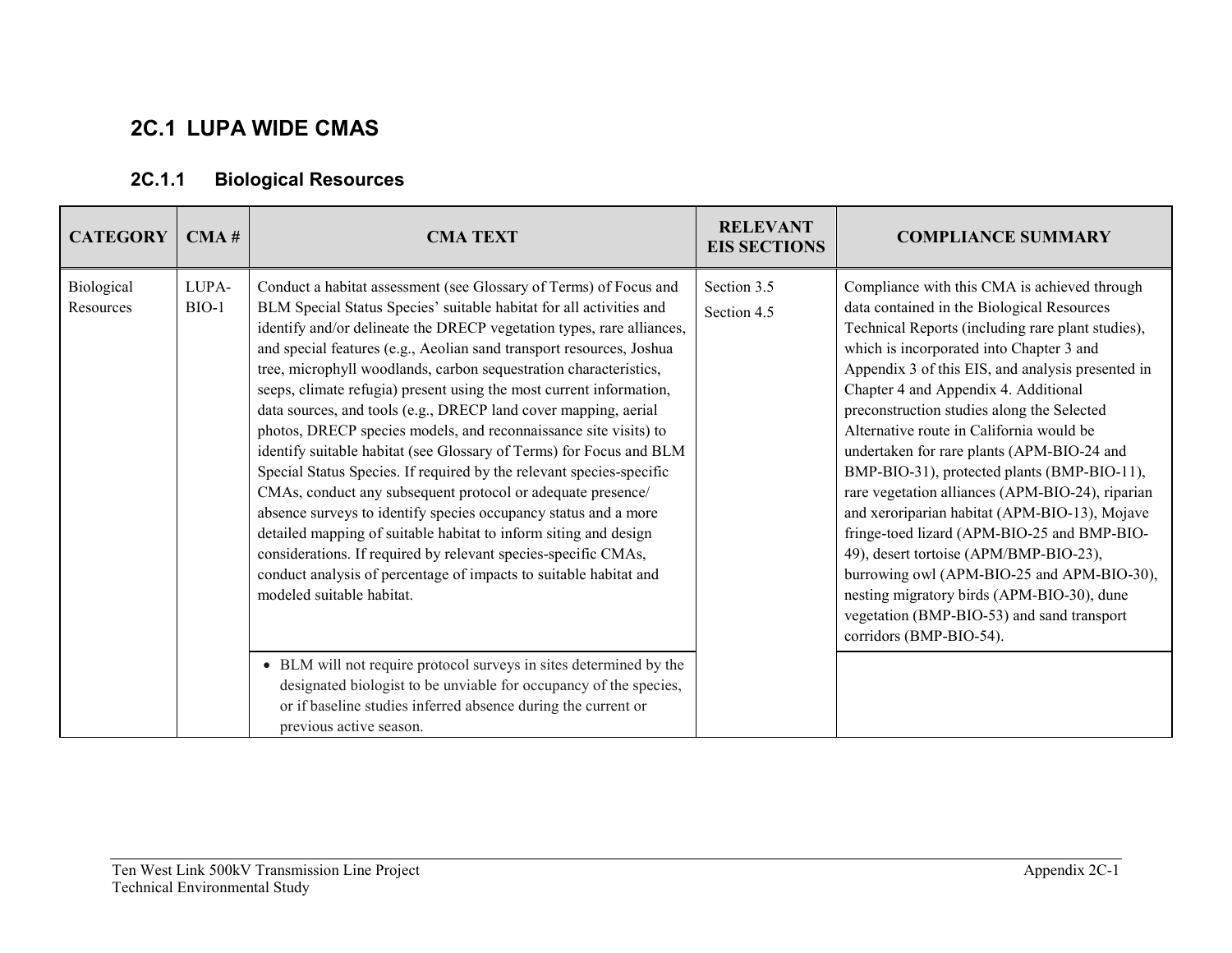| <b>CATEGORY</b>                         | CMA#             | <b>CMA TEXT</b>                                                                                                                                                                                                                                                                                                                                                                                                                                                                                                                     | <b>RELEVANT</b><br><b>EIS SECTIONS</b> | <b>COMPLIANCE SUMMARY</b>                                                                                                                                                                                                                                     |
|-----------------------------------------|------------------|-------------------------------------------------------------------------------------------------------------------------------------------------------------------------------------------------------------------------------------------------------------------------------------------------------------------------------------------------------------------------------------------------------------------------------------------------------------------------------------------------------------------------------------|----------------------------------------|---------------------------------------------------------------------------------------------------------------------------------------------------------------------------------------------------------------------------------------------------------------|
|                                         | Con't            | Utilize the most recent and applicable assessment protocols and<br>guidance documents for vegetation types and jurisdictional waters<br>and wetlands that have been approved by BLM, and the appropriate<br>responsible regulatory agencies, as applicable.                                                                                                                                                                                                                                                                         |                                        |                                                                                                                                                                                                                                                               |
|                                         | LUPA-<br>$BIO-2$ | Designated biologist(s) (see Glossary of Terms), will conduct, and<br>oversee where appropriate, activity-specific required biological<br>monitoring during pre-construction, construction, and<br>decommissioning to ensure that avoidance and minimization<br>measures are appropriately implemented and are effective. The<br>appropriate required monitoring will be determined during the<br>environmental analysis and BLM approval process. The designated<br>biologist(s) will submit monitoring reports directly to BLM.   | Section 4.5.4<br>Appendix 2A           | Compliance with this CMA is achieved through<br>application of APM-BIO-02 and BMP-BIO-02.                                                                                                                                                                     |
| Resource<br>Setback<br><b>Standards</b> | LUPA-<br>$BIO-3$ | Resource setbacks (see Glossary of Terms) have been identified to<br>avoid and minimize the adverse effects to specific biological<br>resources. Setbacks are not considered additive and are measured as<br>specified in the applicable CMA. Allowable minor incursions (see<br>Glossary of Terms), as per specific CMAs do not affect the<br>following setback measurement descriptions. Generally, setbacks<br>(which range in distances for different biological resources) for the<br>appropriate resources are measured from: | Section 4.5.7<br>Appendix 2A           | The CDCA Plan would be further amended to<br>eliminate this setback for sensitive plants for the<br>Project. Compliance with this CMA is achieved, in<br>part, through application of APM-BIO-04, APM-<br>BIO-11, BMP-BIO-31, BMP-BIO-50, and BMP-<br>BIO-52. |
|                                         |                  | • The edge of each of the DRECP desert vegetation types,<br>including but not limited to those in the riparian or wetland<br>vegetation groups (as defined by alliances within the vegetation<br>type descriptions and mapped based on the vegetation type<br>habitat assessments described in LUPA-BIO-1).<br>• The edge of the vegetation extent for specified Focus and BLM                                                                                                                                                      |                                        |                                                                                                                                                                                                                                                               |
|                                         |                  | sensitive plant species.<br>• The edge of suitable habitat or active nest substrates for the<br>appropriate Focus and BLM Special Status Species.                                                                                                                                                                                                                                                                                                                                                                                   |                                        |                                                                                                                                                                                                                                                               |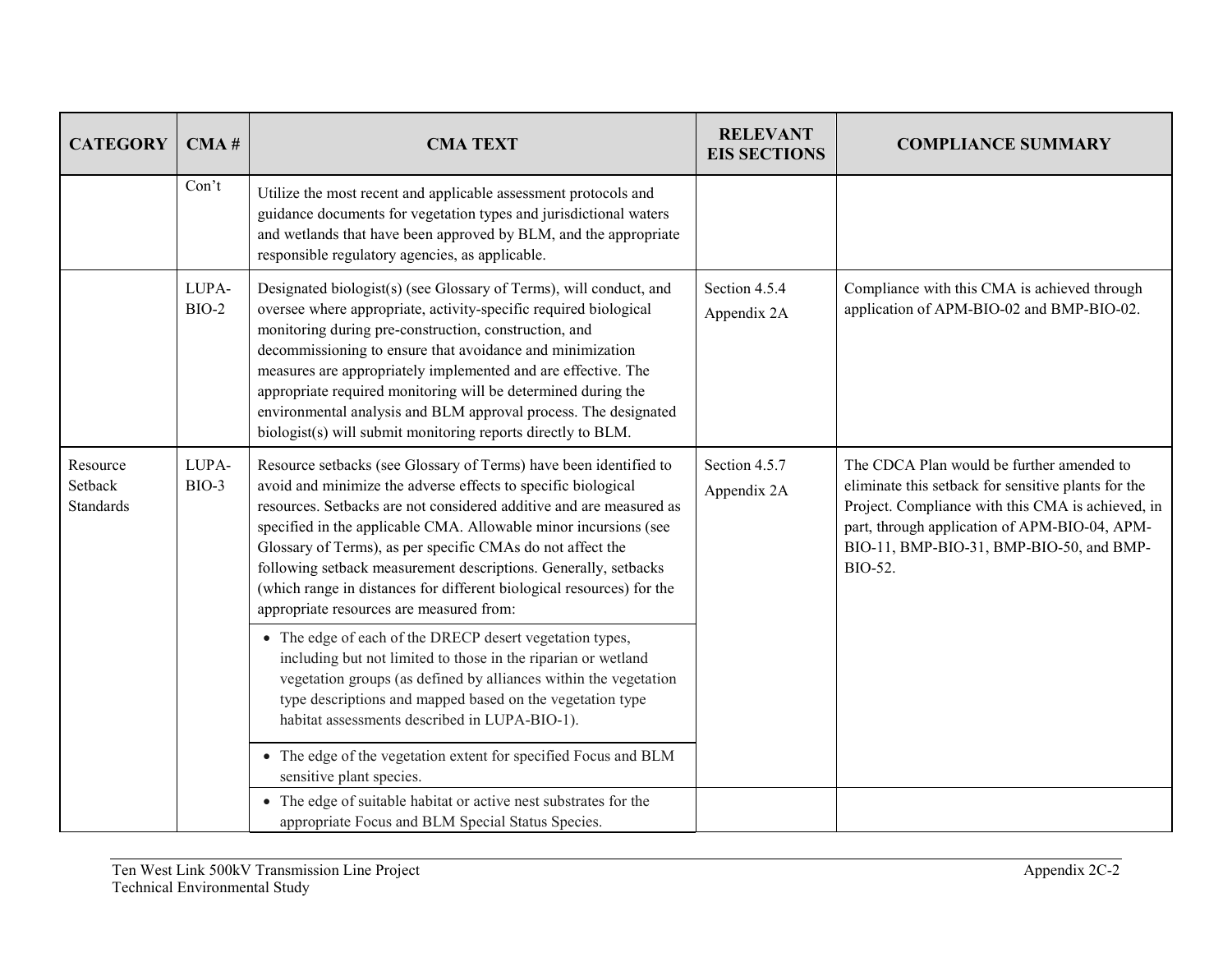| <b>CATEGORY</b>          | CMA#             | <b>CMA TEXT</b>                                                                                                                                                                                                                                                                                                                                                                                                                                                                                                                                   | <b>RELEVANT</b><br><b>EIS SECTIONS</b> | <b>COMPLIANCE SUMMARY</b>                                                                                                                                                        |
|--------------------------|------------------|---------------------------------------------------------------------------------------------------------------------------------------------------------------------------------------------------------------------------------------------------------------------------------------------------------------------------------------------------------------------------------------------------------------------------------------------------------------------------------------------------------------------------------------------------|----------------------------------------|----------------------------------------------------------------------------------------------------------------------------------------------------------------------------------|
| Seasonal<br>Restrictions | LUPA-<br>$BIO-4$ | For activities that may impact Focus and BLM Special Status<br>Species, implement all required species-specific seasonal restrictions<br>on pre- construction, construction, operations, and decommissioning<br>activities.                                                                                                                                                                                                                                                                                                                       | Appendix 2A                            | Compliance with this CMA is achieved through<br>application of APM-BIO-20, BMP-BIO-31, and<br>BMP-BIO-32.                                                                        |
|                          |                  | Species-specific seasonal restriction dates are described in the<br>applicable CMAs.                                                                                                                                                                                                                                                                                                                                                                                                                                                              | Appendix 2A                            | Compliance with this CMA is achieved through<br>application of BMP-BIO-32.                                                                                                       |
|                          |                  | Alternatively, to avoid a seasonal restriction associated with visual<br>disturbance, installation of a visual barrier may be evaluated on a<br>case-by-case basis that will result in the breeding, nesting, lambing,<br>fawning, or roosting species not being affected by visual disturbance<br>from construction activities subject to seasonal restriction. The<br>proposed installation and use of a visual barrier to avoid a species<br>seasonal restriction will be analyzed in the activity/project specific<br>environmental analysis. | Appendix 2A<br>Section 4.5             | The use of visual barriers is allowed for nesting<br>migratory birds when included in the nest<br>management plan (Appendix 2B) in accordance<br>with AMP BIO-20 and BMP-BIO-29. |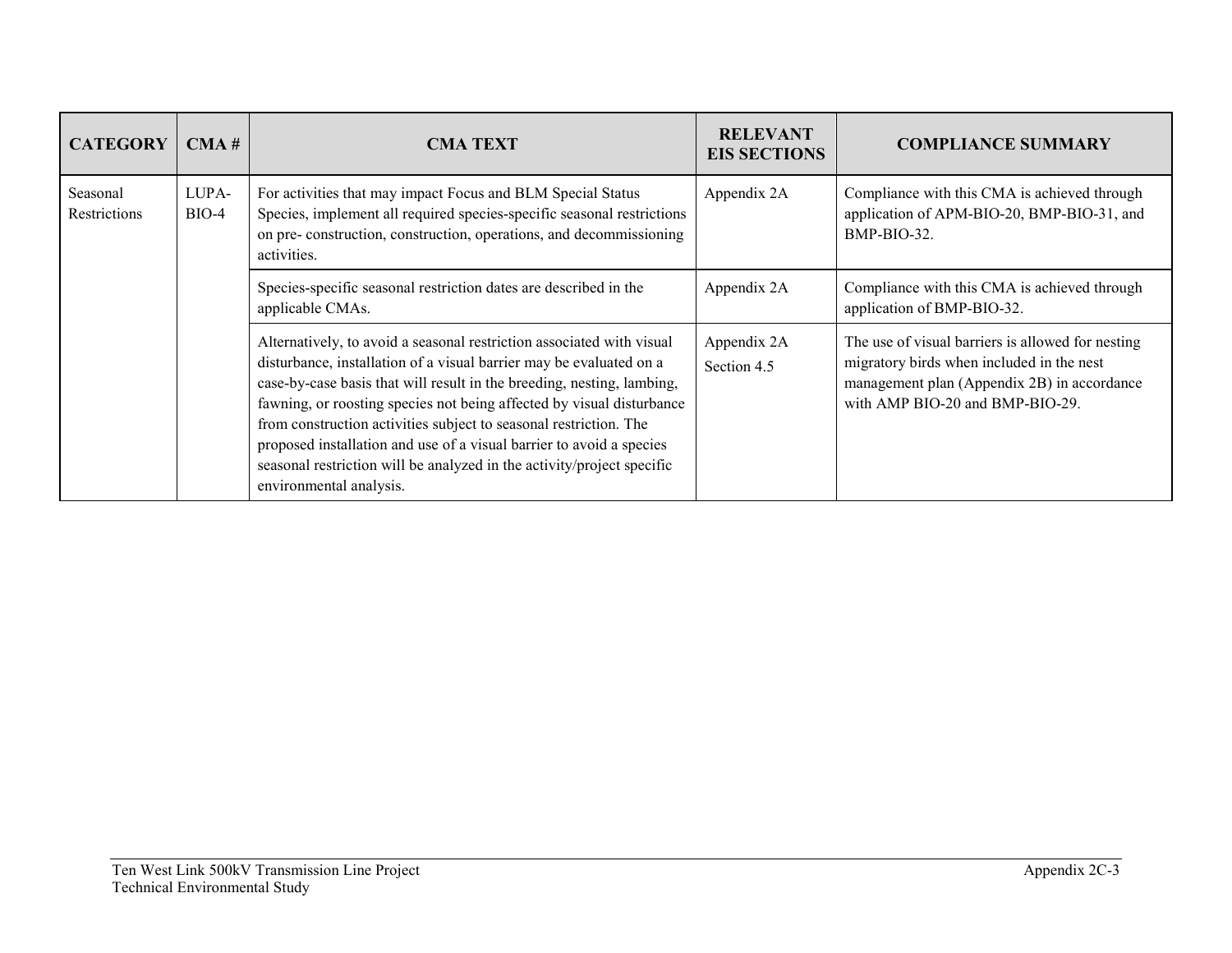| <b>CATEGORY</b>     | CMA#             | <b>CMA TEXT</b>                                                                                                                                                                                                                                                                                                                                                                                                                                                                                                                                                                                                                                                                       | <b>RELEVANT</b><br><b>EIS SECTIONS</b> | <b>COMPLIANCE SUMMARY</b>                                                                                                                                                                                  |
|---------------------|------------------|---------------------------------------------------------------------------------------------------------------------------------------------------------------------------------------------------------------------------------------------------------------------------------------------------------------------------------------------------------------------------------------------------------------------------------------------------------------------------------------------------------------------------------------------------------------------------------------------------------------------------------------------------------------------------------------|----------------------------------------|------------------------------------------------------------------------------------------------------------------------------------------------------------------------------------------------------------|
| Worker<br>Education | LUPA-<br>$BIO-5$ | All activities, as determined appropriate on an activity-by-activity<br>basis, will implement a worker education program that meets the<br>approval of the BLM. The program will be carried out during all<br>phases of the project (site mobilization, ground disturbance, grading,<br>construction, operation, closure/decommissioning or project<br>abandonment, and restoration/reclamation activities). The worker<br>education program will provide interpretation for non-English<br>speaking workers and provide the same instruction for new workers<br>prior to their working on site. As appropriate based on the activity,<br>the program will contain information about: | Appendix 2A<br>Section 2.2.7.2         | Compliance with this CMA is achieved through<br>application of APM/BMP-BIO-01. Required<br>worker training would be Included as a part of the<br>Environmental Health and Safety Plan (Appendix<br>$2B$ ). |
|                     |                  | • Site-specific biological and nonbiological resources.                                                                                                                                                                                                                                                                                                                                                                                                                                                                                                                                                                                                                               | Appendix 2A                            | Compliance with this CMA is achieved through<br>application of APM-BIO-01.                                                                                                                                 |
|                     |                  | • Information on the legal protection for protected resources and<br>penalties for violation of federal and state laws and<br>administrative sanctions for failure to comply with LUPA CMA<br>requirements intended to protect site-specific biological and<br>nonbiological resources.                                                                                                                                                                                                                                                                                                                                                                                               | Appendix 2A                            | Compliance with this CMA is achieved through<br>application of APM-BIO-01.                                                                                                                                 |
|                     |                  | • The required LUPA and project-specific measures for avoiding<br>and minimizing effects during all project phases, including but<br>not limited to resource setbacks, trash, speed limits, etc.                                                                                                                                                                                                                                                                                                                                                                                                                                                                                      | Appendix 2A                            | Compliance with this CMA is achieved through<br>application of APM-BIO-01.                                                                                                                                 |
|                     |                  | • Reporting requirements and measures to follow if protected<br>resources are encountered, including potential work stoppage<br>and requirements for notification of the designated biologist.                                                                                                                                                                                                                                                                                                                                                                                                                                                                                        | Appendix 2A                            | Compliance with this CMA is achieved through<br>application of APM-BIO-01.                                                                                                                                 |
|                     |                  | • Measures that personnel can take to promote the conservation of<br>biological and nonbiological resources.                                                                                                                                                                                                                                                                                                                                                                                                                                                                                                                                                                          | Appendix 2A                            | Compliance with this CMA is achieved through<br>application of APM-BIO-01.                                                                                                                                 |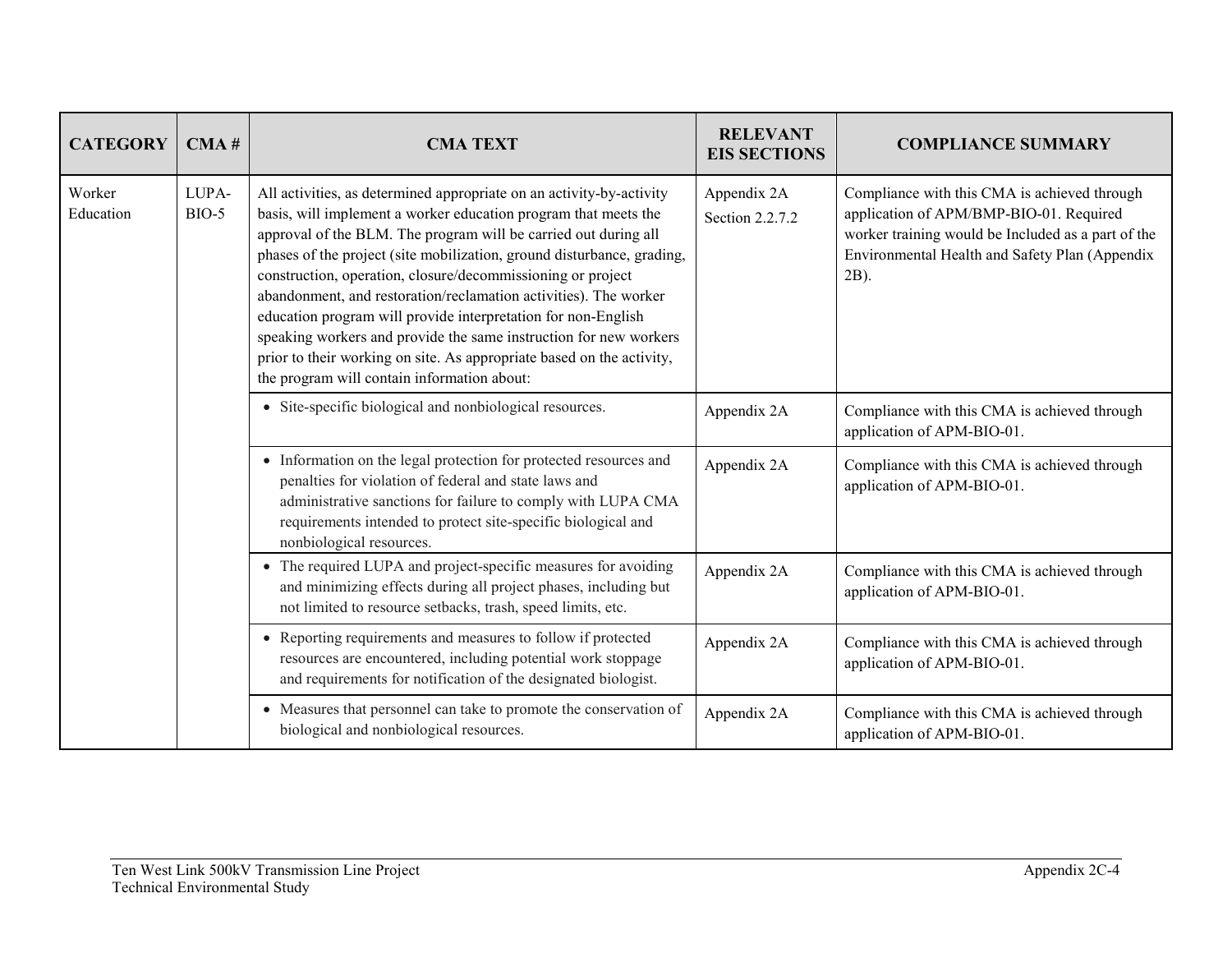| <b>CATEGORY</b>                      | CMA#             | <b>CMA TEXT</b>                                                                                                                                                                                                                                                                                                                                                                                                                                                | <b>RELEVANT</b><br><b>EIS SECTIONS</b>                                                                                                                                                                                                                                                                                                                                  | <b>COMPLIANCE SUMMARY</b>                                                                                 |                                                                                       |
|--------------------------------------|------------------|----------------------------------------------------------------------------------------------------------------------------------------------------------------------------------------------------------------------------------------------------------------------------------------------------------------------------------------------------------------------------------------------------------------------------------------------------------------|-------------------------------------------------------------------------------------------------------------------------------------------------------------------------------------------------------------------------------------------------------------------------------------------------------------------------------------------------------------------------|-----------------------------------------------------------------------------------------------------------|---------------------------------------------------------------------------------------|
| Subsidized<br>Predators<br>Standards | LUPA-<br>$BIO-6$ | Subsidized predator standards, approved by BLM, in coordination<br>with the USFWS and CDFW, will be implemented during all<br>appropriate phases of activities, including but not limited to<br>renewable energy activities, to manage predator food subsidies,<br>water subsidies, and breeding sites including the following:                                                                                                                                | Appendix 2A<br>Section 4.5                                                                                                                                                                                                                                                                                                                                              |                                                                                                           |                                                                                       |
|                                      |                  | • Common Raven management actions will be implemented for all<br>activities to address food and water subsidies and roosting and<br>nesting sites specific to the Common Raven. These include<br>identification of monitoring reporting procedures and<br>requirements; strategies for refuse management; as well as<br>design strategies and passive repellant methods to avoid<br>providing perches, nesting sites, and roosting sites for Common<br>Ravens. | Section 4.5.4<br>Appendix 2A                                                                                                                                                                                                                                                                                                                                            | Compliance with this CMA is achieved through<br>application of AMP BIO-05, AMP BIO-06, and<br>BMP-BIO-28. |                                                                                       |
|                                      |                  |                                                                                                                                                                                                                                                                                                                                                                                                                                                                | • The application of water and/or other palliatives for dust<br>abatement in construction areas and during project operations<br>and maintenance will be done with the minimum amount of<br>water necessary to meet safety and air quality standards and in a<br>manner that prevents the formation of puddles, which could<br>attract wildlife and wildlife predators. | Appendix 2A<br>Section 4.5.4                                                                              | Compliance with this CMA is achieved through<br>application of BMPs AQ-01 and BIO-34. |
|                                      |                  | • Following the most recent national policy and guidance, BLM<br>will take actions to not introduce, dispose of, or release any non-<br>native species into areas of native habitat, suitable habitat, and<br>natural or artificial waterways/water bodies containing native<br>species.                                                                                                                                                                       | Section 4.5.4<br>Appendix 2A                                                                                                                                                                                                                                                                                                                                            | Compliance with this CMA is achieved through<br>application of APM-BIO-12 and BMP-BIO-31.                 |                                                                                       |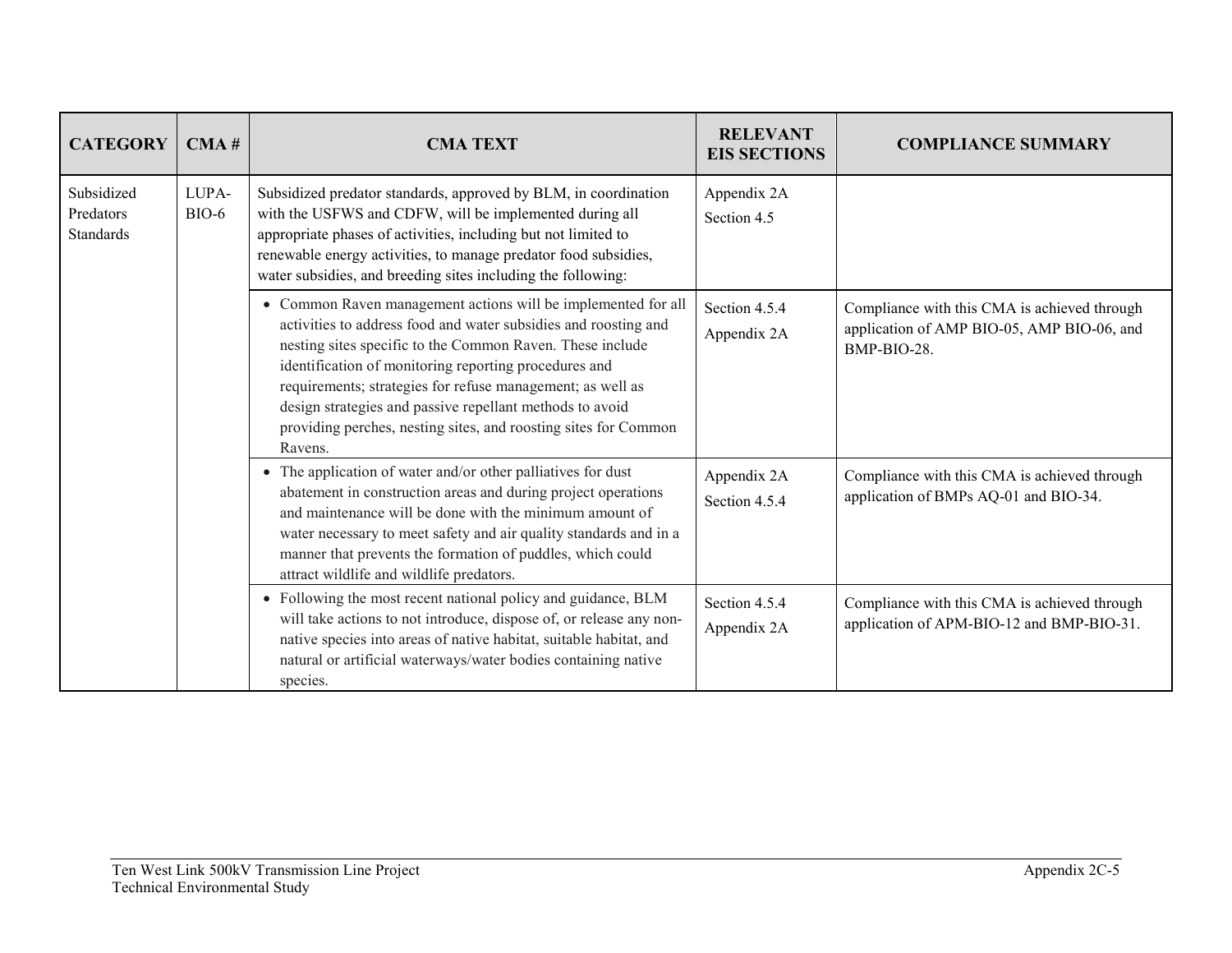| <b>CATEGORY</b>                                                                                                           | CMA#                  | <b>CMA TEXT</b>                                                                                                                                                                                                                                                                                                                                                                                                                                                                                                                                                                                                                          | <b>RELEVANT</b><br><b>EIS SECTIONS</b>        | <b>COMPLIANCE SUMMARY</b>                                                  |
|---------------------------------------------------------------------------------------------------------------------------|-----------------------|------------------------------------------------------------------------------------------------------------------------------------------------------------------------------------------------------------------------------------------------------------------------------------------------------------------------------------------------------------------------------------------------------------------------------------------------------------------------------------------------------------------------------------------------------------------------------------------------------------------------------------------|-----------------------------------------------|----------------------------------------------------------------------------|
|                                                                                                                           | Con't                 | All activity work areas will be kept free of trash and debris.<br>Particular attention will be paid to "micro-trash" (including such<br>small items as screws, nuts, washers, nails, coins, rags, small<br>electrical components, small pieces of plastic, glass or wire, and any<br>debris or trash that is colorful or shiny) and organic waste that may<br>subsidize predators. All trash will be covered, kept in closed<br>containers, or otherwise removed from the project site at the end of<br>each day or at regular intervals prior to periods when workers are<br>not present at the site.                                   | Section 4.5.4<br>Appendix 2A                  | Compliance with this CMA is achieved through<br>application of APM-BIO-06. |
|                                                                                                                           |                       | • In addition to implementing the measures above on activity sites,<br>each activity will provide compensatory mitigation that<br>contributes to LUPA-wide raven management.                                                                                                                                                                                                                                                                                                                                                                                                                                                             | Appendix 2A                                   | Compliance with this CMA is achieved through<br>application of BMP-BIO-28. |
| Restoration of<br>Areas<br>Disturbed by<br>Construction<br>Activities but<br>Not Converted<br>by Long-Term<br>Disturbance | LUPA-<br><b>BIO-7</b> | Where DRECP vegetation types or Focus or BLM Special Status<br>Species habitats may be affected by ground- disturbance and/or<br>vegetation removal during pre-construction, construction,<br>operations, and decommissioning related activities but are not<br>converted by long-term (i.e., more than two years of disturbance, see<br>Glossary of Terms) ground disturbance, restore these areas<br>following the standards, approved by BLM authorized officer,<br>following the most recent BLM policies and procedures for the<br>vegetation community or species habitat disturbance/impacts as<br>appropriate, summarized below: | Section 4.5.4<br>Section 4.5.5<br>Appendix 2A | Compliance with this CMA is achieved through<br>application of APM-BIO-15. |
|                                                                                                                           |                       | • Implement site-specific habitat restoration actions for the areas<br>affected including specifying and using:                                                                                                                                                                                                                                                                                                                                                                                                                                                                                                                          | Section 4.5.4<br>Appendix 2A                  | Compliance with this CMA is achieved through<br>application of APM-BIO-15. |
|                                                                                                                           |                       | o The appropriate seed (e.g., certified weed-free, native, and<br>locally and genetically appropriate seed)                                                                                                                                                                                                                                                                                                                                                                                                                                                                                                                              | Section 4.5.4<br>Appendix 2A                  | Compliance with this CMA is achieved through<br>application of APM-BIO-15. |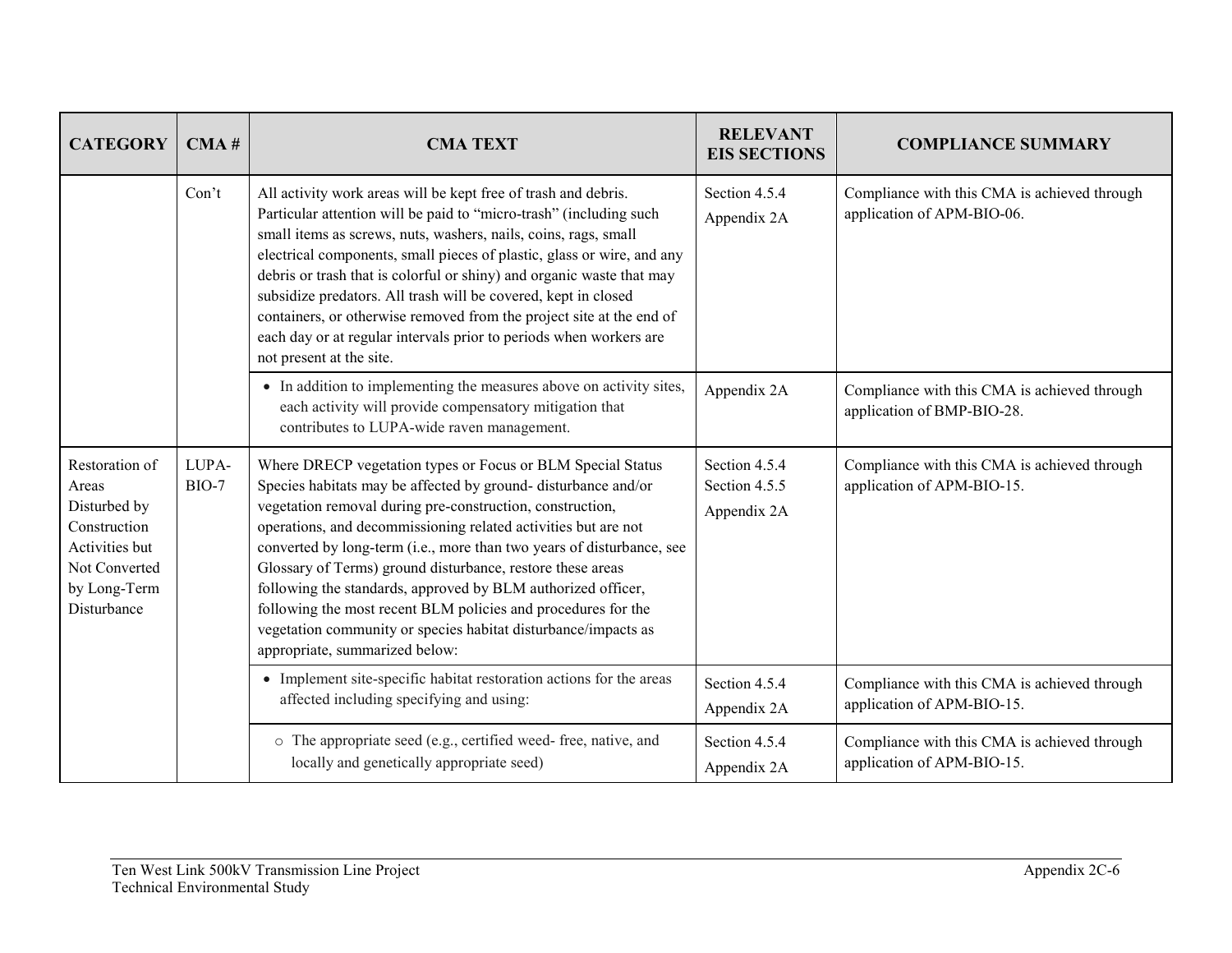| <b>CATEGORY</b> | CMA#  | <b>CMA TEXT</b>                                                                                                                                                                                                                                                                   | <b>RELEVANT</b><br><b>EIS SECTIONS</b>        | <b>COMPLIANCE SUMMARY</b>                                                                                         |
|-----------------|-------|-----------------------------------------------------------------------------------------------------------------------------------------------------------------------------------------------------------------------------------------------------------------------------------|-----------------------------------------------|-------------------------------------------------------------------------------------------------------------------|
|                 | Con't | o Appropriate soils (e.g., topsoil of the same original type on site<br>or that was previously stored by soil type after being salvaged<br>during excavation and construction activities)                                                                                         | Section 4.3.4<br>Section 4.5.4<br>Appendix 2A | Compliance with this CMA is achieved through<br>application of APM/BMP-BIO-15 and BMP-<br>SOIL-3.                 |
|                 |       | $\circ$ Equipment                                                                                                                                                                                                                                                                 | Appendix 2A                                   | Compliance with this CMA is achieved through<br>application of APM-BIO-15.                                        |
|                 |       | o Timing (e.g., appropriate season, sufficient rainfall)                                                                                                                                                                                                                          | Section 4.5.4<br>Appendix 2A                  | Compliance with this CMA is achieved through<br>application of APM-BIO-15.                                        |
|                 |       | o Location                                                                                                                                                                                                                                                                        | Section 4.5.4<br>Appendix 2A                  | Compliance with this CMA is achieved through<br>application of APM-BIO-15.                                        |
|                 |       | o Success criteria                                                                                                                                                                                                                                                                | Section 4.5.4<br>Appendix 2A                  | Compliance with this CMA is achieved through<br>application of APM-BIO-15.                                        |
|                 |       | o Monitoring measures                                                                                                                                                                                                                                                             | Section 4.5.4<br>Appendix 2A                  | Compliance with this CMA is achieved through<br>application of APM-BIO-15.                                        |
|                 |       | o Contingency measures, relevant for restoration, which includes<br>seeding that follows BLM policy when on BLM administered<br>lands.                                                                                                                                            | Section 4.5.4<br>Appendix 2A                  | Compliance with this CMA is achieved through<br>application of APM-BIO-15.                                        |
|                 |       | • Salvage and relocate cactus, nolina, and yucca from the site prior<br>to disturbance using BLM protocols. To the maximum extent<br>practicable for short-term disturbed areas (see Glossary of<br>Terms), the cactus and yucca will be re-planted back to the<br>original site. | Section 4.5.7<br>Appendix 2A                  | Compliance with this CMA is achieved through<br>application of APM/BMP-BIO-11, APM/BMP-<br>BIO-15 and BMP-BIO-41. |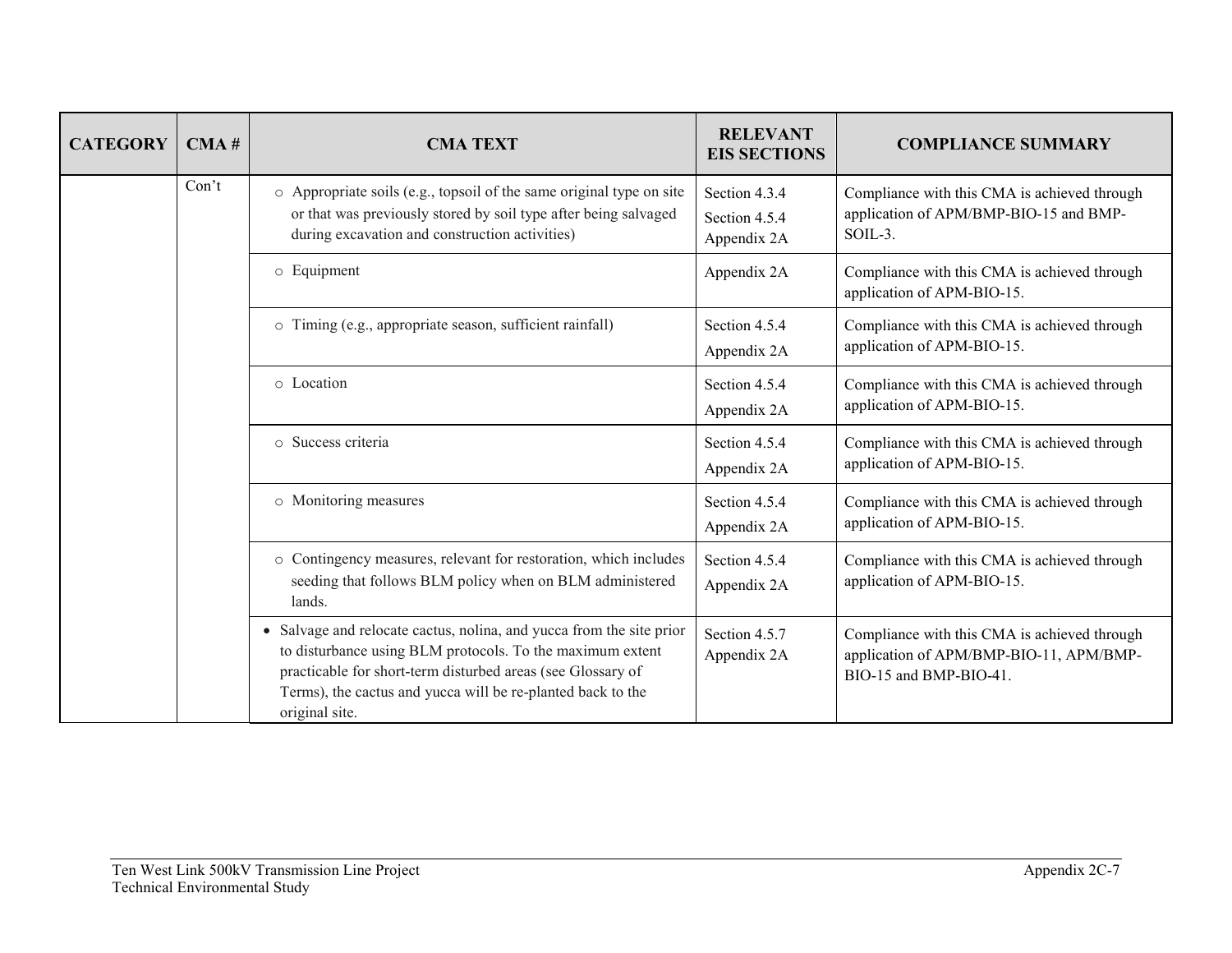| <b>CATEGORY</b>                                         | CMA#             | <b>CMA TEXT</b>                                                                                                                                                                                                                                                                                                                                                                                                                                                                                                                                                                                                             | <b>RELEVANT</b><br><b>EIS SECTIONS</b> | <b>COMPLIANCE SUMMARY</b>                                                                          |
|---------------------------------------------------------|------------------|-----------------------------------------------------------------------------------------------------------------------------------------------------------------------------------------------------------------------------------------------------------------------------------------------------------------------------------------------------------------------------------------------------------------------------------------------------------------------------------------------------------------------------------------------------------------------------------------------------------------------------|----------------------------------------|----------------------------------------------------------------------------------------------------|
|                                                         | Con't            | • Restore and reclaim short-term (i.e. 2 years or less, see Glossary<br>of Terms) disturbed areas, including pipelines, transmission<br>projects, staging areas, and short-term construction-related roads<br>immediately or during the most biologically appropriate season<br>as determined in the activity/project specific environmental<br>analysis and decision, following completion of construction<br>activities to reduce the amount of habitat converted at any one<br>time and promote recovery to natural habitats and vegetation as<br>well as climate refugia and ecosystem services such carbon<br>storage. | Section 4.5.4<br>Appendix 2A           | Compliance with this CMA is achieved through<br>application of APM-BIO-15.                         |
| General<br>Closure and<br>Decommissioni<br>ng Standards | LUPA-<br>$BIO-8$ | All activities that are required to close and decommission the site<br>(e.g., renewable energy activities) will specify and implement<br>project-specific closure and decommissioning actions that meet the<br>approval of BLM, and that at a minimum address the following:                                                                                                                                                                                                                                                                                                                                                | Section 4.5.4<br>Appendix 2A           | Compliance with this CMA is achieved through<br>application of APM-BIO-15.                         |
|                                                         |                  | • Specifying and implementing the methods, timing (e.g., criteria<br>for triggering closure and decommissioning actions), and criteria<br>for success (including quantifiable and measurable criteria).                                                                                                                                                                                                                                                                                                                                                                                                                     | Appendix 2A                            | Compliance with this CMA is achieved through<br>application of APM-BIO-15.                         |
|                                                         |                  | • Recontouring of areas that were substantially altered from their<br>original contour or gradient and installing erosion control<br>measures in disturbed areas where potential for erosion exists.                                                                                                                                                                                                                                                                                                                                                                                                                        | Appendix 2A                            | Compliance with this CMA is achieved through<br>application of APM-BIO-15.                         |
|                                                         |                  | • Restoring vegetation as well as soil profiles and functions that<br>will support and maintain native plant communities, associated<br>carbon sequestration and nutrient cycling processes, and native<br>wildlife species.                                                                                                                                                                                                                                                                                                                                                                                                | Appendix 2A                            | Compliance with this CMA is achieved through<br>application of APM/BMP-BIO-11, APM/BMP-<br>BIO-15. |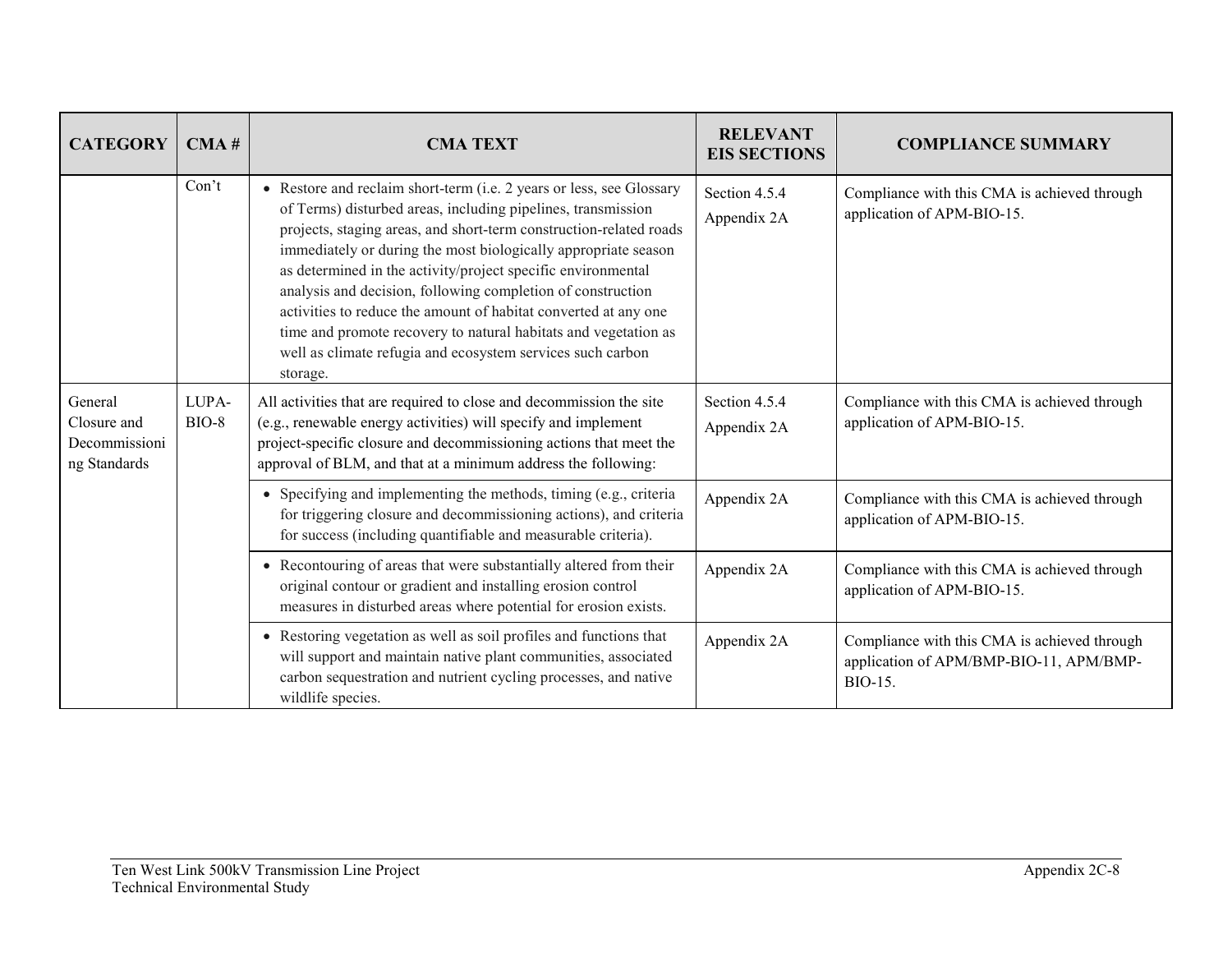| <b>CATEGORY</b>                                           | CMA#                  | <b>CMA TEXT</b>                                                                                                                                                                                                                                                                                                                                                                                    | <b>RELEVANT</b><br><b>EIS SECTIONS</b> | <b>COMPLIANCE SUMMARY</b>                                                                                              |
|-----------------------------------------------------------|-----------------------|----------------------------------------------------------------------------------------------------------------------------------------------------------------------------------------------------------------------------------------------------------------------------------------------------------------------------------------------------------------------------------------------------|----------------------------------------|------------------------------------------------------------------------------------------------------------------------|
|                                                           | Con't                 | • Vegetation restoration actions will identify and use native<br>vegetation composition, native seed composition, and the<br>diversity to values commensurate with the natural ecological<br>setting and climate projections.                                                                                                                                                                      | Appendix 2A                            | Compliance with this CMA is achieved through<br>application of APM-BIO-15.                                             |
| Water and<br>Wetland<br>Dependent<br>Species<br>Resources | LUPA-<br><b>BIO-9</b> | Implement the following general LUPA CMA for water and wetland<br>dependent resources:<br>• Implement construction site standard practices to prevent toxic<br>chemicals, hazardous materials, and other fluids from entering<br>vegetation type streams, washes, and tributary networks through<br>water runoff, erosion, and sediment transport by, at a minimum,<br>implementing the following: | Appendix 2A                            | Compliance with this CMA is achieved through<br>application of APM-BIO-08, APM-BIO-07, APM-<br>BIO-10, and APM-HAZ-01. |
|                                                           |                       | o On project sites, vehicles and other equipment will be<br>maintained in proper working condition and only stored in<br>designated containment areas where runoff is collected or<br>controlled and that are located outside of streams, washes, and<br>distributary networks to minimize accidental fluids and<br>hazardous materials spills.                                                    | Appendix 2A                            | Compliance with this CMA is achieved through<br>application of APM-HAZ-01.                                             |
|                                                           |                       | o Hazardous material leaks, spills, or releases will be<br>immediately cleaned and equipment will be repaired upon<br>identification. Removal and disposal of spill and related clean-<br>up materials will occur at an approved off-site landfill.                                                                                                                                                | Appendix 2A                            | Compliance with this CMA is achieved through<br>application of APM-BIO-08 and APM-HAZ-01.                              |
|                                                           |                       | o Maintenance and operations vehicles will carry the appropriate<br>equipment and materials to isolate, clean up, and repair any<br>hazardous material leaks, spills, or releases.                                                                                                                                                                                                                 | Appendix 2A                            | Compliance with this CMA is achieved through<br>application of APM-BIO-08 and BMP-HAZ-03.                              |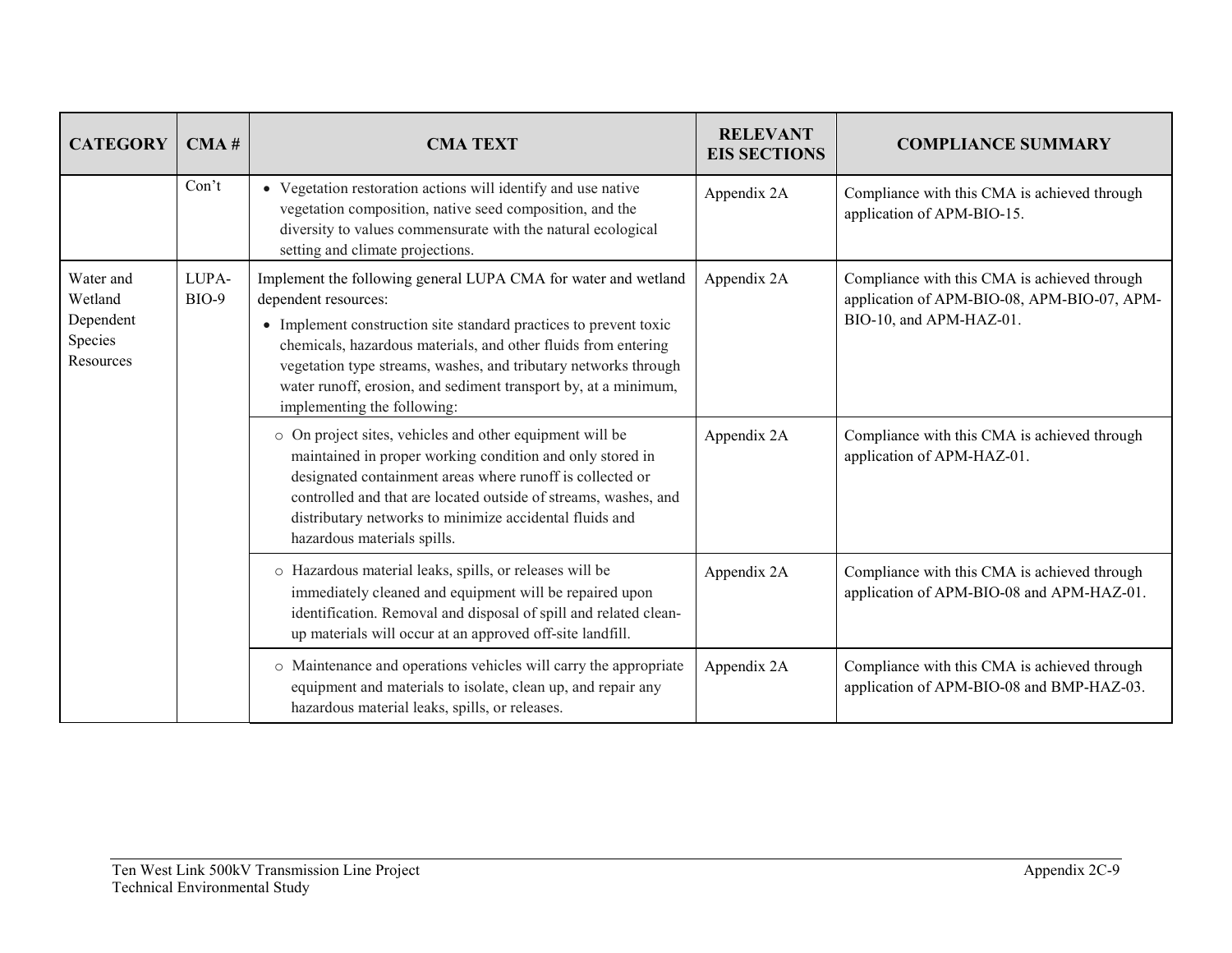| <b>CATEGORY</b> | CMA#  | <b>CMA TEXT</b>                                                                                                                                                                                                                                                                                                                                                                                                                                                                      | <b>RELEVANT</b><br><b>EIS SECTIONS</b> | <b>COMPLIANCE SUMMARY</b>                                                                                                                                                                                   |
|-----------------|-------|--------------------------------------------------------------------------------------------------------------------------------------------------------------------------------------------------------------------------------------------------------------------------------------------------------------------------------------------------------------------------------------------------------------------------------------------------------------------------------------|----------------------------------------|-------------------------------------------------------------------------------------------------------------------------------------------------------------------------------------------------------------|
|                 | Con't | • Activity-specific drainage, erosion, and sedimentation control<br>actions, which meet the approval of BLM and the applicable<br>regulatory agencies, will be carried out during all appropriate<br>phases of the approved project. These actions, as needed, will<br>address measures to ensure the proper protection of water<br>quality, site-specific stormwater and sediment retention, and<br>design of the project to minimize site disturbance, including the<br>following: | Appendix 2A                            | Compliance with this CMA is achieved through<br>application of APM-BIO-10, BMP-BIO-38, and<br>APM-WQ-01.                                                                                                    |
|                 |       | o Identify site-specific surface water runoff patterns and<br>implement measures to prevent excessive and unnatural soil<br>deposition and erosion.                                                                                                                                                                                                                                                                                                                                  | Appendix 2A                            | Compliance with this CMA is achieved through<br>application of APM-WQ-01.                                                                                                                                   |
|                 |       | o Implement measures to maintain natural drainages and to<br>maintain hydrologic function in the event drainages are<br>disturbed.                                                                                                                                                                                                                                                                                                                                                   | Appendix 2A                            | Compliance with this CMA is achieved through<br>application of APM-WQ-01.                                                                                                                                   |
|                 |       | o Reduce the amount of area covered by impervious surfaces<br>through use of permeable pavement or other pervious surfaces.<br>Direct runoff from impervious surfaces into retention basins.                                                                                                                                                                                                                                                                                         | Appendix 2A                            | Compliance with this CMA is achieved through<br>application of APM-WQ-01.                                                                                                                                   |
|                 |       | o Stabilize disturbed areas following grading in the manner<br>appropriate to the soil type so that wind or water erosion is                                                                                                                                                                                                                                                                                                                                                         | Appendix 2A                            | Compliance with this CMA is achieved through<br>application of APM-WQ-01.                                                                                                                                   |
|                 |       | minimized.                                                                                                                                                                                                                                                                                                                                                                                                                                                                           |                                        | The CA portion of the Project Area is scheduled<br>for soil survey in the near future. Updated soils<br>data would be incorporated in the EIS when<br>available and analysis and BMPs updated as<br>needed. |
|                 |       | o Minimize irrigation runoff by using low or no irrigation native<br>vegetation landscaping for landscaped retention basins.                                                                                                                                                                                                                                                                                                                                                         | Appendix 2A                            | Compliance with this CMA is achieved through<br>application of APM-WQ-01.                                                                                                                                   |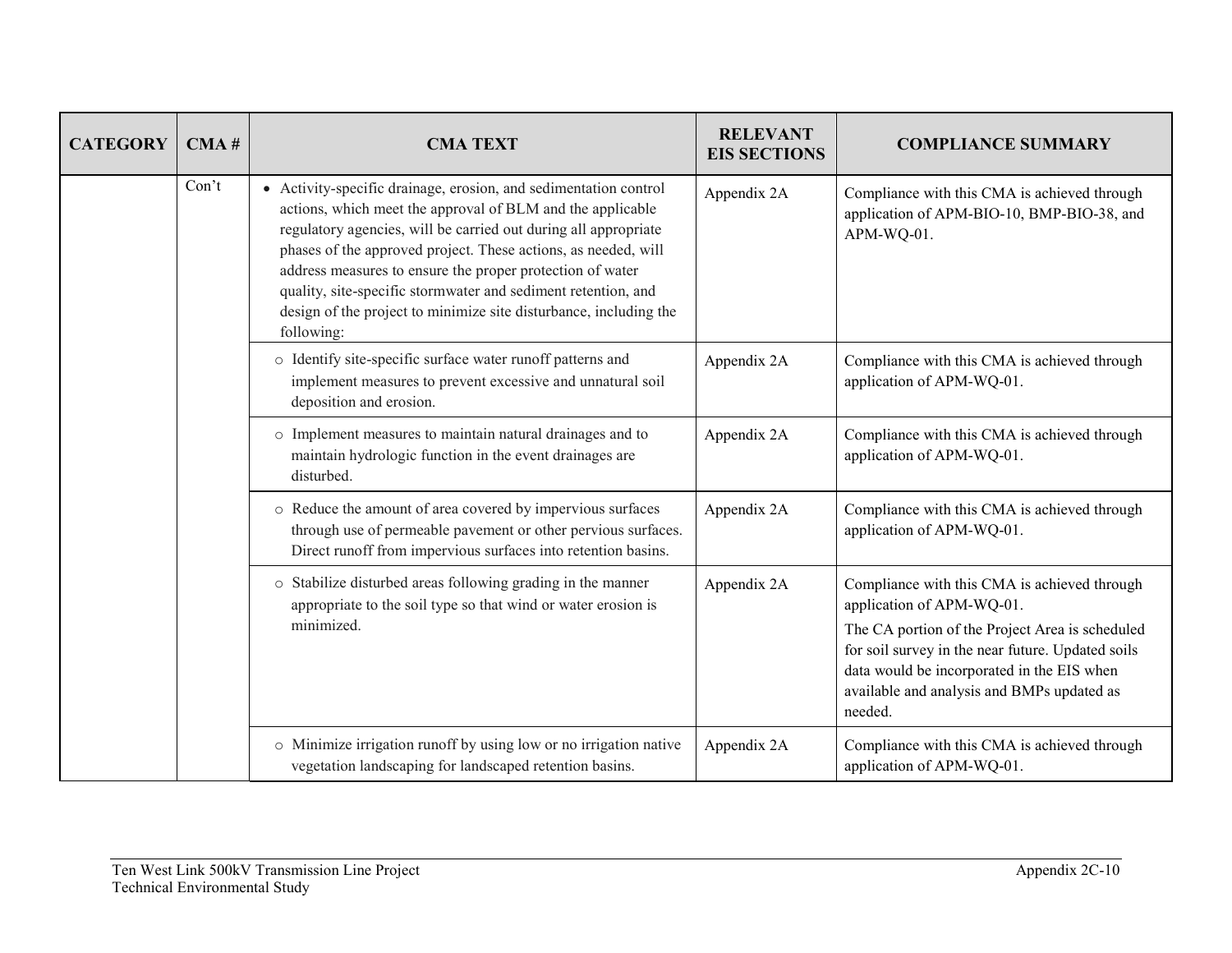| <b>CATEGORY</b>                                 | CMA#              | <b>CMA TEXT</b>                                                                                                                                                                                                              | <b>RELEVANT</b><br><b>EIS SECTIONS</b>      | <b>COMPLIANCE SUMMARY</b>                                                                                                        |
|-------------------------------------------------|-------------------|------------------------------------------------------------------------------------------------------------------------------------------------------------------------------------------------------------------------------|---------------------------------------------|----------------------------------------------------------------------------------------------------------------------------------|
|                                                 | Con't             | o Conduct regular inspections and maintenance of long-term<br>erosion control measures to ensure long-term effectiveness.                                                                                                    | Appendix 2A                                 | Compliance with this CMA is achieved through<br>application of APM-WQ-01.                                                        |
| Standard<br>Practices for<br>Weed<br>Management | LUPA-<br>$BIO-10$ | Consistent with BLM state and national policies and guidance,<br>integrated weed management actions, will be carried out during all<br>phases of activities, as appropriate, and at a minimum will include<br>the following: | Section 2.2<br>Section 4.5.4<br>Appendix 2A | Compliance with this CMA is achieved through<br>application of APM-BIO-12 and the Noxious<br>Weed Management Plan (Appendix 2B). |
|                                                 |                   | • Thoroughly clean the tires and undercarriage of vehicles entering<br>or reentering the project site to remove potential weeds.                                                                                             | Appendix 2A                                 | Compliance with this CMA is achieved through<br>application of APM-BIO-12.                                                       |
|                                                 |                   | • Store project vehicles on site in designated areas to minimize the<br>need for multiple washings whenever vehicles re-enter the<br>project site.                                                                           | Appendix 2A                                 | Compliance with this CMA is achieved through<br>application of APM-BIO-12.                                                       |
|                                                 |                   | • Properly maintain vehicle wash and inspection stations to<br>minimize the introduction of invasive weeds or subsidy of<br>invasive weeds.                                                                                  | Appendix 2A                                 | Compliance with this CMA is achieved through<br>application of APM-BIO-12.                                                       |
|                                                 |                   | • Closely monitor the types of materials brought onto the site to<br>avoid the introduction of invasive weeds and non-native species.                                                                                        | Appendix 2A                                 | Compliance with this CMA is achieved through<br>application of APM-BIO-12.                                                       |
|                                                 |                   | • Reestablish native vegetation quickly on disturbed sites.                                                                                                                                                                  | Appendix 2A                                 | Compliance with this CMA is achieved through<br>application of APM-BIO-12 and APM-BIO-15.                                        |
|                                                 |                   | • Monitor and quickly implement control measures to ensure early<br>detection and eradication of weed invasions to avoid the spread<br>of invasive weeds and non-native species on site and to adjacent<br>off-site areas.   | Appendix 2A                                 | Compliance with this CMA is achieved through<br>application of APM-BIO-12.                                                       |
|                                                 |                   | • Use certified weed-free mulch, straw, hay bales, or equivalent<br>fabricated materials for installing sediment barriers.                                                                                                   | Appendix 2A                                 | Compliance with this CMA is achieved through<br>application of APM-BIO-12.                                                       |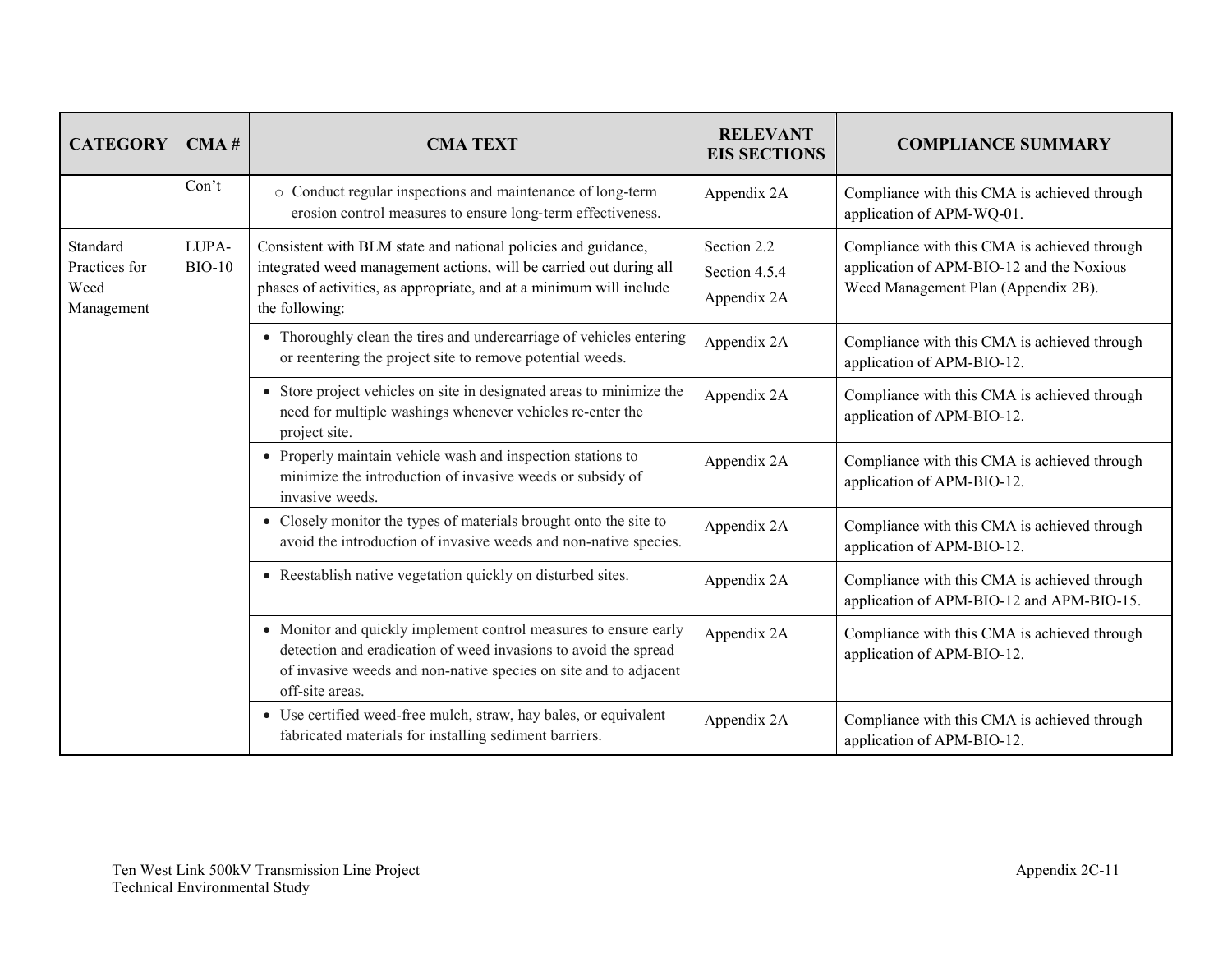| <b>CATEGORY</b>                                | CMA#              | <b>CMA TEXT</b>                                                                                                                                                                                                                                                                                                                                                                                                                                                                                                                          | <b>RELEVANT</b><br><b>EIS SECTIONS</b>        | <b>COMPLIANCE SUMMARY</b>                                                                                                                                                                                                                                                       |
|------------------------------------------------|-------------------|------------------------------------------------------------------------------------------------------------------------------------------------------------------------------------------------------------------------------------------------------------------------------------------------------------------------------------------------------------------------------------------------------------------------------------------------------------------------------------------------------------------------------------------|-----------------------------------------------|---------------------------------------------------------------------------------------------------------------------------------------------------------------------------------------------------------------------------------------------------------------------------------|
| Nuisance<br>Animals and<br>Invasive<br>Species | LUPA-<br>$BIO-11$ | Implement the following CMAs for controlling nuisance animals<br>and invasive species:                                                                                                                                                                                                                                                                                                                                                                                                                                                   | Section 2.2.7<br>Section 4.5.4<br>Appendix 2A | Compliance with this CMA is achieved through<br>application of APM-BIO-12 and the Noxious<br>Weed Management Plan (Appendix 2B).                                                                                                                                                |
|                                                |                   | • No fumigant, treated bait, or other means of poisoning nuisance<br>animals including rodenticides will be used in areas where Focus<br>and BLM Special Status Species are known or suspected to<br>occur.                                                                                                                                                                                                                                                                                                                              | Appendix 2A                                   | Compliance with this CMA is achieved through<br>application of APM-BIO-12.                                                                                                                                                                                                      |
|                                                |                   | • Manage the use of widely spread herbicides and do not apply<br>herbicides effective against dicotyledonous plants within 1,000<br>feet from the edge of a 100-year floodplain, stream and wash<br>channels, and riparian vegetation or to soils less than 25 feet<br>from the edge of drains. Exceptions will be made when targeting<br>the base and roots of invasive riparian species such as tamarisk<br>and Arundo donax (giant reed). Manage herbicides consistent<br>with the most current national and California BLM policies. | Appendix 2A                                   | Compliance with this CMA is achieved through<br>application of APM-BIO-12.<br>The Noxious Weed Control Plan would include<br>requirements and practices for the application of<br>herbicides, including identification of floodplains<br>and washes to limit application areas. |
|                                                |                   | • Minimize herbicide, pesticide, and insecticide treatment in areas<br>that have a high risk for groundwater contamination.                                                                                                                                                                                                                                                                                                                                                                                                              | Appendix 2A                                   | Compliance with this CMA is achieved through<br>application of APM-BIO-12.                                                                                                                                                                                                      |
|                                                |                   | • Clean and dispose of pesticide containers and equipment<br>following professional standards. Avoid use of pesticides and<br>cleaning containers and equipment in or near surface or<br>subsurface water.                                                                                                                                                                                                                                                                                                                               | Appendix 2A                                   | Compliance with this CMA is achieved through<br>application of APM-BIO-12.                                                                                                                                                                                                      |
|                                                |                   | • When near surface or subsurface water, restrict pesticide use to<br>those products labeled safe for use in/near water and safe for<br>aquatic species of animals and plants.                                                                                                                                                                                                                                                                                                                                                           | Appendix 2A                                   | Compliance with this CMA is achieved through<br>application of APM-BIO-12.                                                                                                                                                                                                      |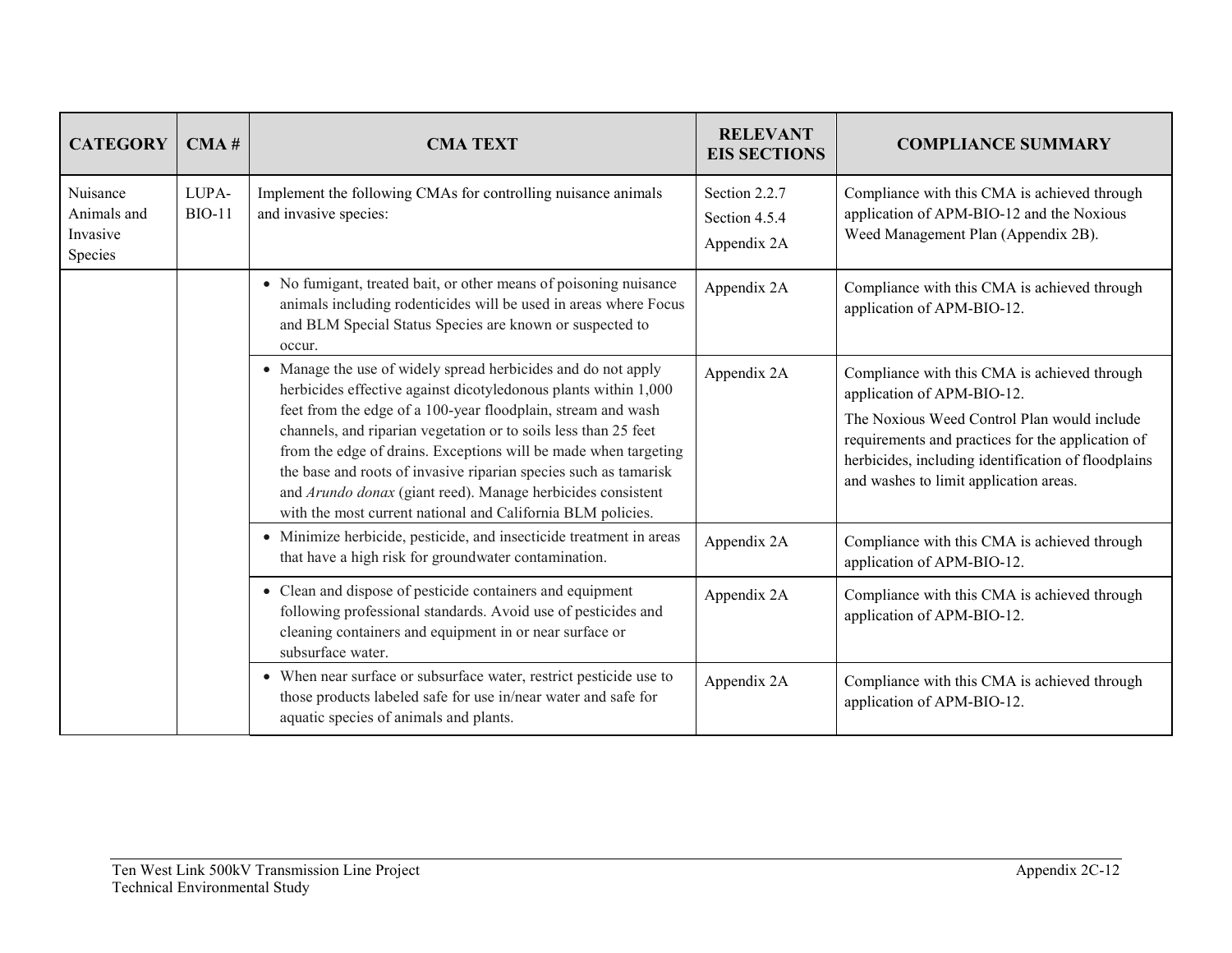| <b>CATEGORY</b>              | CMA#                   | <b>CMA TEXT</b>                                                                                                                                                                                                                                                                                                          | <b>RELEVANT</b><br><b>EIS SECTIONS</b> | <b>COMPLIANCE SUMMARY</b>                                                                                                 |
|------------------------------|------------------------|--------------------------------------------------------------------------------------------------------------------------------------------------------------------------------------------------------------------------------------------------------------------------------------------------------------------------|----------------------------------------|---------------------------------------------------------------------------------------------------------------------------|
| Noise                        | LUPA-<br><b>BIO-12</b> | For activities that may impact Focus or BLM Special Status Species,<br>implement the following LUPA CMA for noise:                                                                                                                                                                                                       |                                        |                                                                                                                           |
|                              |                        | • To the extent feasible, and determined necessary by BLM to<br>protect Focus and BLM sensitive wildlife species, locate<br>stationary noise sources that exceed background ambient noise<br>levels away from known or likely locations of and BLM<br>sensitive wildlife species and their suitable habitat.             | Appendix 2A                            | Compliance with this CMA is achieved through<br>application of BMP-NO-07.                                                 |
|                              |                        | • Implement engineering controls on stationary equipment,<br>buildings, and work areas including sound-insulation and noise<br>enclosures to reduce the average noise level, if the activity will<br>contribute to noise levels above existing background ambient<br>levels.                                             | Appendix 2A                            | Compliance with this CMA is achieved through<br>application of APM-NO-01.                                                 |
|                              |                        | • Use noise controls on standard construction equipment including<br>mufflers to reduce noise                                                                                                                                                                                                                            | Appendix 2A                            | Compliance with this CMA is achieved through<br>application of APM-NO-01.                                                 |
| General Siting<br>and Design | LUPA-<br><b>BIO-13</b> | Implement the following CMA for project siting and design:                                                                                                                                                                                                                                                               | Appendix 2A<br>Appendix 4              | Compliance with this CMA is partially achieved<br>through application of T&T-05.                                          |
|                              |                        | • To the maximum extent practicable site and design projects to<br>avoid impacts to vegetation types, unique plant assemblages,<br>climate refugia as well as occupied habitat and suitable habitat<br>for Focus and BLM Special Status Species (see "avoid to the<br>maximum extent practicable" in Glossary of Terms). | Section 4.5.4<br>Appendix 2A           | Compliance with this CMA is achieved through<br>application of APM/BMP-BIO-11, APM-BIO-13,<br>BMP-BIO-31, and BMP-BIO-52. |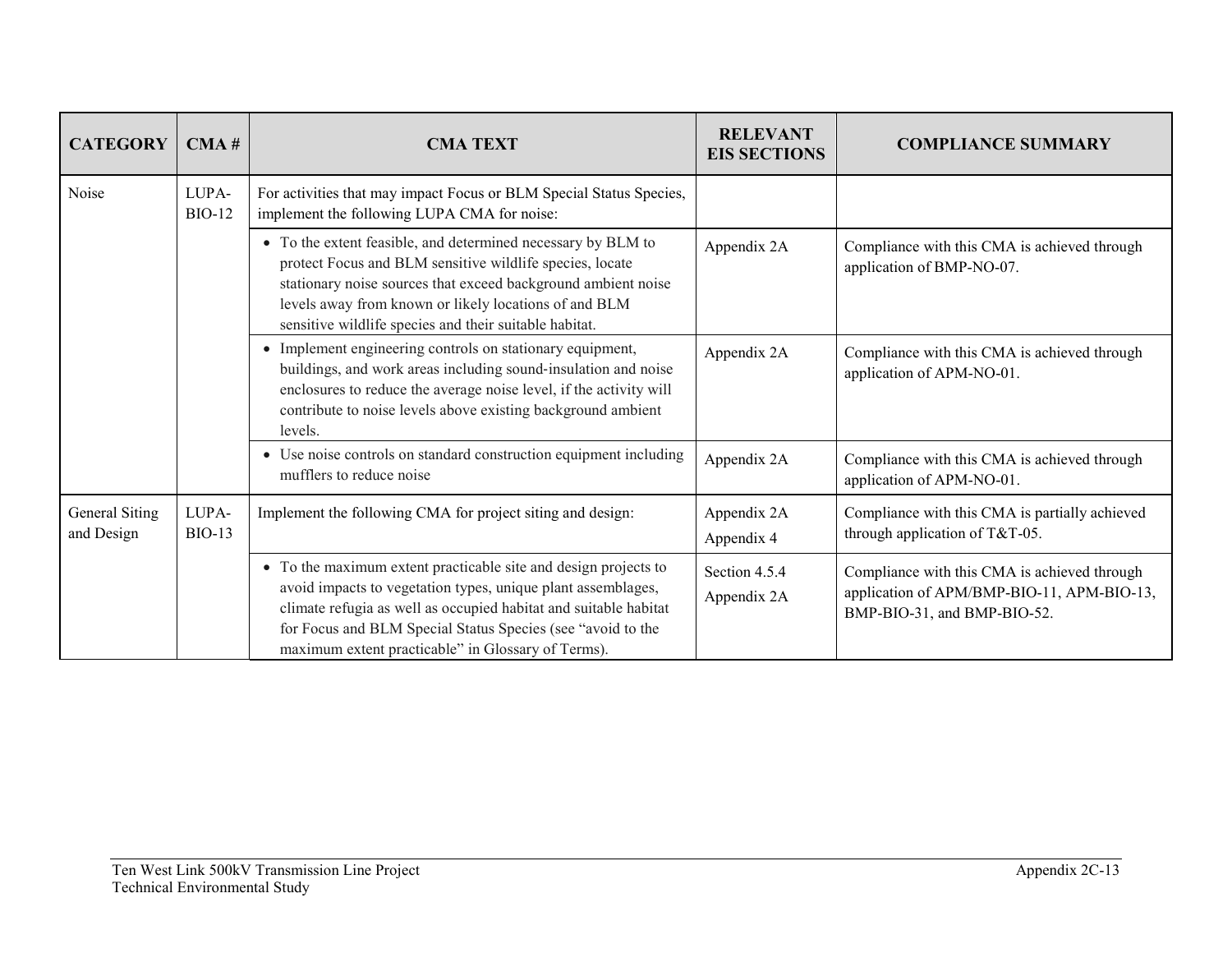| <b>CATEGORY</b> | CMA#  | <b>CMA TEXT</b>                                                                                                                                                                                                                                                                                                                                                                                                                                                                                                                                                                                                                                                                                                                                                                                                                                                                                                                          | <b>RELEVANT</b><br><b>EIS SECTIONS</b> | <b>COMPLIANCE SUMMARY</b>                                                                                                                                                                                                                                                                                           |
|-----------------|-------|------------------------------------------------------------------------------------------------------------------------------------------------------------------------------------------------------------------------------------------------------------------------------------------------------------------------------------------------------------------------------------------------------------------------------------------------------------------------------------------------------------------------------------------------------------------------------------------------------------------------------------------------------------------------------------------------------------------------------------------------------------------------------------------------------------------------------------------------------------------------------------------------------------------------------------------|----------------------------------------|---------------------------------------------------------------------------------------------------------------------------------------------------------------------------------------------------------------------------------------------------------------------------------------------------------------------|
|                 | Con't | • The siting of projects along the edges (i.e. general linkage<br>border) of the biological linkages identified in Appendix D<br>(Figures D-1 and D-2) will be configured (1) to maximize the<br>retention of microphyll woodlands and their constituent<br>vegetation type and inclusion of other physical and biological<br>features conducive to Focus and BLM Special Status Species'<br>dispersal, and (2) informed by existing available information on<br>modeled focus and BLM Special Status Species habitat and<br>element occurrence data, mapped delineations of vegetation<br>types, and based on available empirical data, including radio<br>telemetry, wildlife tracking sign, and road-kill information.<br>Additionally, projects will be sited and designed to maintain the<br>function of F Special Status Species connectivity and their<br>associated habitats in the following linkage and connectivity<br>areas: | N/A                                    | Though identified linkages are not within the<br>Project area, implementation of BMP-BIO-52<br>minimizes impacts to microphyll woodlands<br>wherever it occurs on BLM land in California.                                                                                                                           |
|                 |       | o Within a 5-mile-wide linkage across Interstate 10 centered on<br>Wiley's Well Road to connect the Mule and McCoy mountains<br>(the majority of this linkage is within the Chuckwalla ACEC<br>and Mule-McCoy Linkage ACEC).                                                                                                                                                                                                                                                                                                                                                                                                                                                                                                                                                                                                                                                                                                             | N/A                                    | Though the identified linkage, centered on Wiley's<br>Well Road, is 4.5 miles from the Project and<br>outside the linkage corridor (2.5 miles to each side<br>of Wiley's Well Road), implementation of BMP-<br>BIO-52 minimizes impacts to microphyll<br>woodlands wherever it occurs on BLM land in<br>California. |
|                 |       | • Delineate the boundaries of areas to be disturbed using<br>temporary construction fencing and flagging prior to<br>construction and confine disturbances, project vehicles, and<br>equipment to the delineated project areas to protect vegetation<br>types and focus and BLM Special Status Species.                                                                                                                                                                                                                                                                                                                                                                                                                                                                                                                                                                                                                                  | Section 4.5.4<br>Appendix 2A           | Compliance with this CMA is achieved through<br>application of APM-BIO-04, APM-BIO-22, and<br>APM-BIO-23.                                                                                                                                                                                                           |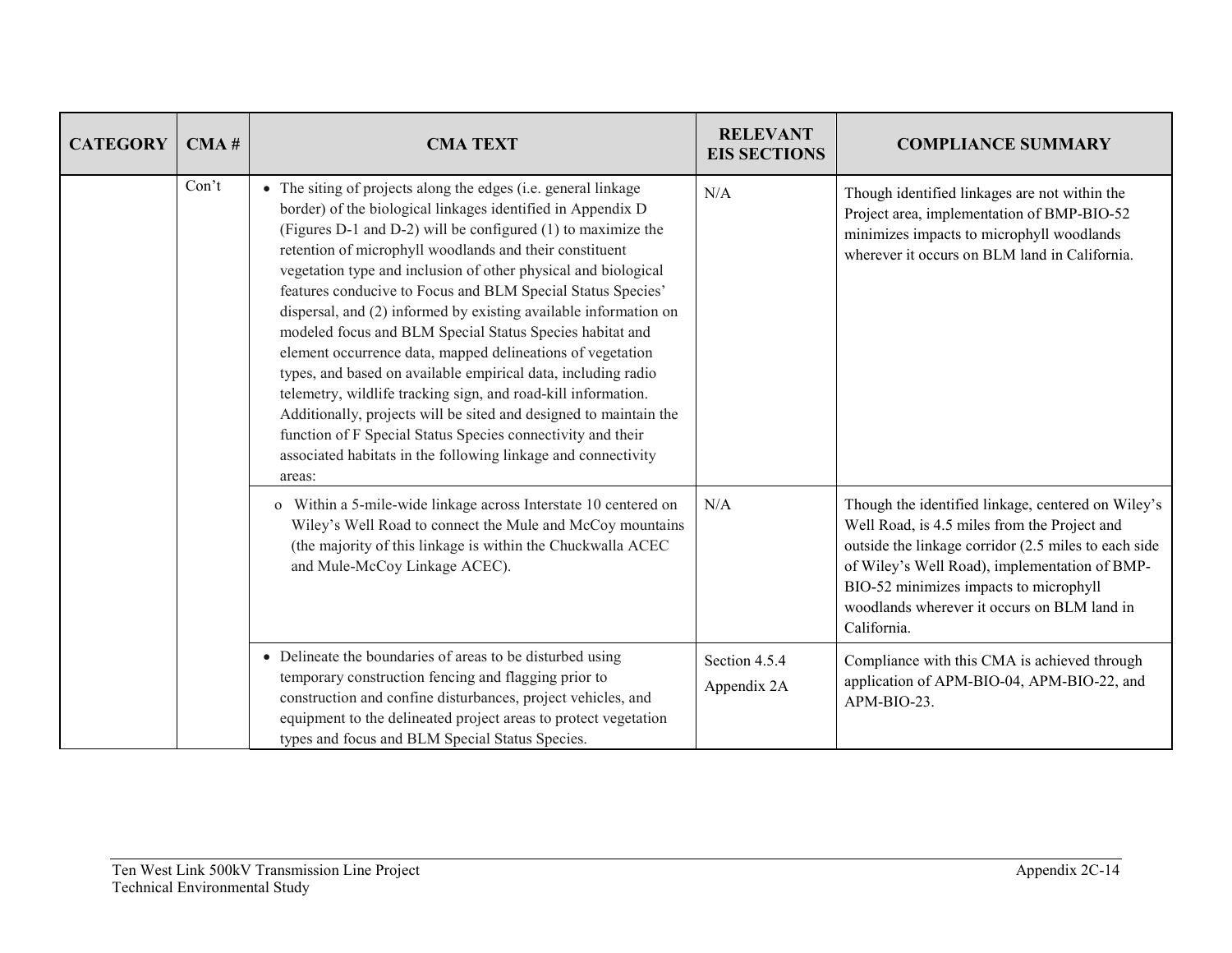| <b>CATEGORY</b> | CMA#  | <b>CMA TEXT</b>                                                                                                                                                                                                                                                                                                                                                                                                                                              | <b>RELEVANT</b><br><b>EIS SECTIONS</b> | <b>COMPLIANCE SUMMARY</b>                                                                                                                                           |
|-----------------|-------|--------------------------------------------------------------------------------------------------------------------------------------------------------------------------------------------------------------------------------------------------------------------------------------------------------------------------------------------------------------------------------------------------------------------------------------------------------------|----------------------------------------|---------------------------------------------------------------------------------------------------------------------------------------------------------------------|
|                 | Con't | • Long-term nighttime lighting on project features will be limited<br>to the minimum necessary for project security, safety, and<br>compliance with Federal Aviation Administration requirements<br>and will avoid the use of constant-burn lighting.                                                                                                                                                                                                        | Section 4.5.4<br>Appendix 2A           | Compliance with this CMA is achieved through<br>application of BMP-BIO-33.                                                                                          |
|                 |       | • All long-term nighttime lighting will be directed away from<br>riparian and wetland vegetation, occupied habitat, and suitable<br>habitat areas for Focus and BLM Special Status Species. Long-<br>term nighttime lighting will be directed and shielded downward<br>to avoid interference with the navigation of night-migrating birds<br>and to minimize the attraction of insects as well as insectivorous<br>birds and bats to project infrastructure. | Section 4.5.4<br>Appendix 2A           | Compliance with this CMA is achieved through<br>application of BMP-BIO-33.                                                                                          |
|                 |       | • To the maximum extent practicable (see Glossary of Terms),<br>restrict construction activity to existing roads, routes, and utility<br>corridors to minimize the number and length/size of new roads,<br>routes, disturbance, laydown, and borrow areas.                                                                                                                                                                                                   | Section 4.5.4<br>Appendix 2A           | Compliance with this CMA is achieved through<br>application of APM-& BMP-BIO-03, APM-BIO-<br>17, BMP-BIO-31, BMP-BIO-52, BMP-BIO-53,<br>BMP-BIO-55, and BMP-T&T-04. |
|                 |       | • To the maximum extent practicable (see Glossary of Terms),<br>confine vehicular traffic to designated open routes of travel to<br>and from the project site, and prohibit, within project boundaries,<br>cross- country vehicle and equipment use outside of approved<br>designated work areas to prevent unnecessary ground and<br>vegetation disturbance.                                                                                                | Section 4.5.4<br>Appendix 2A           | Compliance with this CMA is achieved through<br>application of APM-BIO-17, BMP-BIO-31, BMP-<br>BIO-52, BMP-BIO-53, BMP-BIO-55, BMP-T&T-<br>07, and BMP-T&T-08.      |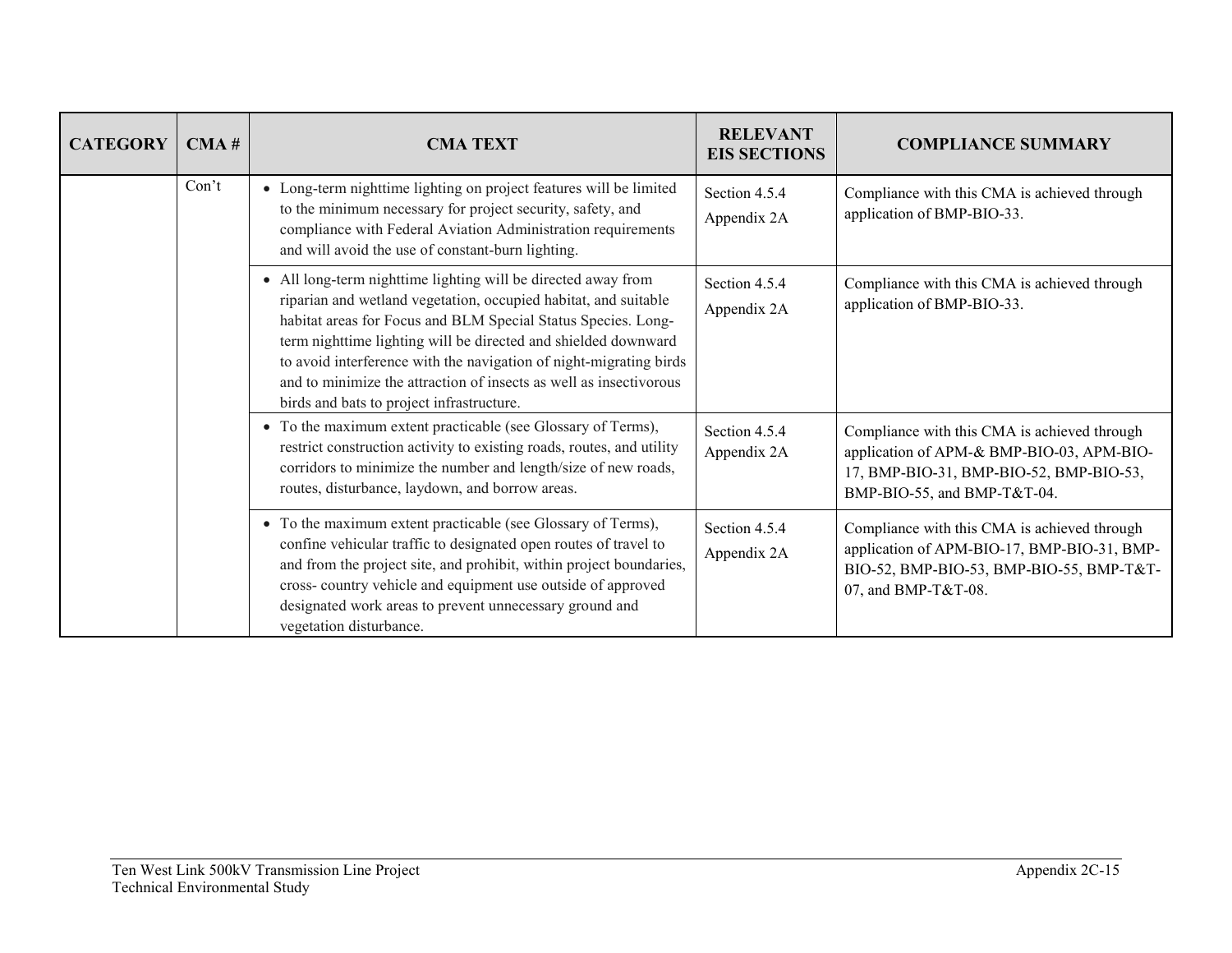| <b>CATEGORY</b>                  | CMA#          | <b>CMA TEXT</b>                                                                                                                                                                                                                                                                                                                                                                                                                                                                       | <b>RELEVANT</b><br><b>EIS SECTIONS</b> | <b>COMPLIANCE SUMMARY</b>                                                                                                                                    |
|----------------------------------|---------------|---------------------------------------------------------------------------------------------------------------------------------------------------------------------------------------------------------------------------------------------------------------------------------------------------------------------------------------------------------------------------------------------------------------------------------------------------------------------------------------|----------------------------------------|--------------------------------------------------------------------------------------------------------------------------------------------------------------|
|                                  | Con't         | • To the maximum extent practicable (see Glossary of Terms),<br>construction of new roads and/or routes will be avoided within<br>Focus and BLM Special Status Species suitable habitat within<br>identified linkages for those Focus and BLM Special Status<br>Species, unless the new road and/or route is beneficial to<br>minimize net impacts to natural or ecological resources of<br>concern. These areas will have a goal of "no net gain" of project<br>roads and/or routes. | Section 4.5.4<br>Appendix 2A           | Compliance with this CMA is achieved through<br>application of APM-& BMP-BIO-03, APM-BMP-<br>BIO-31, BMP-BIO-50, BMP-BIO-52, BMP-BIO-<br>53, and BMP-BIO-55. |
|                                  |               | • Use nontoxic road sealants and soil stabilizing agents.                                                                                                                                                                                                                                                                                                                                                                                                                             | Appendix 2A                            | Compliance with this CMA is achieved through<br>application of BMP-WQ-04 and APM/BMP-AQ-<br>01.                                                              |
| Biology:                         | LUPA-         | Implement the following general standard practices to protect Focus                                                                                                                                                                                                                                                                                                                                                                                                                   | Section 4.5.4                          |                                                                                                                                                              |
| General<br>Standard<br>Practices | <b>BIO-14</b> | and BLM Special Status Species:                                                                                                                                                                                                                                                                                                                                                                                                                                                       | Appendix 2A                            |                                                                                                                                                              |
|                                  |               | • Feeding of wildlife, leaving of food or trash as an attractive<br>nuisance to wildlife, collection of native plants, or harassing of<br>wildlife on a site is prohibited.                                                                                                                                                                                                                                                                                                           | Appendix 2A                            | Compliance with this CMA is achieved through<br>application of APM-BIO-06, BMP-BIO-36, BMP-<br>BIO-37, and BMP-WQ-04.                                        |
|                                  |               | • Any wildlife encountered during the course of an activity,<br>including construction, operation, and decommissioning will be<br>allowed to leave the area unharmed.                                                                                                                                                                                                                                                                                                                 | Appendix 2A                            | Compliance with this CMA is achieved through<br>application of BMP-BIO-35 and BMP-BIO-36.                                                                    |
|                                  |               | • Domestic pets are prohibited on sites. This prohibition does not<br>apply to the use of domestic animals (e.g., dogs) that may be<br>used to aid in official and approved monitoring<br>procedures/protocols, or service animals (dogs) under Title II<br>and Title III of the American with Disabilities Act.                                                                                                                                                                      | Appendix 2A                            | Compliance with this CMA is achieved through<br>application of BMP-BIO-05.                                                                                   |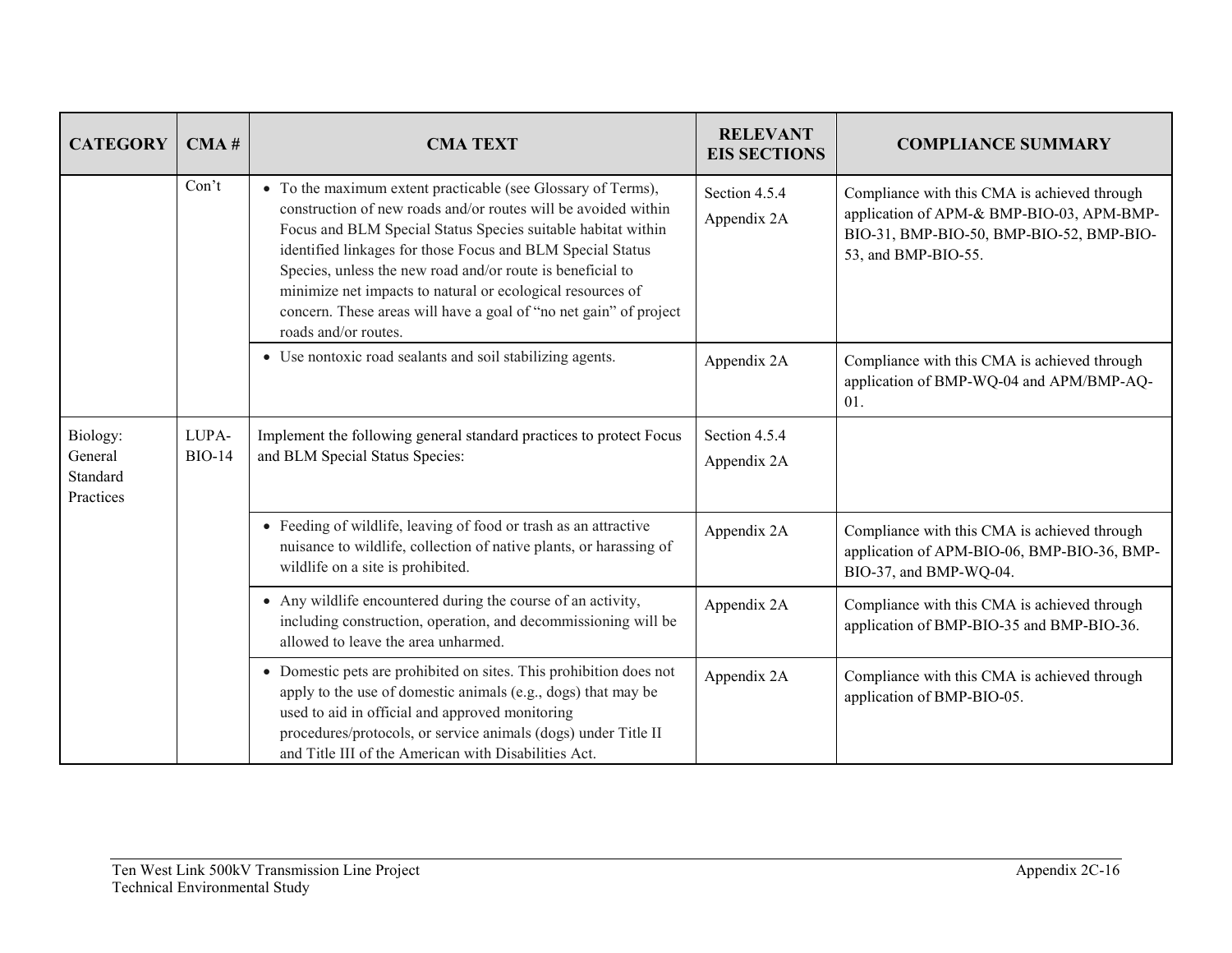| <b>CATEGORY</b> | CMA#                   | <b>CMA TEXT</b>                                                                                                                                                                                                                                                                                                                                                                                                                                                                                                                                                                  | <b>RELEVANT</b><br><b>EIS SECTIONS</b> | <b>COMPLIANCE SUMMARY</b>                                                                 |
|-----------------|------------------------|----------------------------------------------------------------------------------------------------------------------------------------------------------------------------------------------------------------------------------------------------------------------------------------------------------------------------------------------------------------------------------------------------------------------------------------------------------------------------------------------------------------------------------------------------------------------------------|----------------------------------------|-------------------------------------------------------------------------------------------|
|                 | Con't                  | • All construction materials will be visually checked for the<br>presence of wildlife prior to their movement or use. Any wildlife<br>encountered during the course of these inspections will be<br>allowed to leave the construction area unharmed.                                                                                                                                                                                                                                                                                                                             | Appendix 2A                            | Compliance with this CMA is achieved through<br>application of BMP-BIO-35.                |
|                 |                        | • All steep-walled trenches or excavations used during the project<br>will be covered, except when being actively used, to prevent<br>entrapment of wildlife. If trenches cannot be covered, they will<br>be constructed with escape ramps, following up-to-date design<br>standards to facilitate and allow wildlife to exit, or wildlife<br>exclusion fencing will be installed around the trench(s) or<br>excavation(s). Open trenches or other excavations will be<br>inspected by a designated biologist immediately before<br>backfilling, excavation, or other earthwork. | Appendix 2A                            | Compliance with this CMA is achieved through<br>application of APM-BIO-09.                |
|                 |                        | • Minimize natural vegetation removal through implementation of<br>crush and drive or cut or mow vegetation rather than removing<br>entirely.                                                                                                                                                                                                                                                                                                                                                                                                                                    | Appendix 2A                            | Compliance with this CMA is achieved through<br>application of APM-BIO-14 and BMP-VEG-02. |
|                 | LUPA-<br><b>BIO-15</b> | Use state-of-the-art, as approved by BLM, construction and<br>installation techniques, appropriate for the specific activity/project<br>and site, that minimize new site disturbance, soil erosion and<br>deposition, soil compaction, disturbance to topography, and removal<br>of vegetation.                                                                                                                                                                                                                                                                                  | Appendix 2A                            | Compliance with this CMA is achieved through<br>application of BMP-BIO-38 and BMP-VEG-01. |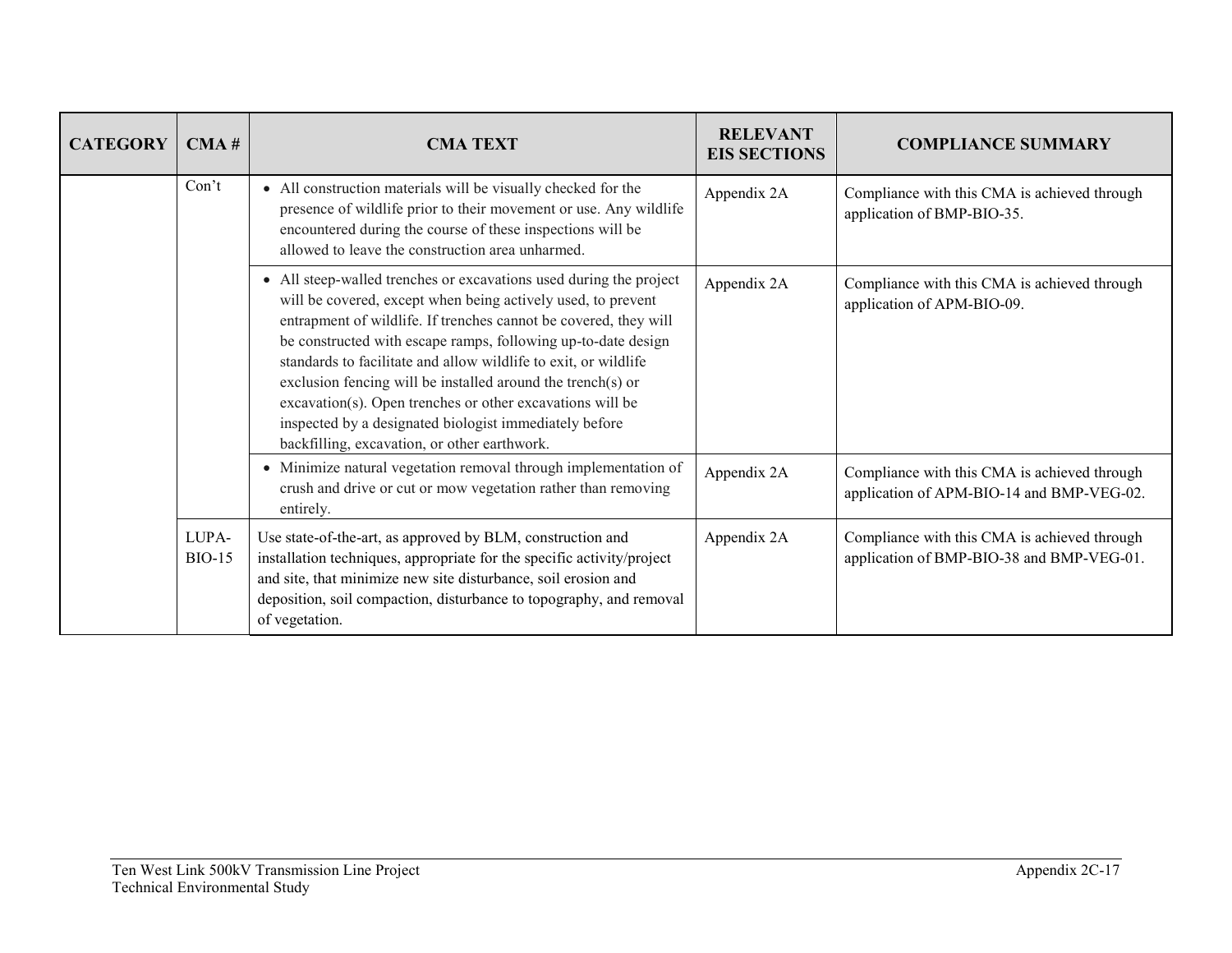| <b>CATEGORY</b>                            | CMA#                   | <b>CMA TEXT</b>                                                                                                                                                                                                                                                                                                                                                                                                                                                                                                                                                                              | <b>RELEVANT</b><br><b>EIS SECTIONS</b> | <b>COMPLIANCE SUMMARY</b>                                                                                                                                                                                                                                                                      |
|--------------------------------------------|------------------------|----------------------------------------------------------------------------------------------------------------------------------------------------------------------------------------------------------------------------------------------------------------------------------------------------------------------------------------------------------------------------------------------------------------------------------------------------------------------------------------------------------------------------------------------------------------------------------------------|----------------------------------------|------------------------------------------------------------------------------------------------------------------------------------------------------------------------------------------------------------------------------------------------------------------------------------------------|
| Activity-<br>Specific Bird<br>and Bat CMAs | LUPA-<br><b>BIO-16</b> | For activities that may impact Focus and BLM sensitive birds,<br>protected by the ESA and/or Migratory Bird Treaty Act of 1918, and<br>bat species, implement appropriate measures as per the most up-to-<br>date BLM state and national policy and guidance, and data on birds<br>and bats, including but not limited to activity specific plans and<br>actions. The goal of the activity-specific bird and bat actions is to<br>avoid and minimize direct mortality of birds and bats from the<br>construction, operation, maintenance, and decommissioning of the<br>specific activities. | Section 4.5.4<br>Appendix 2A           | Compliance with this CMA is achieved through<br>application of APM/BMP-BIO-19, APM/BMP-<br>BIO-21, BMP-BIO-29, BMP-BIO-30, and BMP-<br>BIO-45.                                                                                                                                                 |
|                                            |                        | Activity-specific measures to avoid and minimize impacts may<br>include, but are not limited to:                                                                                                                                                                                                                                                                                                                                                                                                                                                                                             |                                        |                                                                                                                                                                                                                                                                                                |
|                                            |                        | • Siting and designing activities will avoid high bird and bat<br>movement areas that separate birds and bats from their common<br>nesting and roosting sites, feeding areas, or lakes and rivers.                                                                                                                                                                                                                                                                                                                                                                                           | Appendix 2A                            | Compliance with this CMA is achieved through<br>application of APM/BMP-BIO-19, APM/BMP-<br>BIO-21, BMP-BIO-29, and BMP-BIO-40.                                                                                                                                                                 |
|                                            |                        | • For activities that impact bird and bat Focus and BLM Special<br>Status Species, during project siting and design, conducting<br>monitoring of bird and bat presence as well as bird and bat use of<br>the project site using the most current survey methods and best<br>procedures available at the time.                                                                                                                                                                                                                                                                                | Appendix 2A                            | Compliance with this CMA is achieved through<br>application of BMP-BIO-29.                                                                                                                                                                                                                     |
|                                            |                        | • Reusing or co-locating new transmission facilities and other<br>ancillary facilities with existing facilities and disturbed areas to<br>reduce habitat destruction and avoid additional collision risks.                                                                                                                                                                                                                                                                                                                                                                                   | Chapter 2                              | The Proposed Action follows the existing DPV1<br>transmission line. Action alternative segments<br>follow other linear utilities with associated access<br>(with exception of a short connector road at the<br>Colorado River Substation), and/or are located<br>within BLM utility corridors. |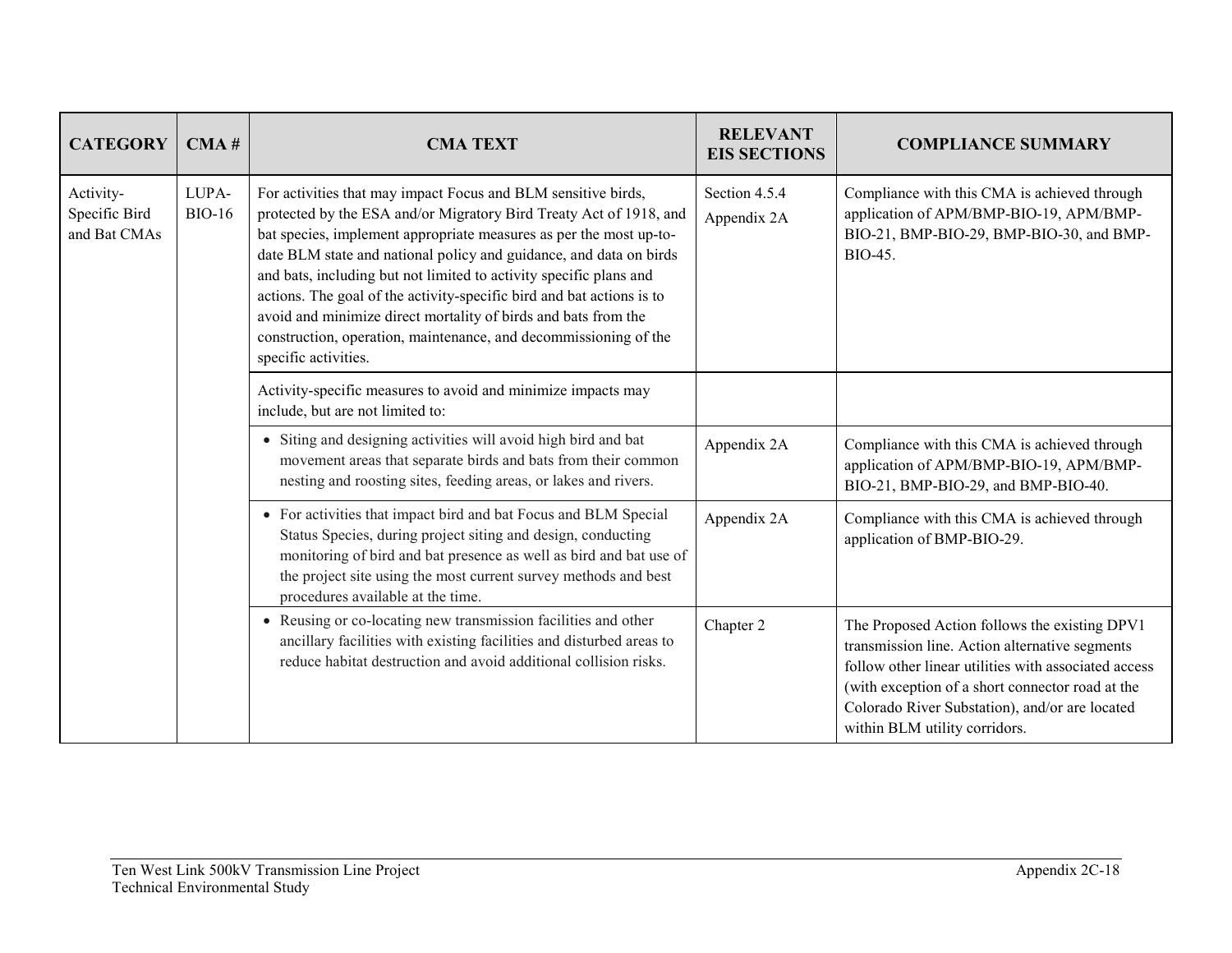| <b>CATEGORY</b> | CMA#  | <b>CMA TEXT</b>                                                                                                                                                                                                                                                                                                                                                                                                                                                                                                                       | <b>RELEVANT</b><br><b>EIS SECTIONS</b> | <b>COMPLIANCE SUMMARY</b>                                                                 |
|-----------------|-------|---------------------------------------------------------------------------------------------------------------------------------------------------------------------------------------------------------------------------------------------------------------------------------------------------------------------------------------------------------------------------------------------------------------------------------------------------------------------------------------------------------------------------------------|----------------------------------------|-------------------------------------------------------------------------------------------|
|                 | Con't | • Reducing bird and bat collision hazards by utilizing techniques<br>such as unguyed monopole towers or tubular towers. Where the<br>use of guywires is unavoidable, demarcate guywires using the<br>best available methods to minimize avian species strikes.                                                                                                                                                                                                                                                                        | Chapter 2                              | Guyed structures are not proposed for the<br>California portion of the Project.           |
|                 |       | • When fencing is necessary, use bird and bat compatible design<br>standards.                                                                                                                                                                                                                                                                                                                                                                                                                                                         | Appendix 2A                            | Compliance with this CMA is achieved through<br>application of BMP-BIO-39.                |
|                 |       | • Using lighting that does not attract birds and bats or their prey to<br>project sites including using non-steady burning lights (red, dual<br>red and white strobe, strobe- like flashing lights) to meet Federal<br>Aviation Administration requirements, using motion or heat<br>sensors and switches to reduce the time when lights are<br>illuminated, using appropriate shielding to reduce horizontal or<br>skyward illumination, and avoiding the use of high-intensity<br>lights (e.g., sodium vapor, quartz, and halogen). | Section 4.5.4<br>Appendix 2A           | Compliance with the CMA is achieved through<br>application of BMP-BIO-29 and BMP-BIO-33.  |
|                 |       | • Implementing a robust monitoring program to regularly check<br>for wildlife carcasses, document the cause of mortality, and<br>promptly remove the carcasses.                                                                                                                                                                                                                                                                                                                                                                       | Section 4.5.4<br>Appendix 2A           | Compliance with this CMA is achieved through<br>application of BMP-BIO-21 and BMP-BIO-29. |
|                 |       | • Incorporating a bird and bat use and mortality monitoring<br>program during operations using current protocols and best<br>procedures available at time of monitoring                                                                                                                                                                                                                                                                                                                                                               | Appendix 2A                            | Compliance with this CMA is achieved through<br>application of BMP-BIO-21 and BMP-BIO-29. |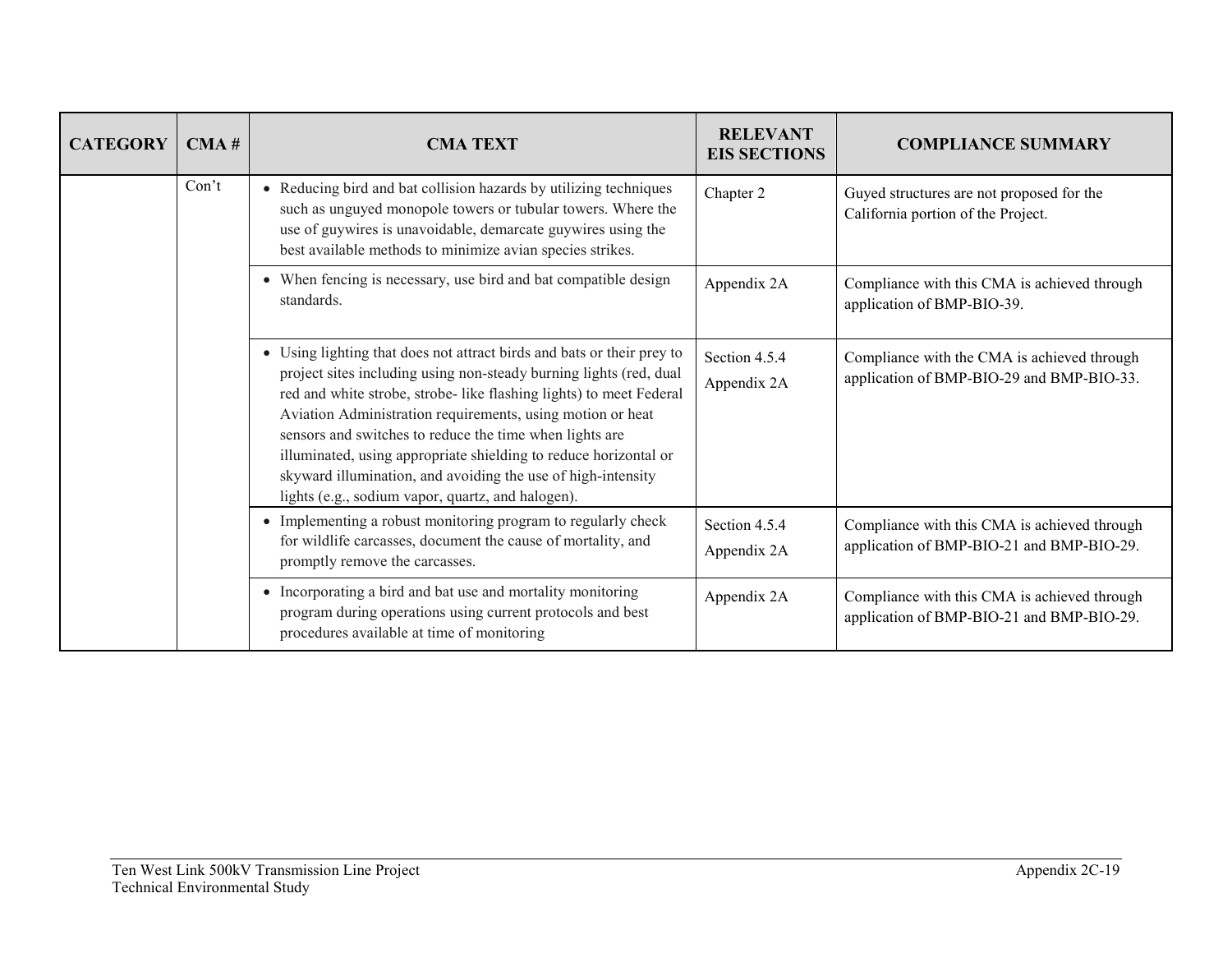| <b>CATEGORY</b>                            | CMA#              | <b>CMA TEXT</b>                                                                                                                                                                                                                                                                                                                                                                                                                                                                                                                                                                                                 | <b>RELEVANT</b><br><b>EIS SECTIONS</b> | <b>COMPLIANCE SUMMARY</b>                                                                                     |
|--------------------------------------------|-------------------|-----------------------------------------------------------------------------------------------------------------------------------------------------------------------------------------------------------------------------------------------------------------------------------------------------------------------------------------------------------------------------------------------------------------------------------------------------------------------------------------------------------------------------------------------------------------------------------------------------------------|----------------------------------------|---------------------------------------------------------------------------------------------------------------|
| Activity-<br>Specific Bird<br>and Bat CMAs | LUPA-<br>$BIO-17$ | For activities that may result in mortality to Focus and BLM<br>Special-Status bird and bat species, a Bird and Bat Conservation<br>Strategy (BBCS) will be prepared with the goal of assessing<br>operational impacts to bird and bat species and incorporating<br>methods to reduce documented mortality. The BBCS actions for<br>impacts to birds and bats during these activities will be determined<br>by the activity-specific bird and bat operational actions. The strategy<br>shall be approved by BLM in coordination with USFWS, and<br>CDFW as appropriate, and may include, but is not limited to: | Section 4.5.4<br>Appendix 2A           | Compliance with this CMA is achieved through<br>application of AMP/BMP-BIO-19, BMP-BIO-21,<br>and BMP-BIO-29. |
|                                            |                   | • Incorporating a bird and bat use and mortality monitoring<br>program during operations using current protocols and best<br>procedures available at time of monitoring.                                                                                                                                                                                                                                                                                                                                                                                                                                        | Appendix 2A                            | Compliance with this CMA is achieved through<br>application of BMP-BIO-21 and BMP-BIO-29.                     |
|                                            |                   | • Activity-specific operational avoidance and minimization actions<br>that reduce the level of mortality on the populations of bird and<br>bat species, such as:                                                                                                                                                                                                                                                                                                                                                                                                                                                | Appendix 2A                            | Compliance with this CMA is achieved through<br>application of BMP-BIO-21 and BMP-BIO-29.                     |
|                                            |                   | o Evaluation and installation of the best available bird and bat<br>detection and deterrent technologies available at the time of<br>construction.                                                                                                                                                                                                                                                                                                                                                                                                                                                              | N/A                                    | N/A                                                                                                           |
|                                            |                   | The following provides the DRECP vegetation type and Focus and<br>BLM Special Status Species biological CMAs to be implemented<br>throughout the LUPA Decision Area.                                                                                                                                                                                                                                                                                                                                                                                                                                            |                                        |                                                                                                               |
|                                            |                   | Riparian and Wetland Vegetation Types and Associated Species<br>(RIPWET)                                                                                                                                                                                                                                                                                                                                                                                                                                                                                                                                        |                                        |                                                                                                               |
|                                            |                   | <b>Riparian Vegetation Types</b>                                                                                                                                                                                                                                                                                                                                                                                                                                                                                                                                                                                |                                        |                                                                                                               |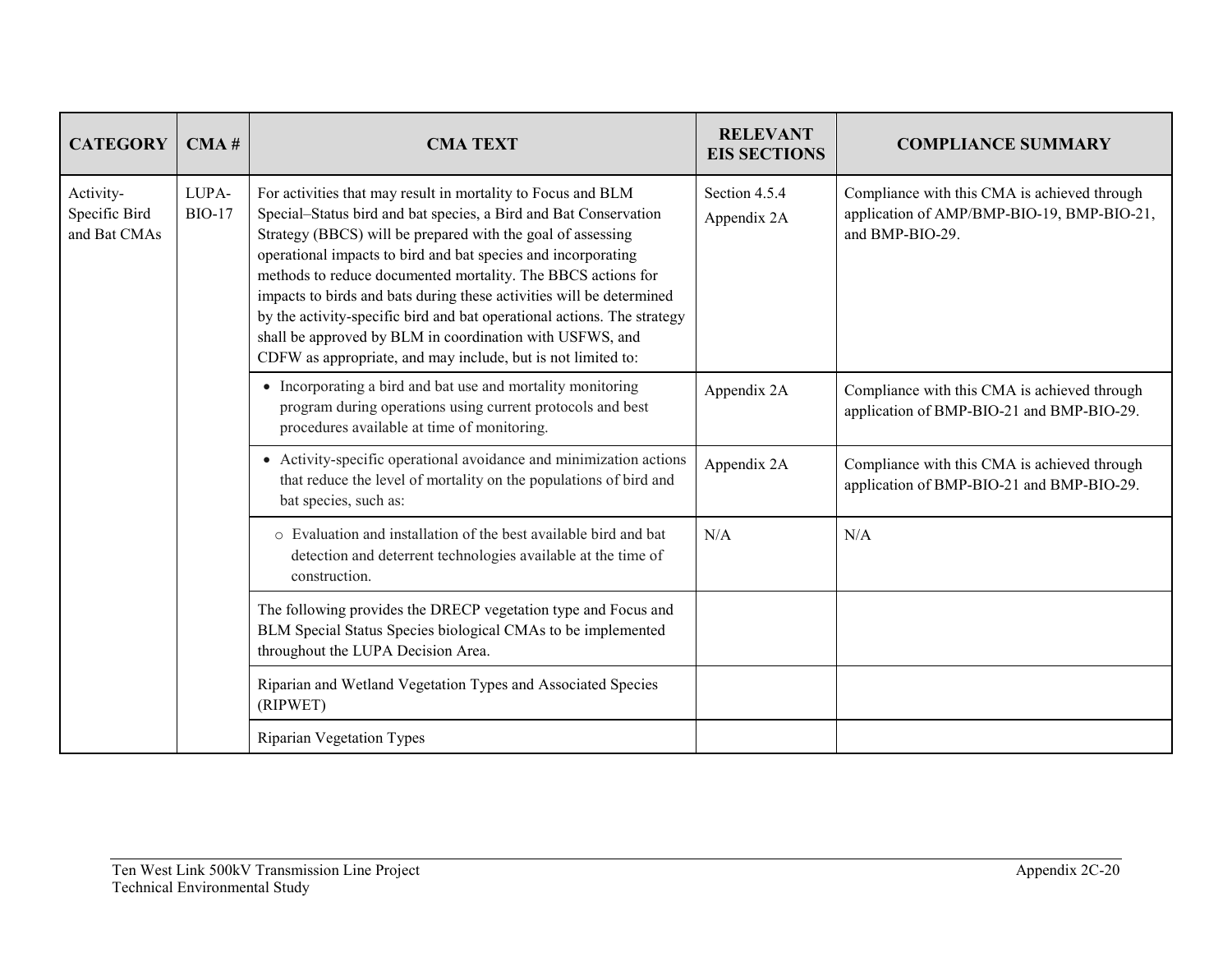| <b>CATEGORY</b> | CMA#  | <b>CMA TEXT</b>                                     | <b>RELEVANT</b><br><b>EIS SECTIONS</b> | <b>COMPLIANCE SUMMARY</b>                                                                                                                                                                                                                                                                                                           |
|-----------------|-------|-----------------------------------------------------|----------------------------------------|-------------------------------------------------------------------------------------------------------------------------------------------------------------------------------------------------------------------------------------------------------------------------------------------------------------------------------------|
|                 | Con't | • Sonoran-Coloradan Semi-Desert Wash Woodland/Scrub | Section 4.5.4<br>Appendix 2A           | Compliance with this CMA is achieved through<br>application of BMP-BIO-46, BMP-BIO-47, BMP-<br>BIO-50, BMP-BIO-51, and BMP-BIO-52.                                                                                                                                                                                                  |
|                 |       | Riparian and Wetland Bird Focus Species             |                                        |                                                                                                                                                                                                                                                                                                                                     |
|                 |       | • Southwestern Willow Flycatcher                    | Section 3.5.3<br>Appendix 2A           | Though no suitable nesting habitat is present in the<br>Project area, ground disturbance during the nesting<br>season requires surveys for, and protection of all<br>active bird nests, including the southwestern<br>willow flycatcher. If nests are found protective<br>buffers are applied. APM-BIO-20 and BMP-BIO-<br>29 apply. |
|                 |       | • Western Yellow-billed Cuckoo                      | Section 3.5.3<br>Appendix 2A           | Though no suitable nesting habitat is present in the<br>Project area, ground disturbance during the nesting<br>season requires surveys for, and protection of all<br>active bird nests, including the western yellow-<br>billed cuckoo. If nests are found protective buffers<br>are applied. APM-BIO-20 and BMP-BIO-29<br>apply.   |
|                 |       | • Yuma Clapper Rail                                 | Section 3.5.3<br>Appendix 2A           | Though no suitable nesting habitat is present in the<br>Project area, ground disturbance during the nesting<br>season requires surveys for, and protection of all<br>active bird nests, including the Yuma clapper rail.<br>If nests are found protective buffers are applied.<br>APM-BIO-20 and BMP-BIO-29 apply.                  |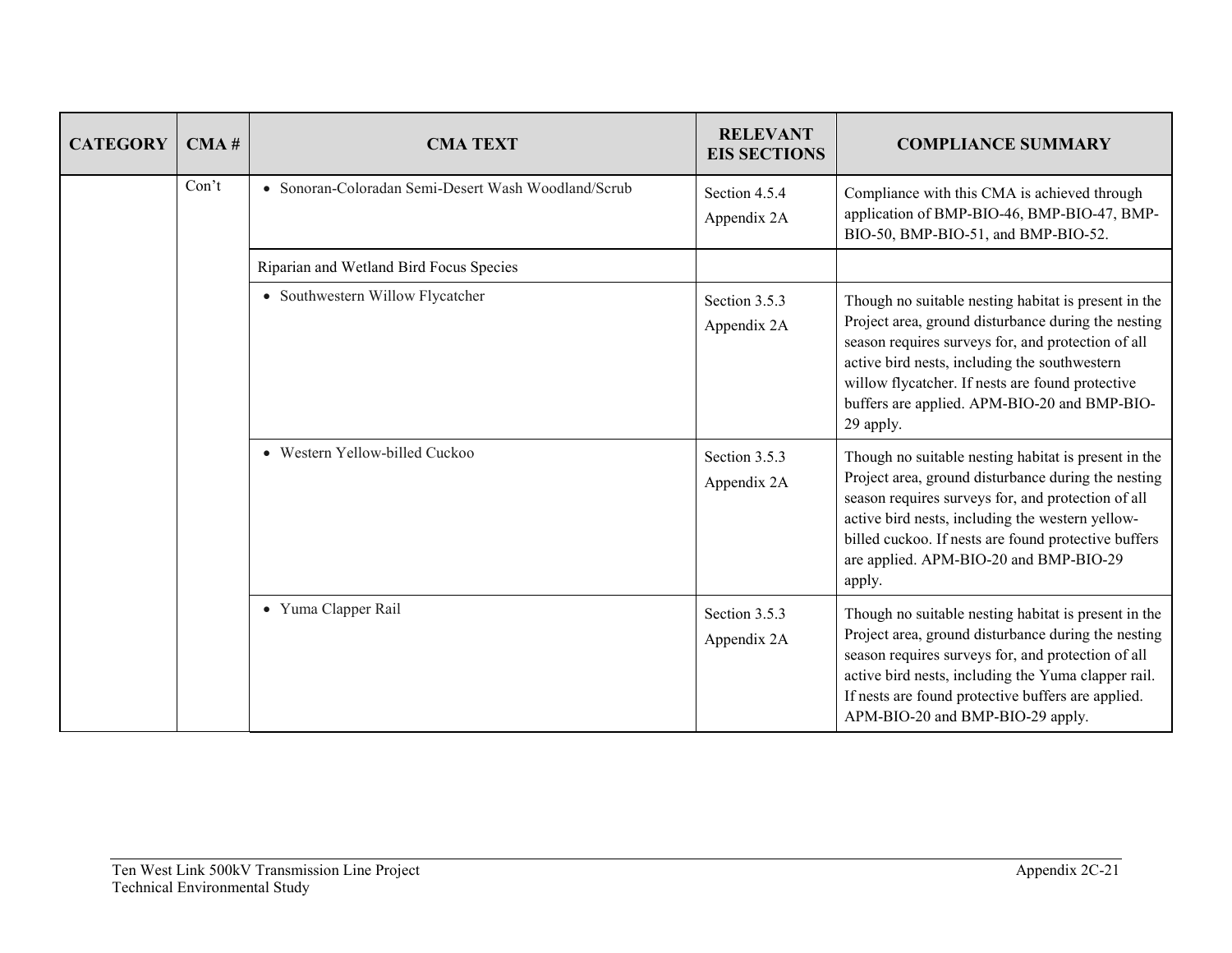| <b>CATEGORY</b>                                                                     | CMA#                                   | <b>CMA TEXT</b>                                                                                                                                                                                                                                                                                                                                                                                                                                                                                                                               | <b>RELEVANT</b><br><b>EIS SECTIONS</b>        | <b>COMPLIANCE SUMMARY</b>                                                                                                                            |
|-------------------------------------------------------------------------------------|----------------------------------------|-----------------------------------------------------------------------------------------------------------------------------------------------------------------------------------------------------------------------------------------------------------------------------------------------------------------------------------------------------------------------------------------------------------------------------------------------------------------------------------------------------------------------------------------------|-----------------------------------------------|------------------------------------------------------------------------------------------------------------------------------------------------------|
| Other Riparian<br>& Wetland<br>Focus Species:<br>Tehachapi<br>Slender<br>Salamander | LUPA-<br>BIO-<br><b>RIPWE</b><br>$T-1$ | The riparian and wetland DRECP vegetation types and other<br>features listed in Table 17 will be avoided to the maximum extent<br>practicable, except for allowable minor incursions (see Glossary of<br>Terms for "avoidance to the maximum extent practicable" and<br>"minor incursion") with the specified setbacks.                                                                                                                                                                                                                       | Section 4.5.4<br>Appendix 2A                  | Compliance with this CMA is achieved through<br>application of AMP/BMP-BIO-11, AMP/BMP-<br>BIO-19, BMP-BIO-50, BMP-BIO-51, and BMP-<br><b>BIO-52</b> |
|                                                                                     |                                        | For minor incursion (see "minor incursion" in the Glossary of<br>Terms) to the DRECP riparian vegetation types, wetland vegetation<br>types, or encroachments on the setbacks listed in Table 17, the<br>hydrologic function of the avoided riparian or wetland communities<br>will be maintained.                                                                                                                                                                                                                                            | Appendix 2A                                   | Compliance with this CMA is achieved through<br>application of AMP/BMP-BIO-19 and BMP-BIO-<br>47.                                                    |
|                                                                                     |                                        | • Minor incursions in the riparian and wetland vegetation types or<br>other features including the setbacks listed in Table 17 will occur<br>outside of the avian nesting season, February 1 through August<br>31 or otherwise determined by BLM, USFWS and CDFW if the<br>minor incursion(s) is likely to result in impacts to nesting birds.                                                                                                                                                                                                | Appendix 2A                                   | Compliance with this CMA is achieved through<br>application of APM-BIO-20 and BMP-BIO-29.                                                            |
| <b>BLM</b> Special<br>Status Riparian<br><b>Bird Species</b>                        | LUPA-<br>BIO-<br><b>RIPWE</b><br>$T-3$ | For activities that occur within 0.25 mile of a riparian or wetland<br>DRECP vegetation type and may impact BLM Special Status<br>riparian and wetland bird species, conduct a pre-<br>construction/activity nesting bird survey for BLM Special Status<br>riparian and wetland birds according to agency-approved protocols.                                                                                                                                                                                                                 | Section 4.5.4<br>Appendix 2A                  | Compliance with this CMA is achieved through<br>application of APM-BIO-02, APM-BIO-20, and<br>APM-BIO-25.                                            |
|                                                                                     |                                        | • Based on the results of the nesting bird survey above, setback<br>activities that are likely to impact BLM Special Status riparian<br>and wetland bird species, including but not limited to pre-<br>construction, construction and decommissioning, 0.25 mile from<br>active nests Special Status during the breeding season (February<br>1 through August 31 or otherwise determined by BLM, USFWS<br>and CDFW). For activities in areas covered by this provision that<br>occur during the breeding season and that last longer than one | Section 4.5.4<br>Section 4.5.7<br>Appendix 2A | Compliance with this CMA is achieved through<br>application of APM-BIO-02, APM-BIO-20, and<br>APM-BIO-25.                                            |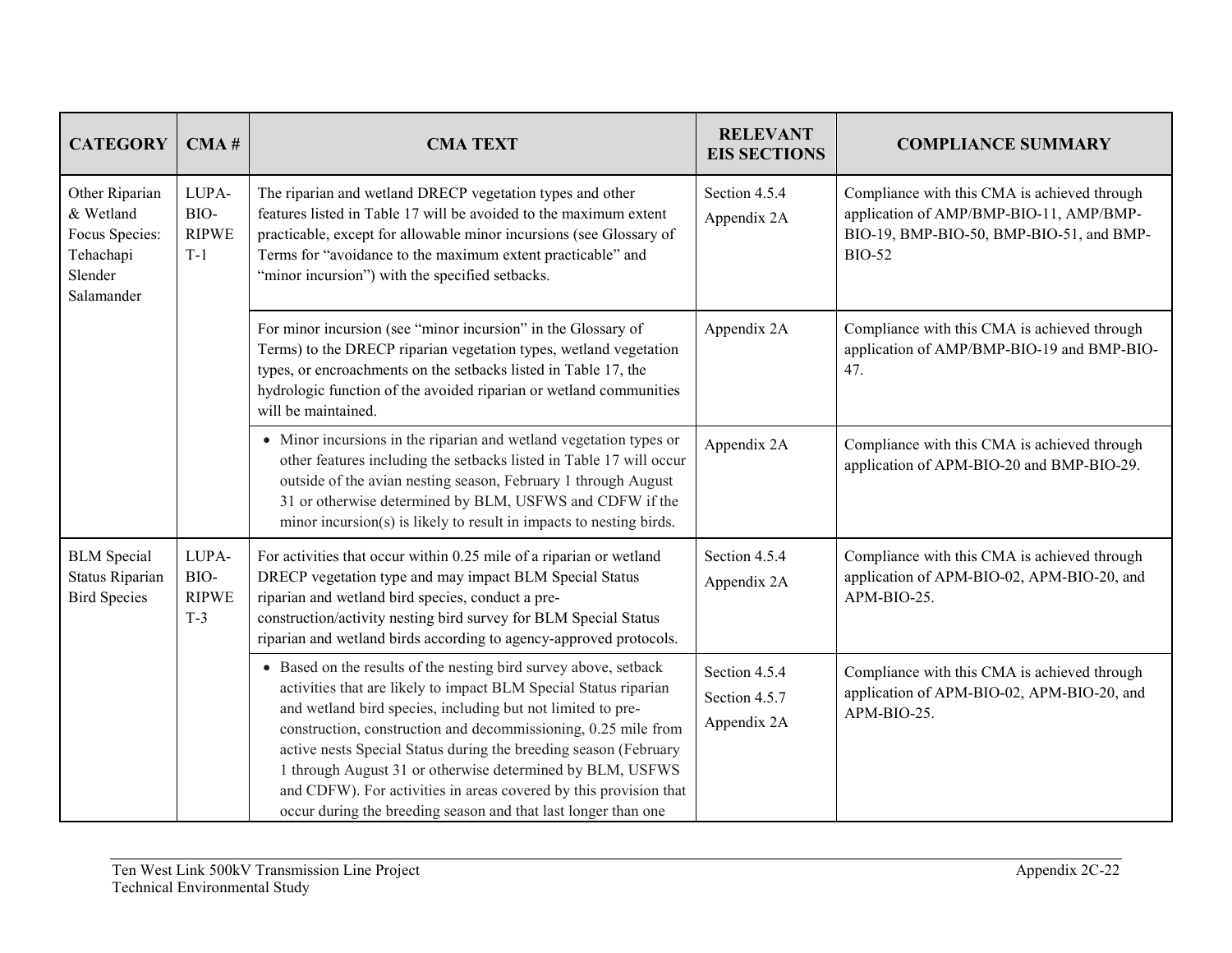| <b>CATEGORY</b>                                                                                                         | CMA#                                   | <b>CMA TEXT</b>                                                                                                                                                                                                                                                                                                                                                                                                                                               | <b>RELEVANT</b><br><b>EIS SECTIONS</b>                                          | <b>COMPLIANCE SUMMARY</b>                                                                                                                                                                                                                                                                  |
|-------------------------------------------------------------------------------------------------------------------------|----------------------------------------|---------------------------------------------------------------------------------------------------------------------------------------------------------------------------------------------------------------------------------------------------------------------------------------------------------------------------------------------------------------------------------------------------------------------------------------------------------------|---------------------------------------------------------------------------------|--------------------------------------------------------------------------------------------------------------------------------------------------------------------------------------------------------------------------------------------------------------------------------------------|
|                                                                                                                         |                                        | week, nesting bird surveys may need to be repeated, as<br>determined by BLM, in coordination with USFWS and CDFW,<br>as appropriate. No pre-activity nesting bird surveys are necessary<br>for activities occurring outside of the breeding season.                                                                                                                                                                                                           |                                                                                 |                                                                                                                                                                                                                                                                                            |
| Dune DRECP<br>Vegetation<br>Types, Aeolian<br>Processes and<br>Associated<br>Species<br>(DUNE):<br>Aeolian<br>Processes | LUPA-<br>BIO-<br>DUNE-<br>$\mathbf{1}$ | Because DRECP sand dune vegetation types and Aeolian sand<br>transport corridors are, by definition, shifting resources, activities<br>that potentially occur within or bordering the sand dune DRECP<br>vegetation types and/or Aeolian sand transport corridors must<br>conduct studies to verify the location [refer to Appendix D, Figure<br>$D-7$ ] and extent of the sand resource(s) for the activity-specific<br>environmental analysis to determine: | Section 3.3.3<br>Section 3.5.3<br>Section 4.3.4<br>Section 4.5.4<br>Appendix 2A | Compliance with this CMA is partially achieved<br>through data contained in the Biological Resources<br>Technical Reports, which is incorporated into<br>Chapter 3 and Appendix 3 of this EIS, and analysis<br>presented in Chapter 4 and Appendix 4. BMP-<br>BIO-53 and BMP-BIO-54 apply. |
|                                                                                                                         |                                        | • Whether the proposed activity(s) occur within a sand dune or an<br>Aeolian sand transport corridor                                                                                                                                                                                                                                                                                                                                                          | Section 3.3.3<br>Section 3.5.3<br>Section 4.3.4<br>Section 4.5.4<br>Appendix 2A | Portions of Segments ca-07, ca-09, and x-19<br>would cross areas of active windblown sand.<br>BMP-BIO-53 and BMP-BIO-54 apply.                                                                                                                                                             |
|                                                                                                                         |                                        | • If the activity(s) is subject to dune/Aeolian sand transport<br>corridor CMAs                                                                                                                                                                                                                                                                                                                                                                               | Section 3.3.3<br>Section 3.5.3<br>Section 4.3.4<br>Section 4.5.4<br>Appendix 2A | Because portions of Segments ca-07, ca-09, and x-<br>19 would cross areas of active windblown sand,<br>those segments would be subject to dune/Aeolian<br>sand transport corridor CMAs. BMP-BIO-54<br>applies.                                                                             |
|                                                                                                                         |                                        | • If the activity(s) needs to be reconfigured to satisfy applicable<br>avoidance requirements                                                                                                                                                                                                                                                                                                                                                                 | Section 3.3.3<br>Section 3.5.3<br>Section 4.3.4<br>Section 4.5.4<br>Appendix 2A | Compliance with this CMA is achieved through<br>application of BMP-BIO-54.                                                                                                                                                                                                                 |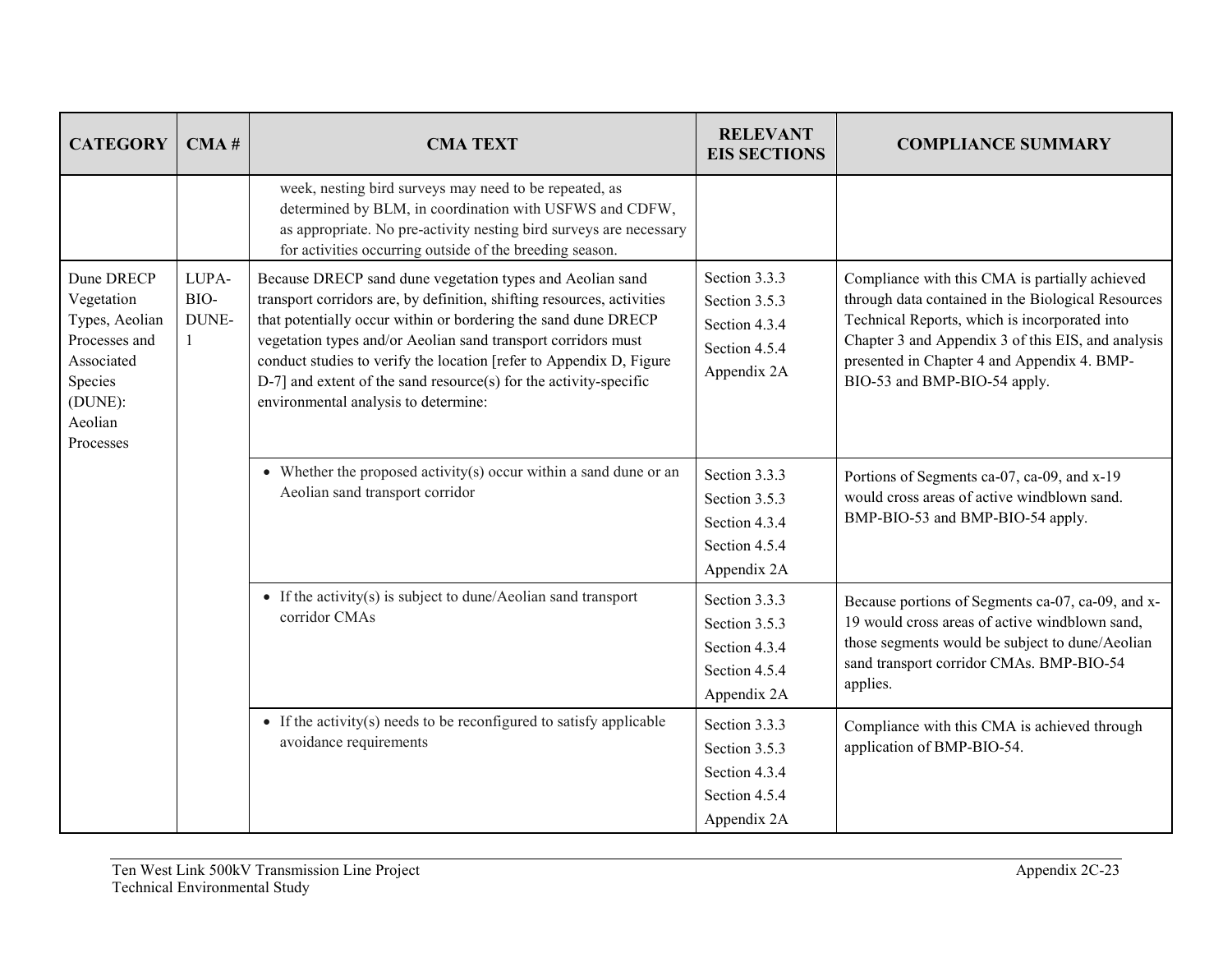| <b>CATEGORY</b>                 | CMA#                                     | <b>CMA TEXT</b>                                                                                                                                                                                                                                                                                                                                                                                                          | <b>RELEVANT</b><br><b>EIS SECTIONS</b> | <b>COMPLIANCE SUMMARY</b>                                                                                                                                                |
|---------------------------------|------------------------------------------|--------------------------------------------------------------------------------------------------------------------------------------------------------------------------------------------------------------------------------------------------------------------------------------------------------------------------------------------------------------------------------------------------------------------------|----------------------------------------|--------------------------------------------------------------------------------------------------------------------------------------------------------------------------|
|                                 | LUPA-<br>BIO-<br>DUNE-<br>2              | Activities that potentially affect the amount of sand entering or<br>transported within Aeolian sand transport corridors will be designed<br>and operated to:                                                                                                                                                                                                                                                            |                                        |                                                                                                                                                                          |
|                                 |                                          | • Maintain the quality and function of Aeolian transport corridors<br>and sand deposition zones, unless related to maintenance of<br>existing [at the time of the DRECP LUPA ROD]<br>facilities/operations/activities                                                                                                                                                                                                    | Section 4.3.4<br>Appendix 2A           | Portions of Segments ca-07, ca-09, and x-19<br>would cross areas of active windblown sand.<br>Compliance with this CMA is achieved through<br>application of BMP-BIO-54. |
|                                 |                                          | • Avoid a reduction in sand-bearing sediments within the Aeolian<br>system                                                                                                                                                                                                                                                                                                                                               | Section 4.3.4<br>Appendix 2A           | Compliance with this CMA is achieved through<br>application of BMP-BIO-54.                                                                                               |
|                                 |                                          | • Minimize mortality to DUNE associated Focus and BLM Special<br><b>Status Species</b>                                                                                                                                                                                                                                                                                                                                   | Section 4.5.4<br>Appendix 2A           | Compliance with this CMA is achieved through<br>application of BMP-BIO-31, BMP-BIO-49, and<br>BMP-BIO-53.                                                                |
|                                 | LUPA-<br>BIO-<br>DUNE-<br>3              | Any facilities or activities that alter site hydrology (e.g., sediment<br>barrier) will be designed to maintain continued sediment transport<br>and deposition in the Aeolian corridor in a way that maintains the<br>Aeolian sorting and transport to downwind deposition zones. Site<br>designs for maintaining this transport function must be approved by<br>BLM in coordination with USFWS and CDFW as appropriate. | Appendix 2A                            | Compliance with this CMA is achieved through<br>application of BMPs WQ-06 and WQ-07.                                                                                     |
| Mohave<br>Fringe-Toed<br>Lizard | LUPA-<br>BIO-<br>DUNE-<br>$\overline{4}$ | Dune formations and other sand accumulations (i.e., sand ramps,<br>sand sheets) with suitable habitat characteristics for the Mojave<br>fringe-toed lizard (i.e., unconsolidated blow-sand) will be mapped<br>according to mapping standards established by the BLM National<br>Operations Center.                                                                                                                       | Section 4.5.4<br>Appendix 2A           | Compliance with this CMA is achieved through<br>application of APM-BIO-25 and BMP-BIO-49.                                                                                |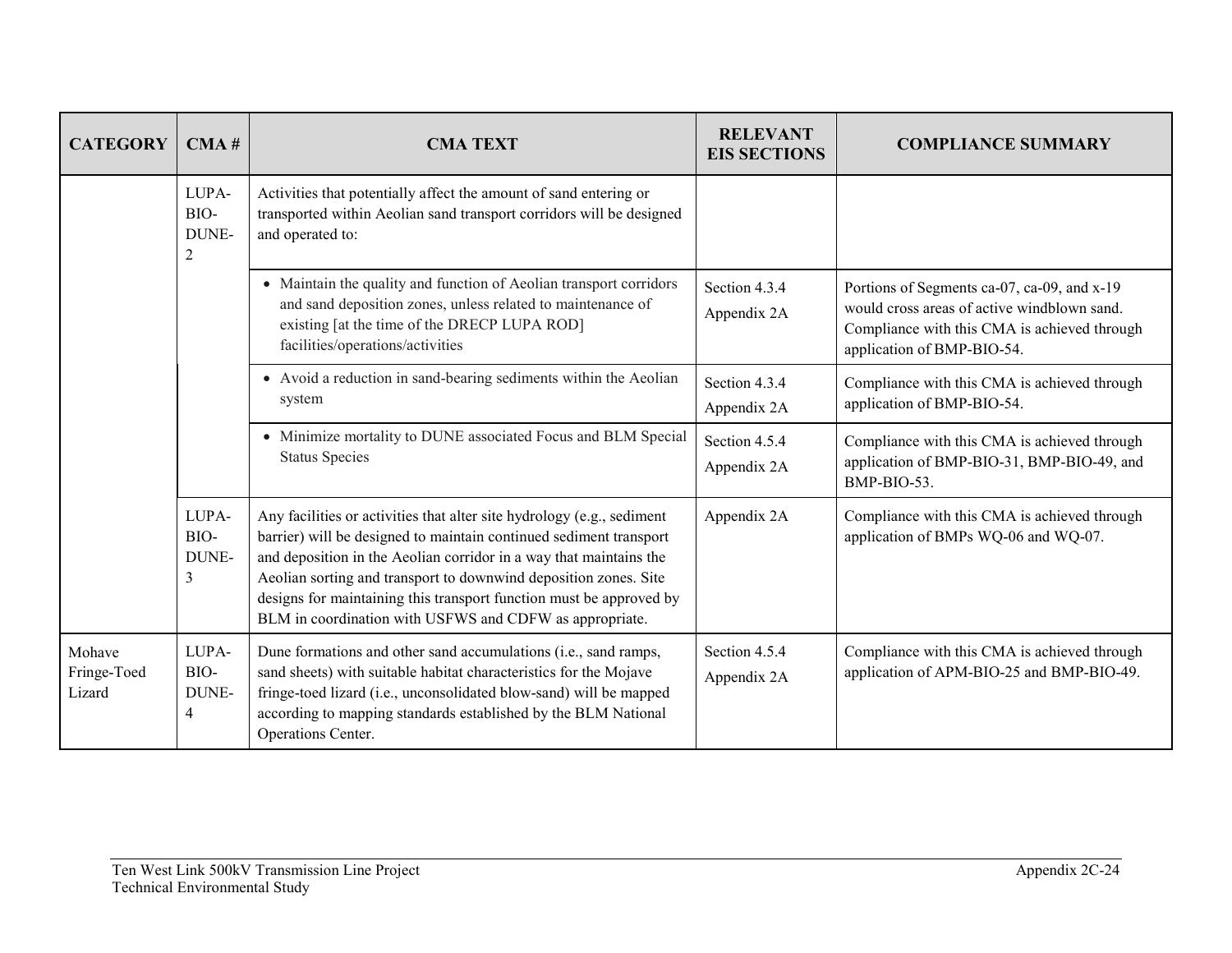| <b>CATEGORY</b>                                                                                            | CMA#                                  | <b>CMA TEXT</b>                                                                                                                                                                                                                                               | <b>RELEVANT</b><br><b>EIS SECTIONS</b>        | <b>COMPLIANCE SUMMARY</b>                                                                                                                                                                                                                                |
|------------------------------------------------------------------------------------------------------------|---------------------------------------|---------------------------------------------------------------------------------------------------------------------------------------------------------------------------------------------------------------------------------------------------------------|-----------------------------------------------|----------------------------------------------------------------------------------------------------------------------------------------------------------------------------------------------------------------------------------------------------------|
| Con't                                                                                                      |                                       | For minor incursions (see "minor incursion" in the Glossary of<br>Terms) into sand dunes and sand transport areas the activity will be<br>sited in the mapped zone with the least impacts to sand dunes and<br>sand transport and Mojave fringe-toed lizards. | Section 4.5.4<br>Appendix 2A                  | All access and structures in sand dunes and<br>transport areas would be microsited in consultation<br>with the BLM. Compliance with this CMA is<br>achieved through application of APM-BIO-25,<br>BMP-BIO-49, BMP-BIO-53, BMP-BIO-54, and<br>BMP-BIO-55. |
|                                                                                                            | LUPA-<br>BIO-<br>DUNE-<br>5           | If suitable habitat characteristics are identified during the habitat<br>assessment, clearance surveys (see Glossary of Terms) for Mojave<br>fringe-toed lizard will be performed in suitable habitat areas.                                                  | Section 4.5.4<br>Appendix 2A                  | Compliance with this CMA is achieved through<br>application of BMP-BIO-02, APM-BIO-25, and<br>BMP-BIO-49.                                                                                                                                                |
|                                                                                                            |                                       | The following CMAs will be implemented for bat Focus and BLM<br>Special Status Species, including but not limited to those listed<br>below:                                                                                                                   | Section 4.5.4<br>Appendix 2A                  | Compliance with this CMA is achieved through<br>application of BMP-BIO-29, BMP-BIO-33, BMP-<br>BIO-39, and BMP-BIO-40.                                                                                                                                   |
|                                                                                                            |                                       | • California Leaf-nosed Bat<br>• Pallid Bat<br>• Townsend's Big-eared Bat                                                                                                                                                                                     |                                               |                                                                                                                                                                                                                                                          |
| <b>Bat Species</b><br>(BAT)                                                                                | LUPA-<br>BIO-<br>BAT-1                | Activities, except wind projects, will not be sited within 500 feet of<br>any occupied maternity roost or presumed occupied maternity roost<br>as described below. Refer to CMA DFA-VPL-BIO-BAT-1 for<br>distances within DFAs and VPLs.                      | Appendix 2A                                   | Compliance with this CMA is achieved through<br>application of BMP-BIO-40; However, no bat<br>roosts are expected in the portion of the Project<br>area within the CDCA.                                                                                 |
| Plant Species<br>(PLANT):<br>Plant Focus and<br><b>BLM</b> Special<br><b>Status Species</b><br><b>CMAs</b> | LUPA-<br>BIO-<br><b>PLANT</b><br>$-1$ | Conduct properly timed protocol surveys in accordance with the<br>BLM's most current (at time of activity) survey protocols for plant<br>Focus and BLM Special Status Species.                                                                                | Section 3.5.3<br>Section 4.5.4<br>Appendix 2A | The rare plant surveys previously conducted, in<br>conjunction with planned pre-construction surveys<br>will meet the BLM's survey requirements. APM-<br>BIO-24 applies.                                                                                 |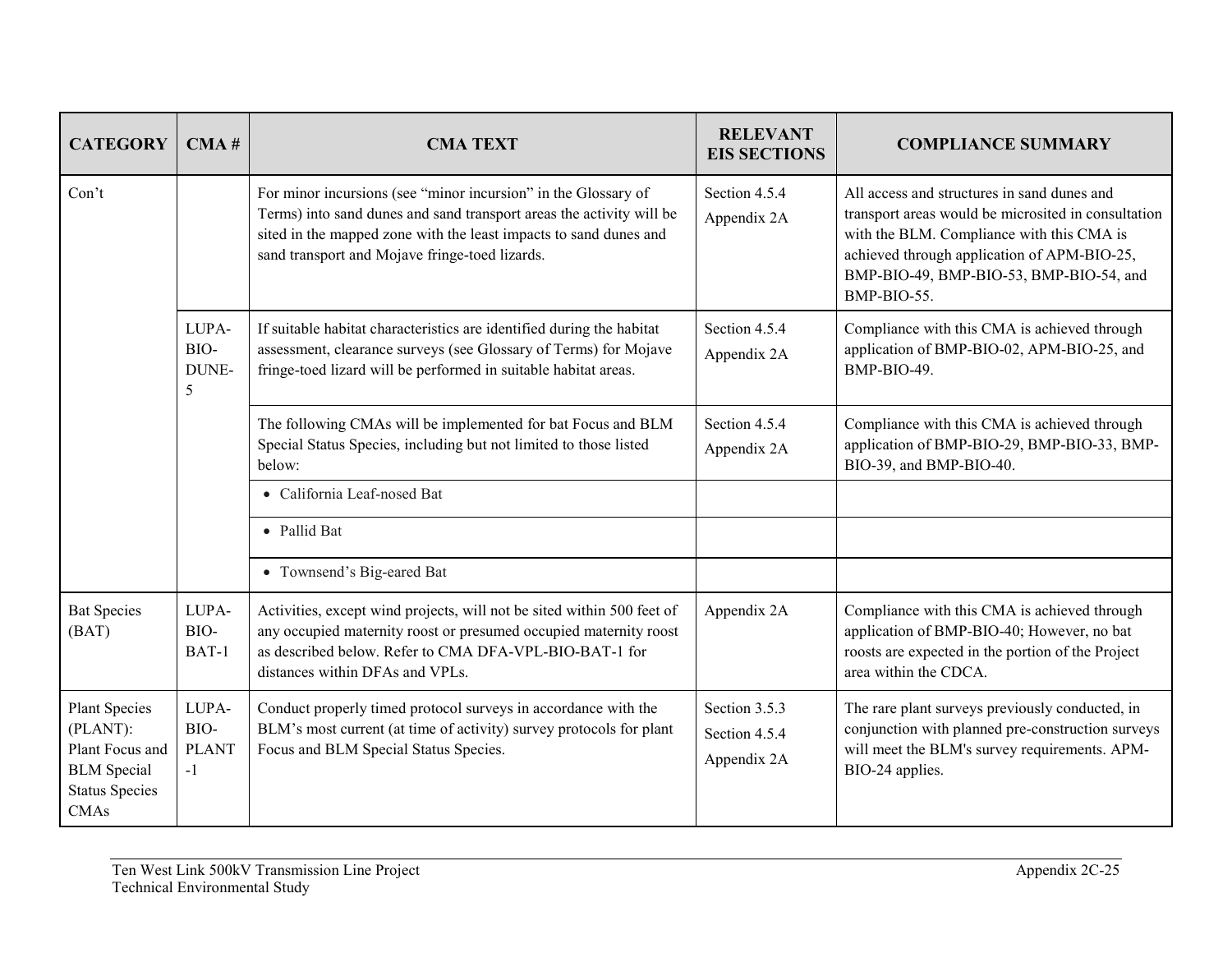| <b>CATEGORY</b>                              | CMA#                                  | <b>CMA TEXT</b>                                                                                                                                                                                                                                                                                                                                                                                                                                                 | <b>RELEVANT</b><br><b>EIS SECTIONS</b>                         | <b>COMPLIANCE SUMMARY</b>                                                                                                                                                                                                                                           |
|----------------------------------------------|---------------------------------------|-----------------------------------------------------------------------------------------------------------------------------------------------------------------------------------------------------------------------------------------------------------------------------------------------------------------------------------------------------------------------------------------------------------------------------------------------------------------|----------------------------------------------------------------|---------------------------------------------------------------------------------------------------------------------------------------------------------------------------------------------------------------------------------------------------------------------|
|                                              | LUPA-<br>BIO-<br><b>PLANT</b><br>$-2$ | Implement an avoidance setback of 0.25 mile for all Focus and BLM<br>Special Status Species occurrences. Setbacks will be placed<br>strategically adjacent to occurrences to protect ecological processes<br>necessary to support the plant Species (see Appendix Q, Baseline<br>Biology Report, in the Proposed LUPA and Final EIS [2015], or the<br>most recent data and modeling).                                                                           | Section 2.2.2<br>Section 4.5.4<br>Section 4.5.7<br>Appendix 2A | The CDCA Plan would be further amended to<br>eliminate this setback for the Project. Compliance<br>with this CMA is achieved through application of<br>BMP-BIO-31.                                                                                                  |
|                                              | LUPA-<br>BIO-<br><b>PLANT</b><br>$-3$ | Impacts to suitable habitat for Focus and BLM Special Status plant<br>species should be avoided to the extent feasible and are limited<br>[capped] to a maximum of 1% of their suitable habitat throughout<br>the entire LUPA Decision Area. The baseline condition for<br>measuring suitable habitat is the DRECP modeled suitable habitat<br>for these species utilized in the EIS analysis (2014 and 2015), or the<br>most recent suitable habitat modeling. | Section 4.5.4<br>Appendix 2A                                   | Compliance with this CMA is achieved through<br>data contained in the Biological Resources<br>Technical Reports, which is incorporated into<br>Chapter 3 and Appendix 3 of this EIS, and analysis<br>presented in Chapter 4 and Appendix 4. BMP-<br>BIO-31 applies. |
| Special<br>Vegetation<br>Features (SVF)      | LUPA-<br>BIO-<br>$SVF-1$              | For activity-specific NEPA analysis, a map delineating potential<br>sites and habitat assessment of the following special vegetation<br>features is required: Yucca clones, creosote rings, Saguaro cacti,<br>Joshua tree woodland, microphyll woodland, Crucifixion thorn<br>stands. BLM guidelines for mapping/surveying cacti, yuccas, and<br>succulents shall be followed.                                                                                  | Section 4.5.4<br>Appendix 2A                                   | Compliance with this CMA is achieved through<br>application of APM/BMP-BIO-11, BMP-BIO-16,<br>APM-BIO-24, BMP-BIO-41, BMP-BIO-52, and<br>BMP-VEG-01.                                                                                                                |
|                                              | LUPA-<br>BIO-<br>$SVF-6$              | Microphyll woodland: impacts to microphyll woodland (see<br>Glossary of Terms) will be avoided, except for minor incursions (see<br>Glossary of Terms).                                                                                                                                                                                                                                                                                                         | Section 4.5.4<br>Appendix 2A                                   | Compliance with this CMA is achieved through<br>application of BMP-BIO-50, BMP-BIO-51, and<br>BMP-BIO-52.                                                                                                                                                           |
| General<br>Vegetation<br>Management<br>(VEG) | LUPA-<br>BIO-<br>$VEG-1$              | Management of cactus, yucca, and other succulents will adhere to<br>current up-to-date BLM policy.                                                                                                                                                                                                                                                                                                                                                              | Appendix 2A                                                    | Compliance with this CMA is achieved through<br>application of BMP-BIO-41.                                                                                                                                                                                          |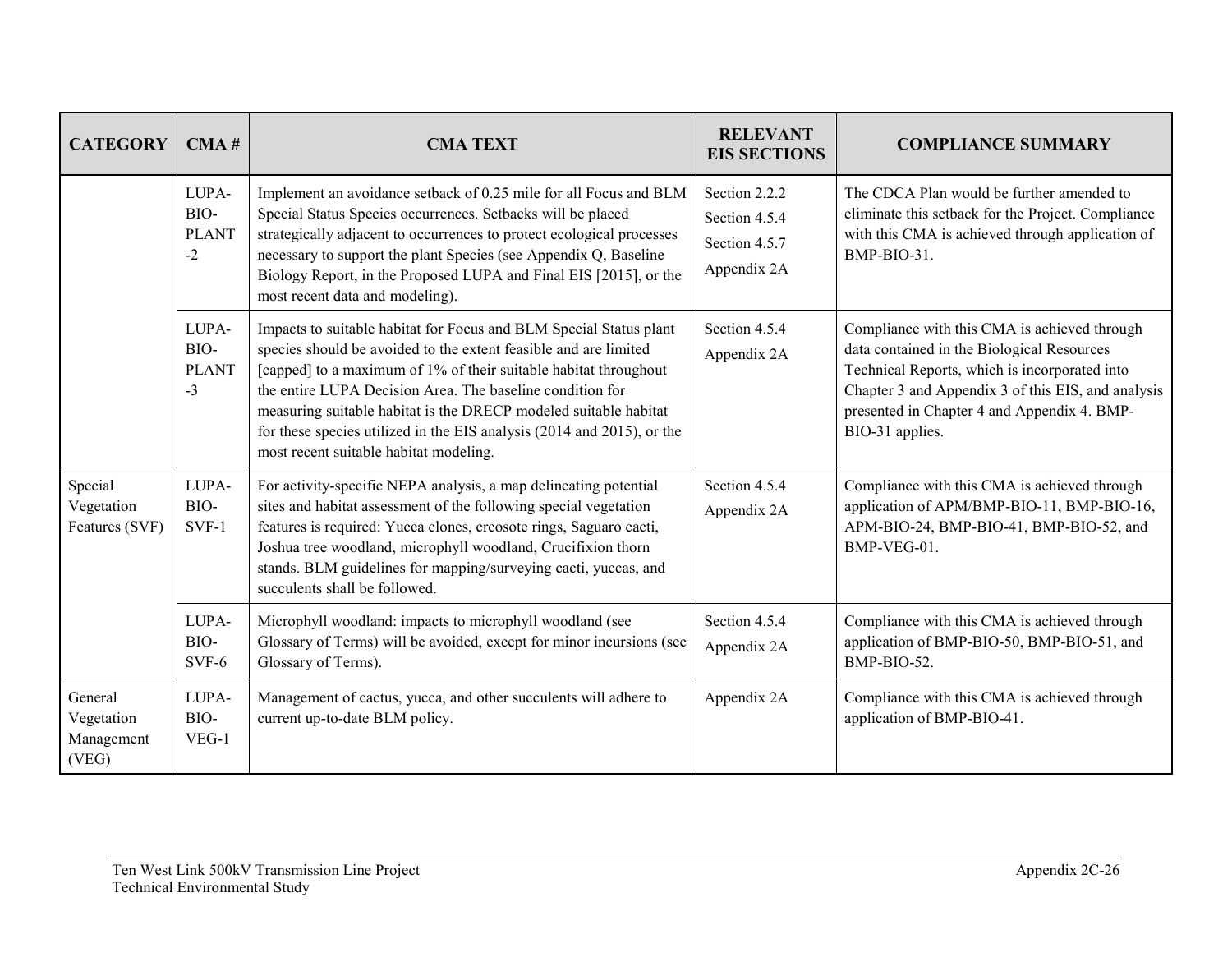| <b>CATEGORY</b>                                          | CMA#                     | <b>CMA TEXT</b>                                                                                                                                                                                                                                                                                                                                                             | <b>RELEVANT</b><br><b>EIS SECTIONS</b> | <b>COMPLIANCE SUMMARY</b>                                                                         |
|----------------------------------------------------------|--------------------------|-----------------------------------------------------------------------------------------------------------------------------------------------------------------------------------------------------------------------------------------------------------------------------------------------------------------------------------------------------------------------------|----------------------------------------|---------------------------------------------------------------------------------------------------|
|                                                          | LUPA-<br>BIO-<br>$VEG-2$ | Promote appropriate levels of dead and downed wood on the ground,<br>outside of campground areas, to provide wildlife habitat, seed beds<br>for vegetation establishment, and reduce soil erosion, as determined<br>appropriate on an activity-specific basis.                                                                                                              | Appendix 2A                            | Compliance with this CMA is achieved through<br>application of BMP-BIO-42.                        |
|                                                          | LUPA-<br>BIO-<br>$VEG-3$ | Allow for the collection of plant material consistent with the<br>maintenance of natural ecosystem processes.                                                                                                                                                                                                                                                               | Appendix 2A                            | Compliance with this CMA is achieved through<br>application of BMP-BIO-43.                        |
|                                                          | LUPA-<br>BIO-<br>$VEG-5$ | All activities will follow applicable BLM state and national<br>regulations and policies for salvage and transplant of cactus, yucca,<br>other succulents, and BLM Sensitive plants.                                                                                                                                                                                        | Appendix 2A                            | Compliance with this CMA is achieved through<br>application of BMP-BIO-41.                        |
|                                                          | LUPA-<br>BIO-<br>$VEG-6$ | BLM may consider disposal of succulents through public sale, as per<br>current up-to-date state and national policy.                                                                                                                                                                                                                                                        | Appendix 2A                            | Compliance with this CMA is achieved through<br>application of BMP-BIO-41.                        |
| Individual<br>Focus Species<br>(IFS): Desert<br>Tortoise | LUPA-<br>BIO-<br>$IFS-3$ | All culverts for access roads or other barriers will be designed to<br>allow unrestricted access by desert tortoises and will be large<br>enough that desert tortoises are unlikely to use them as shelter sites<br>(e.g., 36 inches in diameter or larger). Desert tortoise exclusion<br>fencing may be utilized to direct tortoise use of culverts and other<br>passages. | Section 4.5.4<br>Appendix 2A           | Compliance with this CMA is achieved through<br>application of BMP-BIO-44.                        |
|                                                          | LUPA-<br>BIO-<br>$IFS-5$ | Following the clearance surveys (see Glossary of Terms) within sites<br>that are fenced with long-term desert tortoise exclusion fencing a<br>designated biologist (see Glossary of Terms) will monitor initial<br>clearing and grading activities to ensure that desert tortoises missed<br>during the initial clearance survey are moved from harm's way.                 | Section 4.5.4<br>Appendix 2A           | Compliance with this CMA is achieved through<br>application of APM/BMP-BIO-23 and BMP-BIO-<br>44. |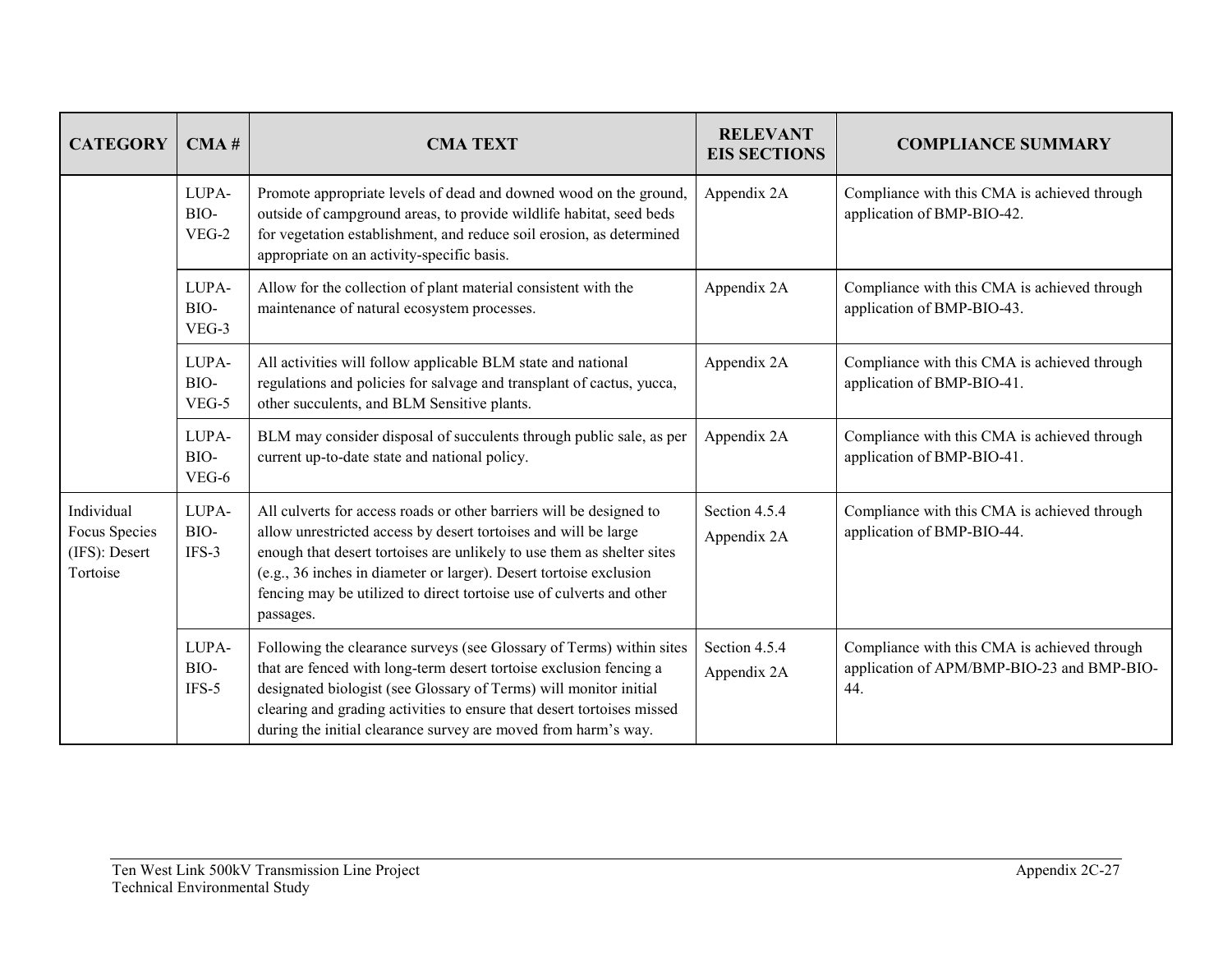| <b>CATEGORY</b> | CMA#                     | <b>CMA TEXT</b>                                                                                                                                                                                                                                                                                                                                                                                                      | <b>RELEVANT</b><br><b>EIS SECTIONS</b> | <b>COMPLIANCE SUMMARY</b>                                                                                              |
|-----------------|--------------------------|----------------------------------------------------------------------------------------------------------------------------------------------------------------------------------------------------------------------------------------------------------------------------------------------------------------------------------------------------------------------------------------------------------------------|----------------------------------------|------------------------------------------------------------------------------------------------------------------------|
|                 |                          | A designated biologist will inspect construction pipes,<br>$\bullet$<br>culverts, or similar structures: (a) with a diameter greater<br>than 3 inches, (b) stored for one or more nights, (c) less<br>than 8 inches aboveground and (d) within desert tortoise<br>habitat (such as, outside the long-term fenced area), before<br>the materials are moved, buried, or capped.                                        | Section 4.5.4<br>Appendix 2A           | Compliance with this CMA is achieved through<br>application of BMP-BIO-23 and BMP-BIO-44.                              |
|                 |                          | As an alternative, such materials shall be capped before<br>$\bullet$<br>storing outside the fenced area or placing on pipe racks.<br>Pipes stored within the long-term fenced area after<br>completing desert tortoise clearance surveys will not<br>require inspection.                                                                                                                                            | Appendix 2A                            | Compliance with this CMA is achieved through<br>application of BMP-BIO-23 and BMP-BIO-44.                              |
|                 | LUPA-<br>BIO-<br>$IFS-6$ | When working in areas where protocol or clearance surveys are<br>required (see Appendix D), biological monitoring will occur with<br>any geotechnical boring or geotechnical boring vehicle movement to<br>ensure no desert tortoises are killed or burrows are crushed.                                                                                                                                             | Appendix 2A                            | Compliance with this CMA is achieved through<br>application of APM-BIO-02, APM-BIO-23, APM-<br>BIO-25, and BMP-BIO-44. |
|                 | LUPA-<br>BIO-<br>$IFS-7$ | A designated biologist (see Glossary of Terms) will accompany any<br>geotechnical testing equipment to ensure no tortoises are killed and<br>no burrows are crushed.                                                                                                                                                                                                                                                 | Appendix 2A                            | Compliance with this CMA is achieved through<br>application of APM-BIO-02, APM-BIO-23, and<br>BMP-BIO-44.              |
|                 | LUPA-<br>BIO-<br>$IFS-8$ | Inspect the ground under the vehicle for the presence of desert<br>tortoise any time a vehicle or construction equipment is parked in<br>desert tortoise habitat outside of areas fenced with desert tortoise<br>exclusion fencing. If a desert tortoise is seen, it may move on its<br>own. If it does not move within 15 minutes, a designated biologist<br>may remove and relocate the animal to a safe location. | Appendix 2A                            | Compliance with this CMA is achieved through<br>application of APM-BIO-23 and BMP-BIO-44.                              |
|                 | LUPA-<br>BIO-<br>IFS-9   | Vehicular traffic will not exceed 15 miles per hour within the areas<br>not cleared by protocol level surveys where desert tortoise may be<br>impacted.                                                                                                                                                                                                                                                              | Appendix 2A                            | Compliance with this CMA is achieved through<br>application of BMP-BIO-44.                                             |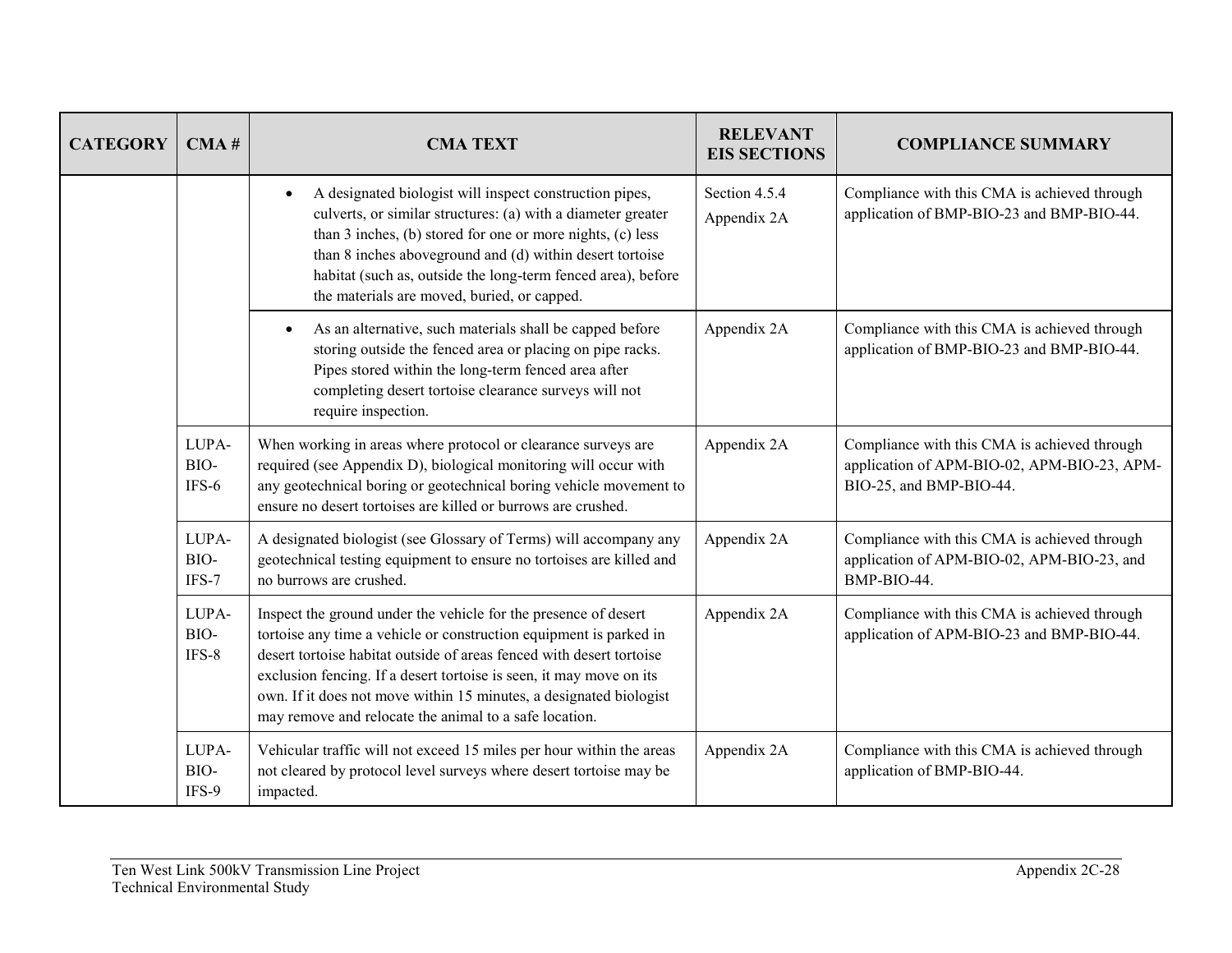| <b>CATEGORY</b>       | CMA#                      | <b>CMA TEXT</b>                                                                                                                                                                                                                                                                                                                                                                                                                                                                                                                                                                                | <b>RELEVANT</b><br><b>EIS SECTIONS</b> | <b>COMPLIANCE SUMMARY</b>                                                                                                                                                                                                                                                                                                     |
|-----------------------|---------------------------|------------------------------------------------------------------------------------------------------------------------------------------------------------------------------------------------------------------------------------------------------------------------------------------------------------------------------------------------------------------------------------------------------------------------------------------------------------------------------------------------------------------------------------------------------------------------------------------------|----------------------------------------|-------------------------------------------------------------------------------------------------------------------------------------------------------------------------------------------------------------------------------------------------------------------------------------------------------------------------------|
| Bendire's<br>Thrasher | LUPA-<br>BIO-<br>$IFS-11$ | If Bendire's thrasher is present, conduct appropriate activity-specific<br>biological monitoring (see Glossary of Terms) to ensure that<br>Bendire's thrasher individuals are not directly affected by operations<br>(i.e., mortality or injury, direct impacts on nest, eggs, or fledglings).                                                                                                                                                                                                                                                                                                 | Section 4.5.4                          | Though Bendire's thrasher is not expected to be<br>present in the Project area, ground disturbance<br>during the nesting season requires surveys for, and<br>protection of all active bird nests, including<br>Bendire's thrasher. If nests are found protective<br>buffers are applied. APM-BIO-20 and BMP-BIO-<br>29 apply. |
| <b>Burrowing Owl</b>  | LUPA-<br>BIO-<br>$IFS-12$ | If burrowing owls are present, a designated biologist (see Glossary<br>of Terms) will conduct appropriate activity-specific biological<br>monitoring (see Glossary of Terms) to ensure avoidance of occupied<br>burrows and establishment of the 656 feet (200 meter) setback to<br>sufficiently minimize disturbance during the nesting period on all<br>activity sites, when practical.                                                                                                                                                                                                      | Section 4.5.4<br>Appendix 2A           | Compliance with this CMA is achieved through<br>application of APMs BIO-02, AMPBIO-25, BMP-<br>BIO-29, and BMP-BIO-30.                                                                                                                                                                                                        |
|                       | LUPA-<br>BIO-<br>$IFS-13$ | If burrows cannot be avoided on-site, passive burrow exclusion by a<br>designated biologist (see Glossary of Terms) through the use of one-<br>way doors will occur according to the specifications in Appendix D<br>or the most up-to-date agency BLM or CDFW specifications. Before<br>exclusion, there must be verification that burrows are empty as<br>specified in Appendix D or the most up-to-date BLM or CDFW<br>protocols. Confirmation that the burrow is not currently supporting<br>nesting or fledgling activities is required prior to any burrow<br>exclusions or excavations. | Appendix 2A                            | Compliance with this CMA is achieved through<br>application of BMP-BIO-30.                                                                                                                                                                                                                                                    |
|                       | LUPA-<br>BIO-<br>$IFS-14$ | Activity-specific active translocation of burrowing owls may be<br>considered, in coordination with CDFW.                                                                                                                                                                                                                                                                                                                                                                                                                                                                                      | Appendix 2A                            | Compliance with this CMA is achieved through<br>application of BMP-BIO-30.                                                                                                                                                                                                                                                    |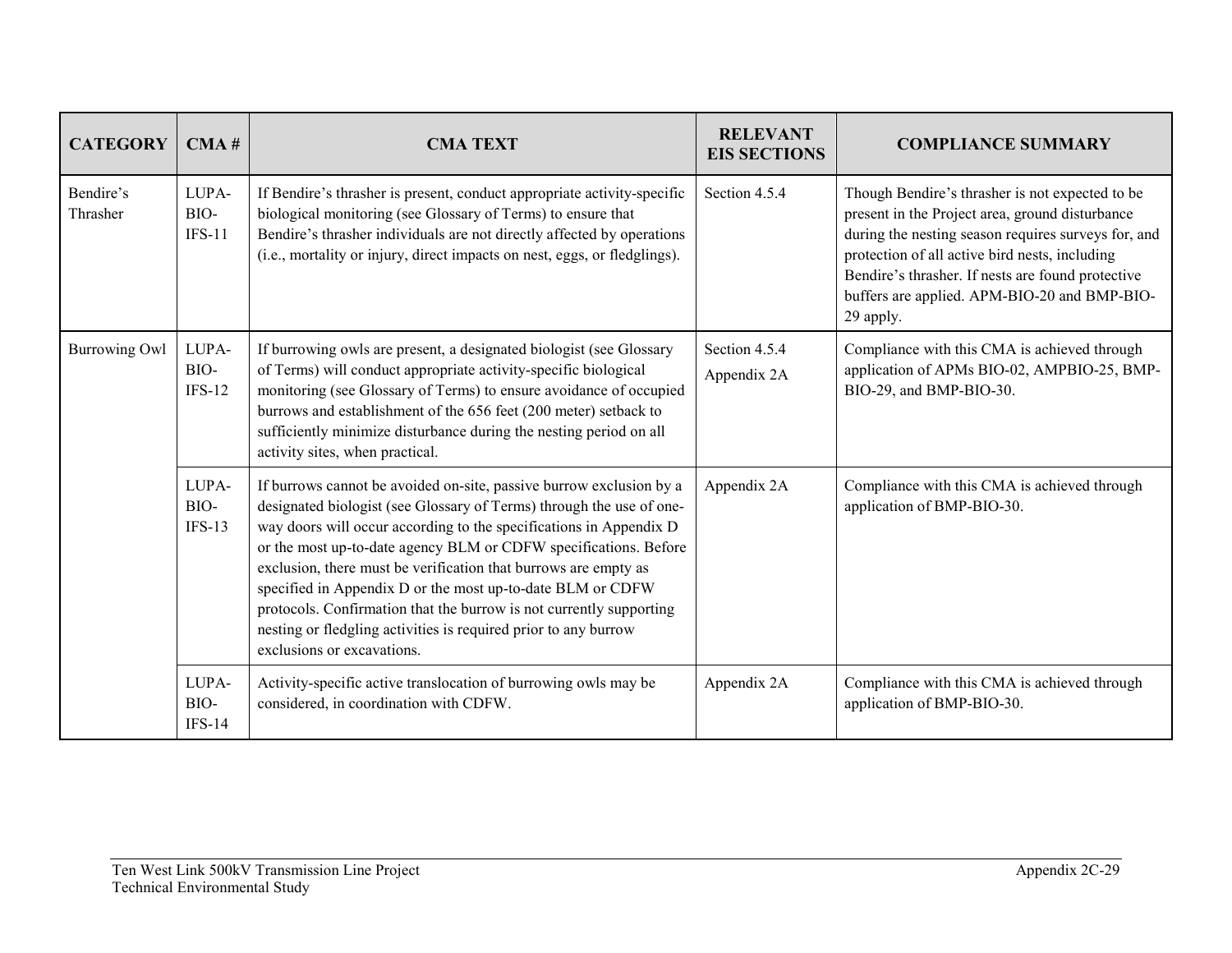| <b>CATEGORY</b> | CMA#                           | <b>CMA TEXT</b>                                                                                                                                                                                                                                                                                                       | <b>RELEVANT</b><br><b>EIS SECTIONS</b> | <b>COMPLIANCE SUMMARY</b>                                                  |
|-----------------|--------------------------------|-----------------------------------------------------------------------------------------------------------------------------------------------------------------------------------------------------------------------------------------------------------------------------------------------------------------------|----------------------------------------|----------------------------------------------------------------------------|
| Golden Eagle    | LUPA-<br>BIO-<br>$IFS-24$      | Provide protection from loss and harassment of active golden eagle<br>nests through the following actions:                                                                                                                                                                                                            |                                        |                                                                            |
|                 |                                | • Activities that may impact nesting golden eagles, will not be<br>sited or constructed within 1-mile of any active or alternative<br>golden eagle nest within an active golden eagle territory, as<br>determined by BLM in coordination with USFWS as<br>appropriate.                                                | Section 4.5.4<br>Appendix 2A           | Compliance with this CMA is achieved through<br>application of BMP-BIO-45. |
|                 | LUPA-<br>BIO-<br>$IFS-25$      | Cumulative loss of golden eagle foraging habitat within a 1- to 4-<br>mile radius around active or alternative golden eagle nests (as<br>identified or defined in the most recent USFWS guidance and/or<br>policy) will be limited to less than 20%. See CONS-BIO-IFS-5 for<br>the requirement in Conservation Lands. | Section 3.5.3<br>Appendix 2A           | Compliance with this CMA is achieved through<br>application of BMP-BIO-45. |
|                 | LUPA-<br>BIO-<br>$IFS-26$      | For activities that impact golden eagles, applicants will conduct a<br>risk assessment per the applicable USFWS guidance (e.g. the Eagle<br>Conservation Plan Guidance) using best available information as<br>well as the data collected in the pre-project golden eagle surveys.                                    | Appendix 2A                            | Compliance with this CMA is achieved through<br>application of BMP-BIO-45. |
|                 | LUPA-<br>BIO-<br>$IFS-27$      | If a permit for golden eagle take is determined to be necessary, an<br>application will be submitted to the USFWS in order to pursue a<br>take permit.                                                                                                                                                                | Appendix 2A                            | Compliance with this CMA is achieved through<br>application of BMP-BIO-45. |
|                 | LUPA-<br>BIO-<br><b>IFS-28</b> | In order to evaluate the potential risk to golden eagles, the following<br>activities are required to conduct 2 years of pre-project golden eagle<br>surveys in accordance with USFWS Eagle Conservation Plan<br>Guidance.                                                                                            | Section 3.5.3<br>N/A                   | No reasonably foreseeable expectation for take of<br>golden eagles         |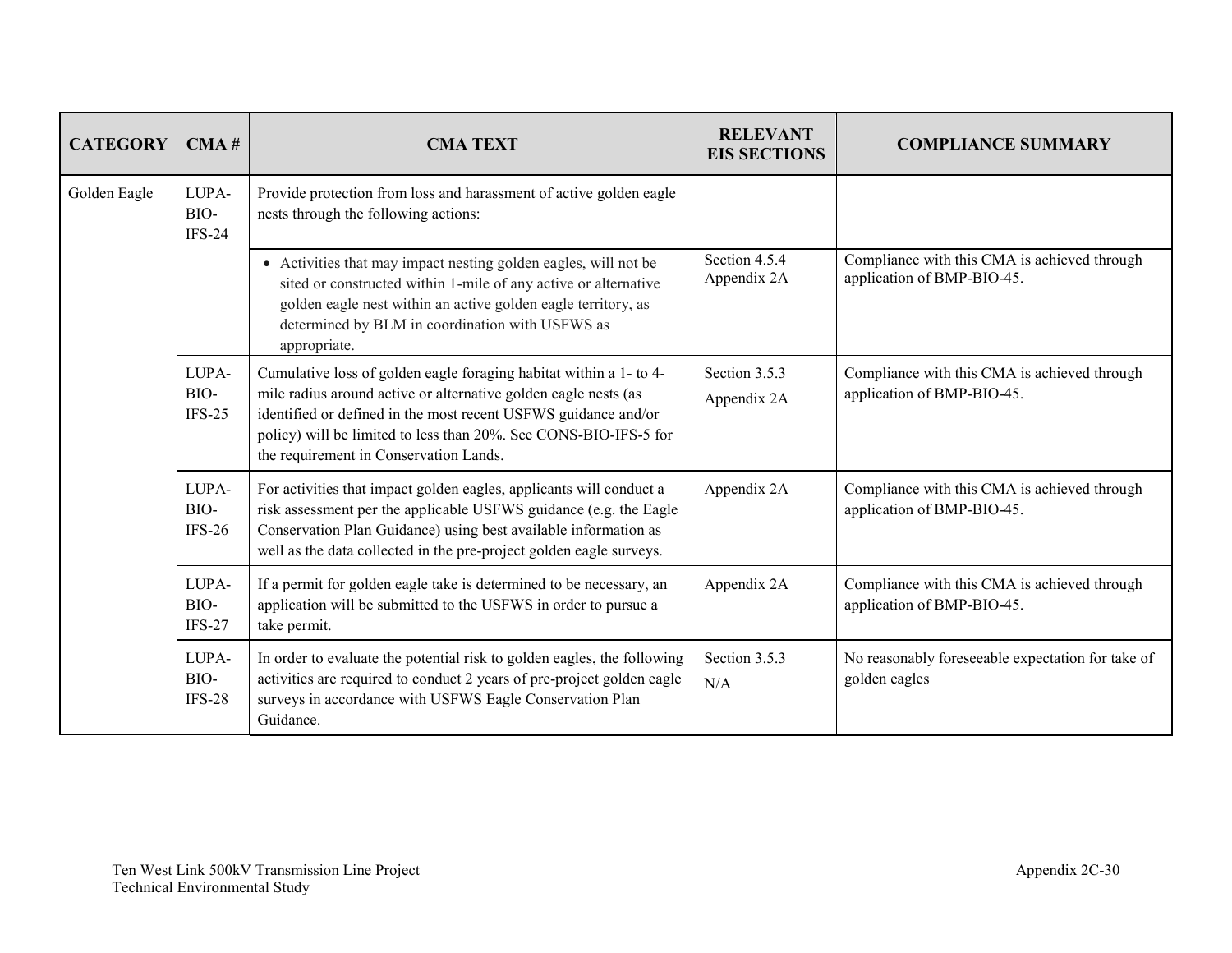| <b>CATEGORY</b> | CMA#                                     | <b>CMA TEXT</b>                                                                                                                                                                                                                                                                                                                                                                                                                                                                                                                                                                                                                                                                                                                                                                                                                                                                                                                                                                                                                                  | <b>RELEVANT</b><br><b>EIS SECTIONS</b> | <b>COMPLIANCE SUMMARY</b>                                                                                                                                                                                                                                                                |
|-----------------|------------------------------------------|--------------------------------------------------------------------------------------------------------------------------------------------------------------------------------------------------------------------------------------------------------------------------------------------------------------------------------------------------------------------------------------------------------------------------------------------------------------------------------------------------------------------------------------------------------------------------------------------------------------------------------------------------------------------------------------------------------------------------------------------------------------------------------------------------------------------------------------------------------------------------------------------------------------------------------------------------------------------------------------------------------------------------------------------------|----------------------------------------|------------------------------------------------------------------------------------------------------------------------------------------------------------------------------------------------------------------------------------------------------------------------------------------|
| Compensation    | LUPA-<br>BIO-<br>COMP-                   | Impacts to biological resources, identified and analyzed in the<br>activity specific environmental document, from activities in the<br>LUPA Decision Area will be compensated using the standard<br>biological resources compensation ratio, except for the biological<br>resources and specific geographic locations listed as compensation<br>ratio exceptions, specifics in CMAs LUPA-BIO-COMP-2 through -<br>4, and previously listed CMAs. Compensation acreage requirements<br>may be fulfilled through non-acquisition (i.e., restoration and<br>enhancement), land acquisition (i.e., preserve), or a combination of<br>these options, depending on the activity specifics and BLM<br>approval/authorization.                                                                                                                                                                                                                                                                                                                            | Section 4.5.4<br>Appendix 2A           | Compliance with this CMA is achieved through<br>application of BMP-BIO-46.<br>All compensation requirements would be captured<br>in a Compensation Plan (mitigation measure BIO-<br>$1$ ).                                                                                               |
|                 |                                          | Refer to CMA LUPA-COMP-1 and 2 for the timing requirements<br>for initiation or completion of compensation.                                                                                                                                                                                                                                                                                                                                                                                                                                                                                                                                                                                                                                                                                                                                                                                                                                                                                                                                      | N/A                                    | Acknowledged                                                                                                                                                                                                                                                                             |
|                 | LUPA-<br>BIO-<br>COMP-<br>$\overline{2}$ | Birds and Bats – The compensation for the mortality impacts to bird<br>and bat Focus and BLM Special Status Species from activities will<br>be determined based on monitoring of bird and bat mortality and a<br>fee re-assessed every 5 years to fund compensatory mitigation. The<br>initial compensation fee for bird and bat mortality impacts will be<br>based on pre-project monitoring of bird use and estimated bird and<br>bat species mortality from the activity. The approach to calculating<br>the operational bird and bat compensation is based on the total<br>replacement cost for a given resource, a Resource Equivalency<br>Analysis. This involves measuring the relative loss to a population<br>(debt) resulting from an activity and the productivity gain (credit) to<br>a population from the implementation of compensatory mitigation<br>actions. The measurement of these debts and gains (using the same<br>"bird years" metric as described in Appendix D) is used to estimate<br>the necessary compensation fee. | Section 4.5.4<br>Appendix 2A           | MM BIO-1 requires the preparation of a<br>Compensation Plan, which would aggregate<br>biological compensatory mitigation requirements.<br>Through APM/BMP-BIO-21 the required<br>monitoring would provide data on bird mortality<br>from which compensation fees would be<br>determined. |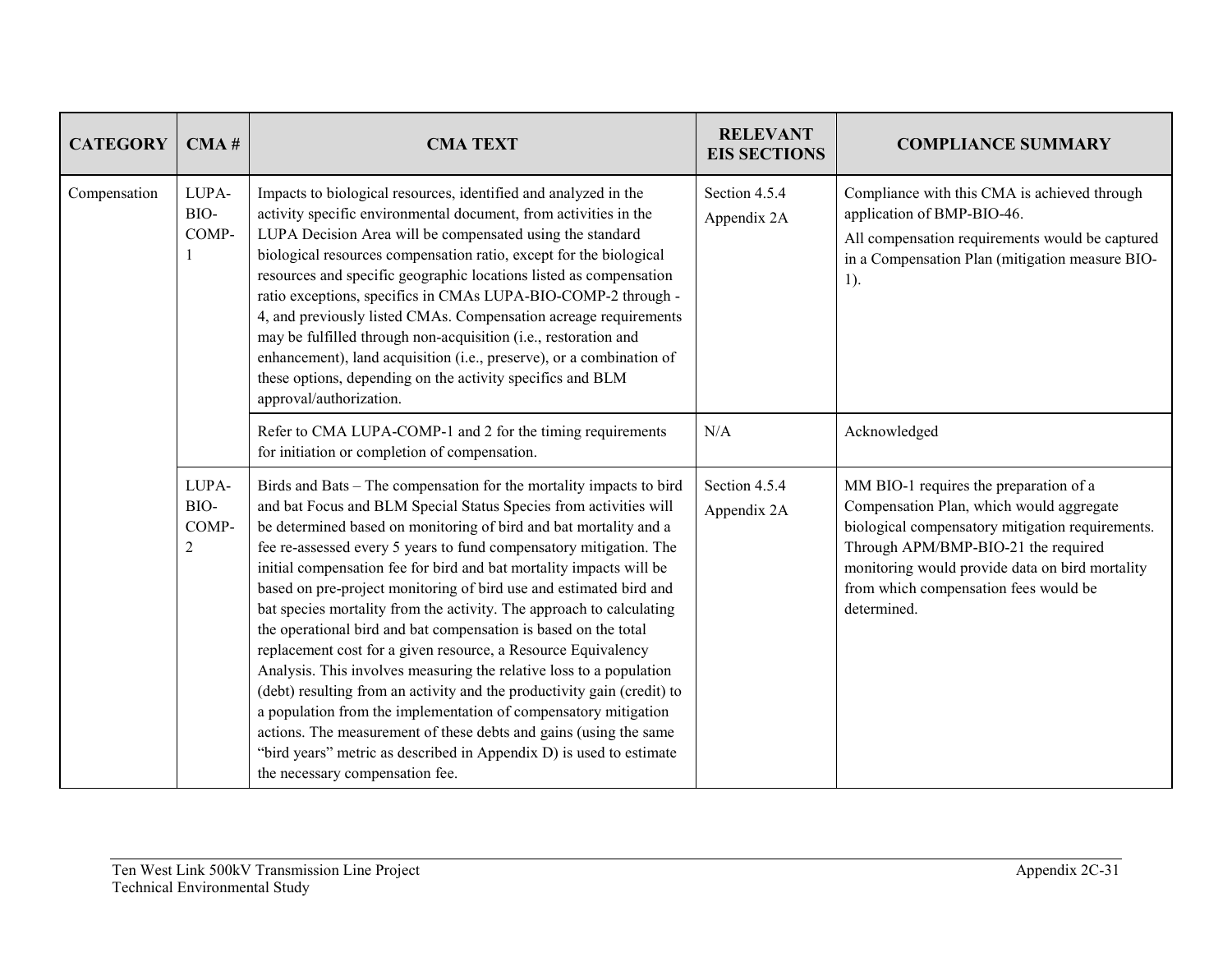| <b>CATEGORY</b> | CMA# | <b>CMA TEXT</b>                                                                                                                                                                                                                                                                                                                                                                                                                                                                                                                                                                                                                                                                                                                                                                                                                                                                                                      | <b>RELEVANT</b><br><b>EIS SECTIONS</b> | <b>COMPLIANCE SUMMARY</b>                                                                                                      |
|-----------------|------|----------------------------------------------------------------------------------------------------------------------------------------------------------------------------------------------------------------------------------------------------------------------------------------------------------------------------------------------------------------------------------------------------------------------------------------------------------------------------------------------------------------------------------------------------------------------------------------------------------------------------------------------------------------------------------------------------------------------------------------------------------------------------------------------------------------------------------------------------------------------------------------------------------------------|----------------------------------------|--------------------------------------------------------------------------------------------------------------------------------|
|                 |      | Each activity, as determined appropriate by BLM in coordination<br>with USFWS, and CDFW as applicable, will include a monitoring<br>strategy to provide activity-specific information on mortality effects<br>on birds and bats in order to determine the amount and type of<br>compensation required to offset the effects of the activity, as<br>described above and in detail in Appendix D. Compensation will be<br>satisfied by restoring, protecting, or otherwise improving habitat<br>such that the carrying capacity or productivity is increased to offset<br>the impacts resulting from the activity. Compensation may also be<br>satisfied by non-restoration actions that reduce mortality risks to<br>birds and bats (e.g., increased predator control and protection of<br>roosting sites from human disturbance). Compensation will be<br>consistent with the most up to date DOI mitigation policy. | Section 4.5.4<br>Appendix 2A           | All biological compensatory mitigation<br>requirements would be captured in a<br>Compensation Plan (mitigation measure BIO-1). |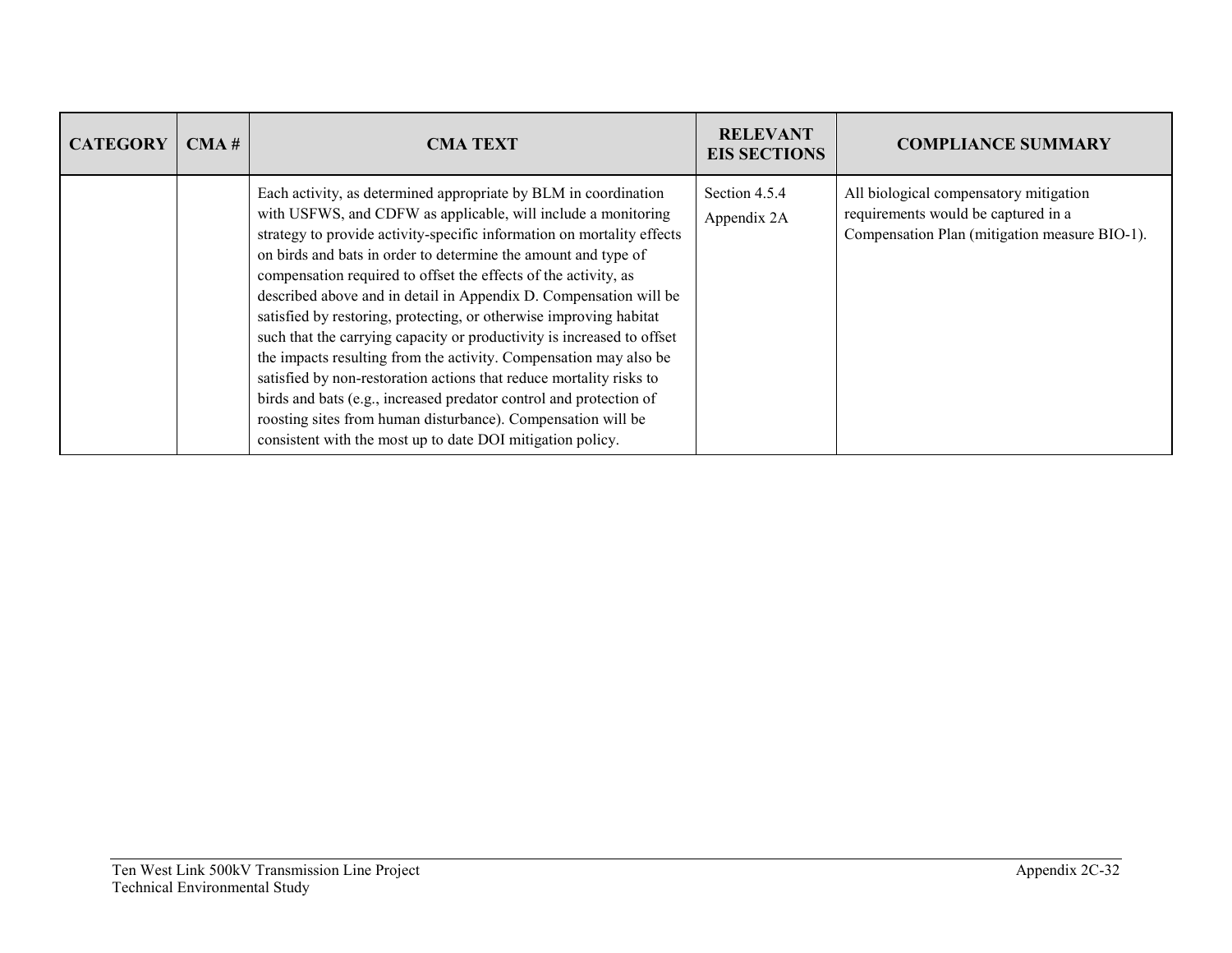### **2C.1.2 Air Resources**

<span id="page-35-0"></span>

| <b>CATEGORY</b> | CMA#             | <b>CMA TEXT</b>                                                                                                                     | <b>RELEVANT EIS</b><br><b>SECTIONS</b> | <b>COMPLIANCE SUMMARY</b>                                                                |
|-----------------|------------------|-------------------------------------------------------------------------------------------------------------------------------------|----------------------------------------|------------------------------------------------------------------------------------------|
| Air Resources   | LUPA-<br>$AIR-1$ | All activities must meet the following requirements:                                                                                |                                        |                                                                                          |
|                 |                  | • Applicable National Ambient Air Quality Standards (Section 109)                                                                   | Appendix 2A                            | Compliance with this CMA is achieved<br>through application of APM-AQ-01, BMP-<br>AQ-05. |
|                 |                  | • State Implementation Plans (Section 110)                                                                                          | Appendix 2A                            | Compliance with this CMA is achieved<br>through application of APM-AQ-01, BMP-<br>AQ-05. |
|                 |                  | • Prevention of Significant Deterioration, including visibility<br>impacts to mandatory Federal Class I Areas (Section 160 et seq.) | Appendix 2A                            | Compliance with this CMA is achieved<br>through application of APM-AQ-01, BMP-<br>AQ-05. |
|                 |                  | • Conformity Analyses and Determinations (Section 176[c])                                                                           | Appendix 2A                            | Compliance with this CMA is achieved<br>through application of APM-AQ-01, BMP-<br>AQ-05. |
|                 |                  | • Apply best management practices on a case by case basis                                                                           | Appendix 2A                            | Compliance with this CMA is achieved<br>through application of APM-AQ-01, BMP-<br>AQ-05. |
|                 |                  | • Applicable local Air Quality Management Jurisdictions (e.g., 403)<br>SCAQMD)                                                      | Appendix 2A                            | Compliance with this CMA is achieved<br>through application of APM-AQ-01, BMP-<br>AQ-05. |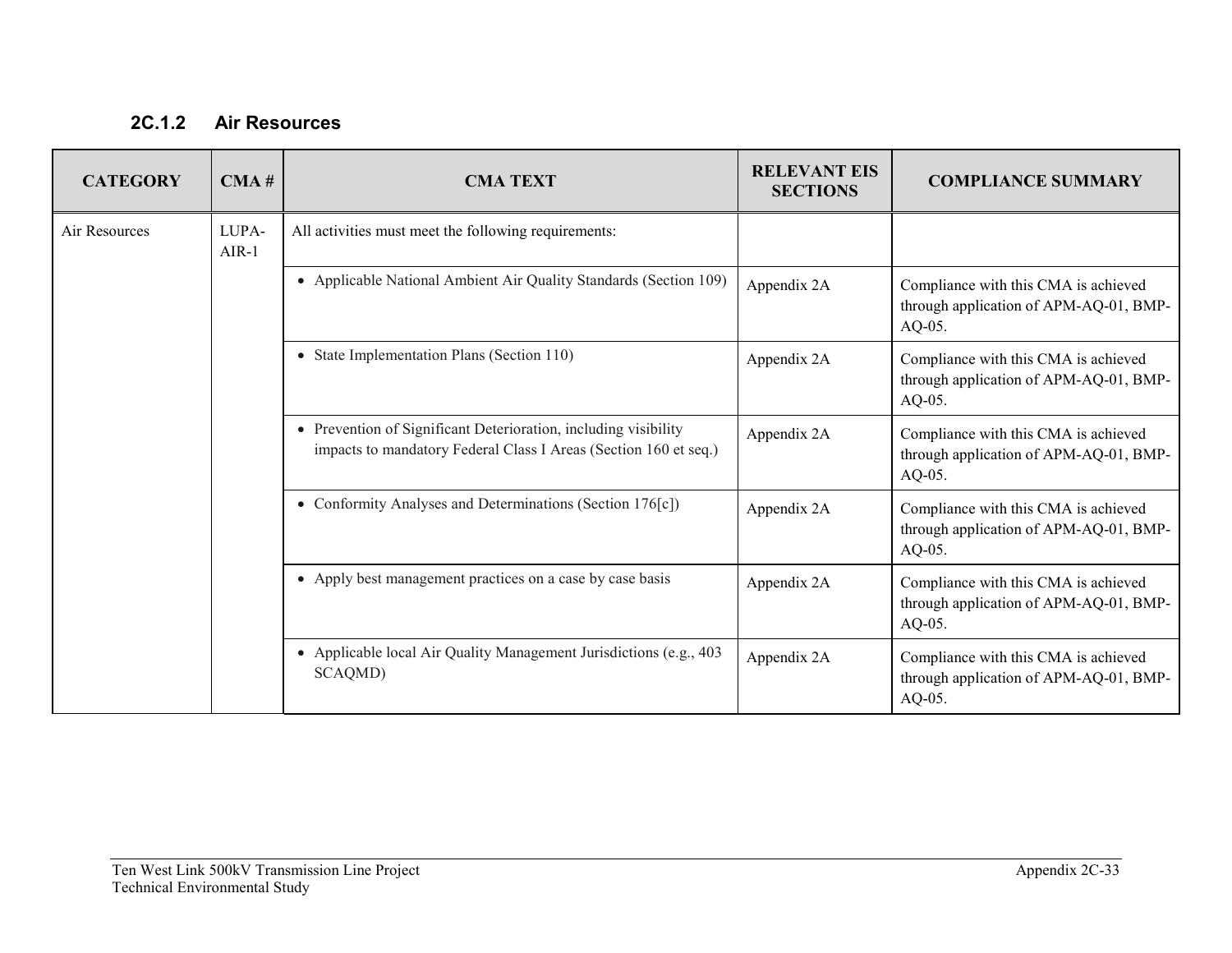| <b>CATEGORY</b> | CMA#             | <b>CMA TEXT</b>                                                                                                                                                                                                                                                                                                                                                                                                                                                                                                                                                                                                                                                                                                                                                                                                                                                                                                                                                                                                                                                    | <b>RELEVANT EIS</b><br><b>SECTIONS</b> | <b>COMPLIANCE SUMMARY</b>                                                                         |
|-----------------|------------------|--------------------------------------------------------------------------------------------------------------------------------------------------------------------------------------------------------------------------------------------------------------------------------------------------------------------------------------------------------------------------------------------------------------------------------------------------------------------------------------------------------------------------------------------------------------------------------------------------------------------------------------------------------------------------------------------------------------------------------------------------------------------------------------------------------------------------------------------------------------------------------------------------------------------------------------------------------------------------------------------------------------------------------------------------------------------|----------------------------------------|---------------------------------------------------------------------------------------------------|
|                 | LUPA-<br>$AIR-2$ | Because project authorizations are a federal undertaking, air quality<br>standards for fugitive dust may not exceed local standards and<br>requirements.                                                                                                                                                                                                                                                                                                                                                                                                                                                                                                                                                                                                                                                                                                                                                                                                                                                                                                           | Appendix 2A                            | Compliance with this CMA is achieved<br>through application of APM-AQ-01, AQ-<br>05.              |
|                 | LUPA-<br>$AIR-3$ | Where impacts to air quality may be significant under NEPA,<br>requiring analysis through an Environmental Impact Statement,<br>require documentation for activities to include a detailed discussion<br>and analysis of Ambient Air Quality conditions (baseline or existing),<br>National Ambient Air Quality Standards, criteria pollutant<br>nonattainment areas, and potential air quality impacts of the proposed<br>project (including cumulative and indirect impacts and greenhouse<br>gas emissions). This content is necessary to disclose the potential<br>impacts from temporary or cumulative degradation of air quality. The<br>discussion will include a description and estimate of air emissions<br>from potential construction and maintenance activities, and proposed<br>mitigation measures to minimize net PM10 and PM2.5 emissions.<br>The documentation will specify the emission sources by pollutant<br>from mobile sources, stationary sources, and ground disturbance. A<br>Construction Emissions Mitigation Plan will be developed. | Appendix 2A                            | Compliance with this CMA is achieved<br>through application of APM-AQ-01, AQ-<br>02, and MISC-01. |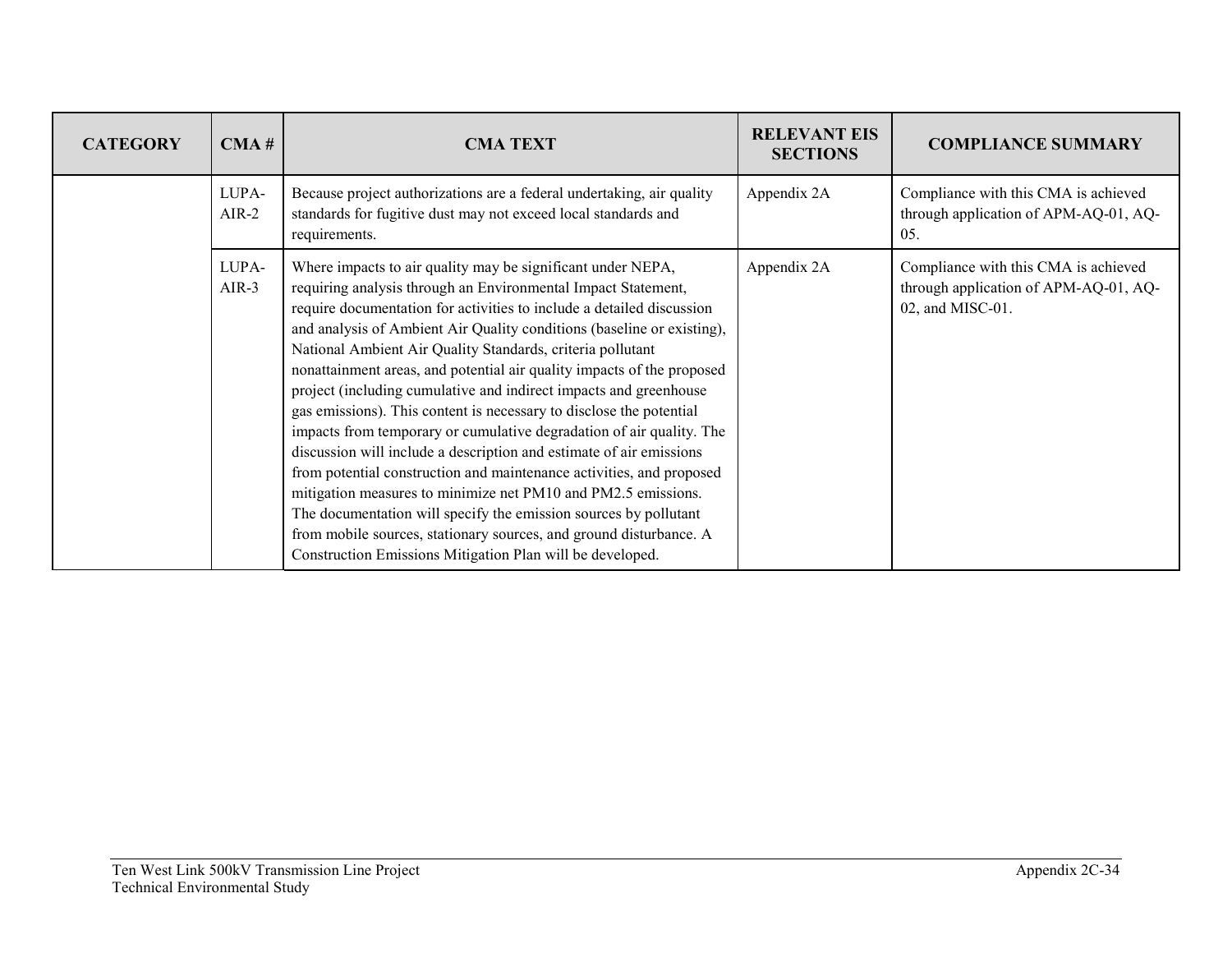| <b>CATEGORY</b> | CMA#             | <b>CMA TEXT</b>                                                                                                                                                                                                                                                                                                                                                                                                                                                                                                                                                                                                                                                                                                 | <b>RELEVANT EIS</b><br><b>SECTIONS</b> | <b>COMPLIANCE SUMMARY</b>                                                                                   |
|-----------------|------------------|-----------------------------------------------------------------------------------------------------------------------------------------------------------------------------------------------------------------------------------------------------------------------------------------------------------------------------------------------------------------------------------------------------------------------------------------------------------------------------------------------------------------------------------------------------------------------------------------------------------------------------------------------------------------------------------------------------------------|----------------------------------------|-------------------------------------------------------------------------------------------------------------|
|                 | LUPA-<br>$AIR-4$ | Because fugitive dust is the number one source of PM10 and PM2.5<br>emissions in the Mojave and Sonoran Deserts, fugitive dust impacts<br>to air quality must be analyzed for all activities/projects requiring an<br>Environmental Impact Statement and Environmental Assessment.                                                                                                                                                                                                                                                                                                                                                                                                                              | Section 4.2                            | Air Quality impacts are assessed in the<br>EIS.                                                             |
|                 |                  | • The NEPA air quality analysis may include modeling of the<br>sources of PM10 and PM2.5 that occur prior to construction<br>and/or ground disturbance from the activity/project, and show the<br>timing, duration and transport of emissions off site. When utilized,<br>the modeling will also identify how the generation and movement<br>of PM10 and PM2.5 will change during and after construction<br>and/or ground disturbance of the activity/project under all<br>activity/project specific NEPA alternatives. The BLM air resource<br>specialist and Authorizing Officer will determine if modeling is<br>required as part of the NEPA analysis based on estimated types<br>and amounts of emissions. | N/A                                    | The NOC, in conjunction with the<br>California BLM determined modeling is<br>not required for this Project. |
|                 | LUPA-<br>$AIR-5$ | • A fugitive Dust Control Plan will be developed for all projects<br>where the NEPA analysis shows an impact on air quality from<br>fugitive dust.                                                                                                                                                                                                                                                                                                                                                                                                                                                                                                                                                              | Appendix 2A                            | Compliance with this CMA is achieved<br>through application of APM-AQ-01.                                   |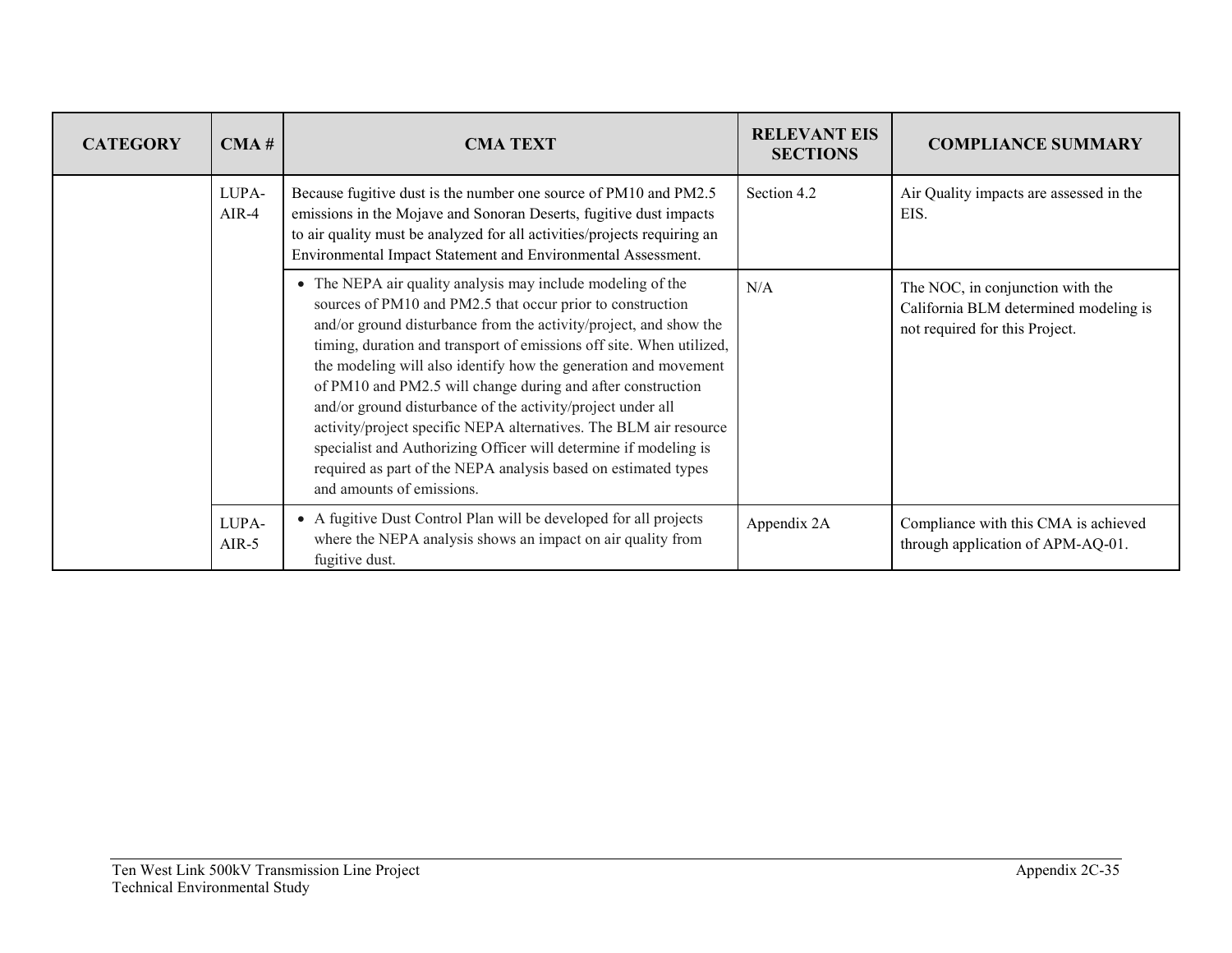| 2C.1.3 | <b>Cultural Resources and Tribal Interests</b> |
|--------|------------------------------------------------|
|--------|------------------------------------------------|

<span id="page-38-0"></span>

| <b>CATEGORY</b>                            | CMA#           | <b>CMA TEXT</b>                                                                                                                                                     | <b>RELEVANT EIS</b><br><b>SECTIONS</b> | <b>COMPLIANCE SUMMARY</b>                                                                                                                                                                                                                                                                                                                       |
|--------------------------------------------|----------------|---------------------------------------------------------------------------------------------------------------------------------------------------------------------|----------------------------------------|-------------------------------------------------------------------------------------------------------------------------------------------------------------------------------------------------------------------------------------------------------------------------------------------------------------------------------------------------|
| Cultural Resources<br>and Tribal Interests | LUPA-<br>CUL-4 | Design activities to minimize impacts on cultural resources including<br>places of traditional cultural and religious importance to federally<br>recognized Tribes. | Appendix 2A                            | Compliance with LUPA-CUL-4 would be<br>satisfied with BMP-CULT-03, which<br>states that the applicant would follow<br>avoidance and stipulations outlined in the<br>PA and appropriate Historic Property<br>Treatment Plans (HPTPs), and APM-<br>CULT-01 and APM-CULT-02, in which<br>the applicant commits to following those<br>stipulations. |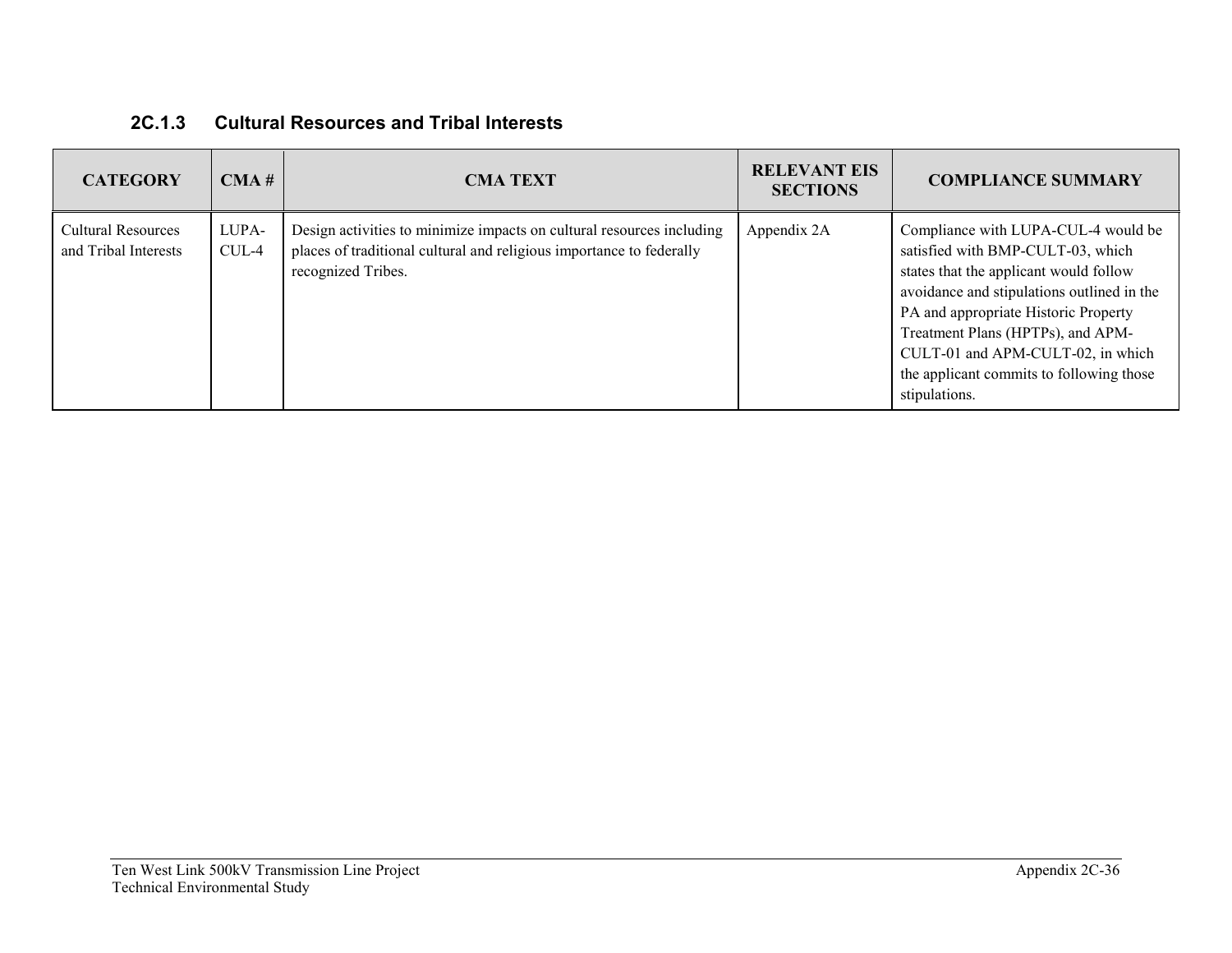### **2C.1.4 Land Use**

<span id="page-39-0"></span>

| <b>CATEGORY</b>  | CMA#                          | <b>CMA TEXT</b>                                                                                                                                                                                                                                                                                                                                                                                                                                                                                                                                                                                                                | <b>RELEVANT EIS</b><br><b>SECTIONS</b> | <b>COMPLIANCE SUMMARY</b>                                                                                                                                                       |
|------------------|-------------------------------|--------------------------------------------------------------------------------------------------------------------------------------------------------------------------------------------------------------------------------------------------------------------------------------------------------------------------------------------------------------------------------------------------------------------------------------------------------------------------------------------------------------------------------------------------------------------------------------------------------------------------------|----------------------------------------|---------------------------------------------------------------------------------------------------------------------------------------------------------------------------------|
| Lands and Realty | LUPA-<br><b>LANDS</b><br>-4   | Nonfederal lands within the boundaries of BLM LUPA land use<br>allocations are not affected by the LUPA.                                                                                                                                                                                                                                                                                                                                                                                                                                                                                                                       | N/A                                    | Acknowledged                                                                                                                                                                    |
|                  | LUPA-<br><b>LANDS</b><br>$-5$ | The MUCs used to determine land tenure in the CDCA Plan will be<br>replaced by areas listed in the CMAs below.                                                                                                                                                                                                                                                                                                                                                                                                                                                                                                                 | Section 4.8.5                          | Acknowledged                                                                                                                                                                    |
|                  | LUPA-<br><b>LANDS</b><br>$-8$ | The CDCA Plan requirement that new transmission lines of 161kV or<br>above, pipelines with diameters greater than 12 inches, coaxial cables<br>for interstate communications, and major aqueducts or canals for<br>interbasin transfers of water will be located in designated utility<br>corridors, or considered through the plan amendment process outside<br>of designated utility corridors, remains unchanged. The only<br>exception is that transmission facilities may be located outside of<br>designated corridors within DFAs without a plan amendment. This<br>CMA does not apply the Bishop and Bakersfield RMPs. | Section 4.8.5                          | The Project would comply with this CMA<br>because it would be entirely within a DFA;<br>additionally, some of the Project would<br>also be within designated utility corridors. |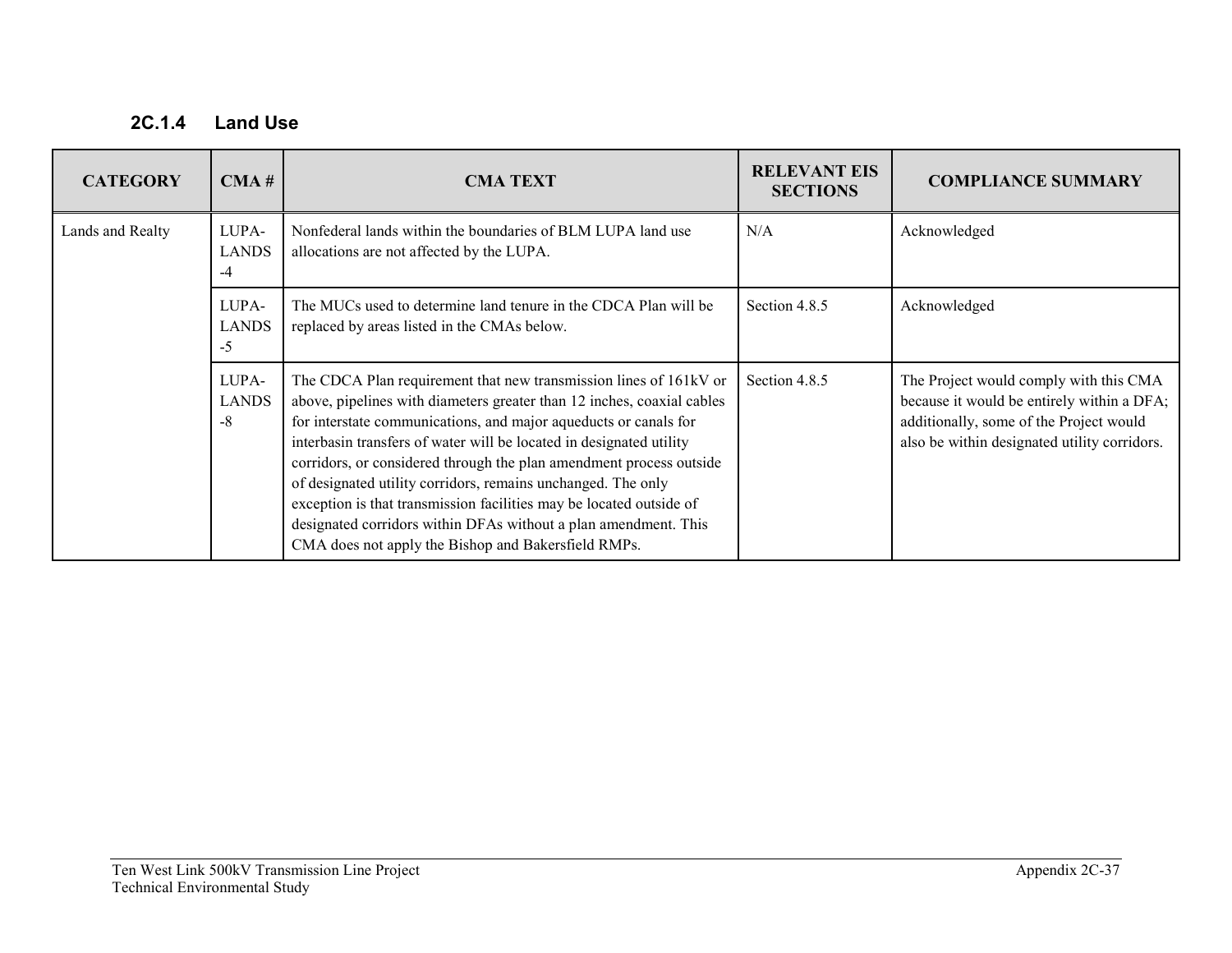### **2C.1.5 Minerals**

<span id="page-40-0"></span>

| <b>CATEGORY</b> | CMA#             | <b>CMA TEXT</b>                                                                                                                                                                                                                                                                                                            | <b>RELEVANT EIS</b><br><b>SECTIONS</b> | <b>COMPLIANCE SUMMARY</b>                                                                                                          |
|-----------------|------------------|----------------------------------------------------------------------------------------------------------------------------------------------------------------------------------------------------------------------------------------------------------------------------------------------------------------------------|----------------------------------------|------------------------------------------------------------------------------------------------------------------------------------|
| Minerals        | LUPA-<br>$MIN-5$ | Areas Located Outside Identified Mineral Areas                                                                                                                                                                                                                                                                             |                                        |                                                                                                                                    |
|                 |                  | • Areas which could not be characterized due to insufficient data<br>and mineral potential may fluctuate dependent on market<br>economy, extraction technology, and other geologic information-<br>requiring periodic updating. Authorizations are subject to the<br>governing laws and regulations and LUPA requirements. | N/A                                    | Compliance would be achieved at a later<br>date, should the BLM change the<br>characterization of lands within the Project<br>ROW. |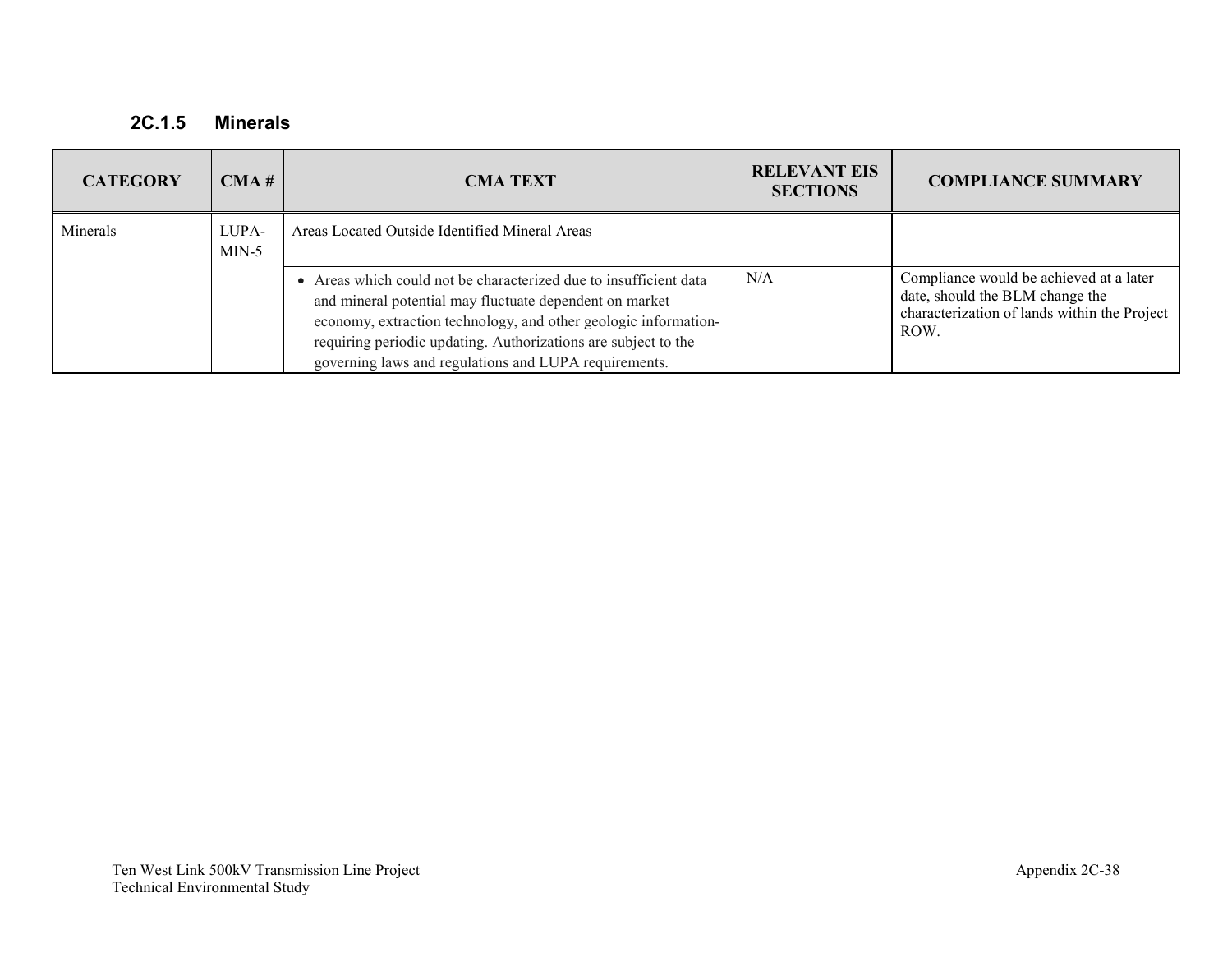## **2C.1.6 Paleontological Resources**

<span id="page-41-0"></span>

| <b>CATEGORY</b> | CMA#                          | <b>CMA TEXT</b>                                                                                                                                                              | <b>RELEVANT EIS</b><br><b>SECTIONS</b> | <b>COMPLIANCE SUMMARY</b>                                                                                                                                                                                                                                                      |
|-----------------|-------------------------------|------------------------------------------------------------------------------------------------------------------------------------------------------------------------------|----------------------------------------|--------------------------------------------------------------------------------------------------------------------------------------------------------------------------------------------------------------------------------------------------------------------------------|
| Paleontology    | LUPA-<br><b>PALEO</b><br>$-1$ | If not previously available, prepare paleontological sensitivity maps<br>consistent with the Potential Fossil Yield Classification for activities<br>prior to NEPA analysis. | Appendix 1, Figure<br>$3.4 - 1$        | The Project would comply - specific PFYC<br>maps were created using existing PFYC<br>maps of the area and associated geologic<br>unit tables, in addition to known fossil<br>localities.                                                                                       |
|                 | LUPA-<br><b>PALEO</b><br>$-2$ | Incorporate all guidance provided by the Paleontological Resources<br>Protection Act.                                                                                        | Appendix 2B                            | The Project will be in full compliance with<br>the Paleontological Resources Preservation<br>Act (P.L. 111-11, Title VI, Subtitle D).<br>The BLM's management of<br>paleontological resources is further<br>directed through BLM IM 2016-124, IM<br>2009-011, and IM 2008-009. |
|                 | LUPA-<br>PALEO<br>$-3$        | Ensure proper data recovery of significant paleontological resources<br>where adverse impacts cannot be avoided or otherwise mitigated.                                      | Appendix 2A                            | Compliance with this CMA is achieved<br>through application of APM-PALEO-01.                                                                                                                                                                                                   |
|                 | LUPA-<br><b>PALEO</b><br>-4   | Paleontological surveys and construction monitors are required for<br>ground disturbing activities that require an EIS.                                                      | Appendix 2A                            | Compliance with this CMA is achieved<br>through application of BMP-PALEO-02.                                                                                                                                                                                                   |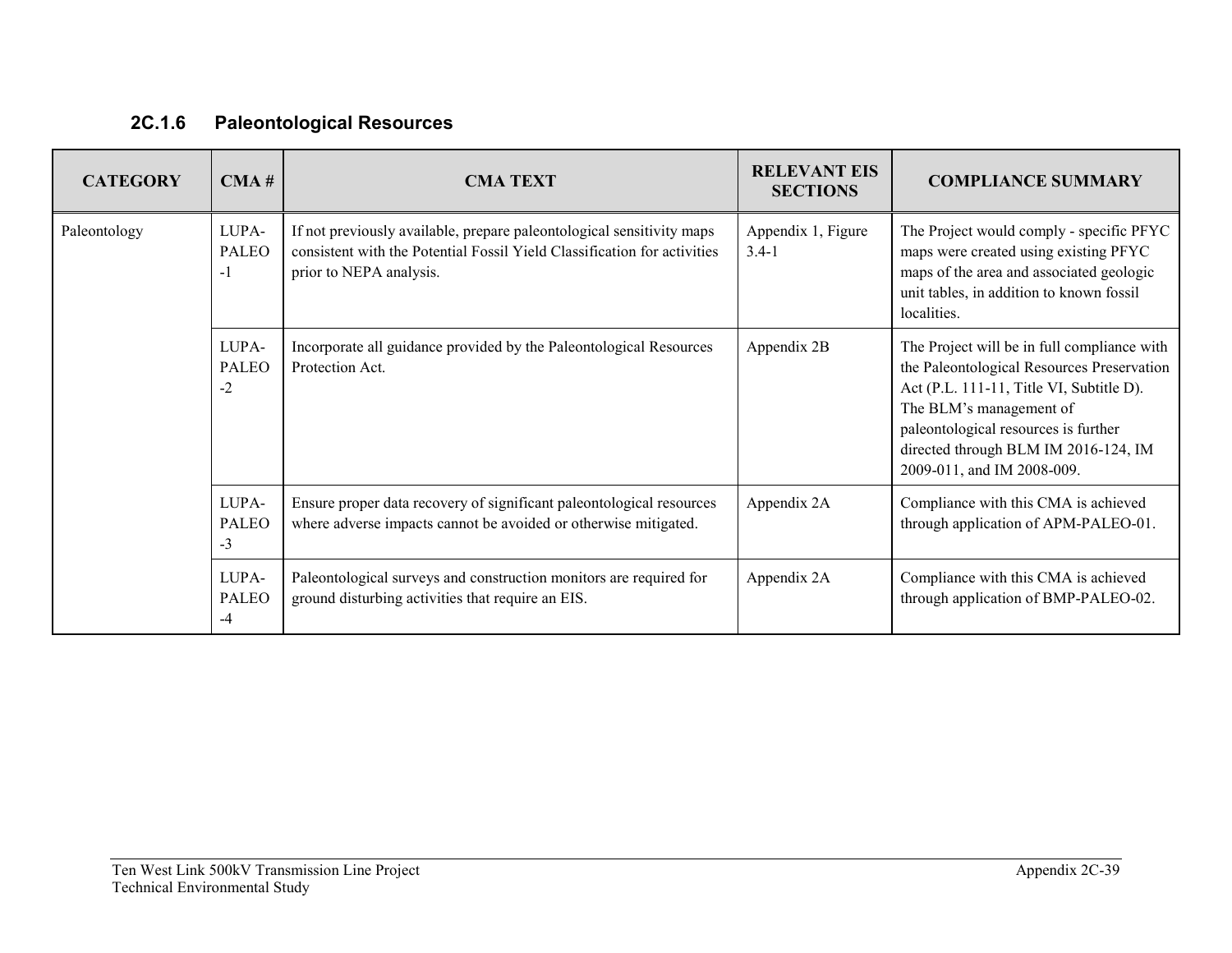### **2C.1.7 Soil and Water Resources**

<span id="page-42-0"></span>

| <b>CATEGORY</b>           | CMA#            | <b>CMA TEXT</b>                                                                                                                                                                                                                                                                                                                                                                                                                                                                                                                                                                                                                                                                                                       | <b>RELEVANT EIS</b><br><b>SECTIONS</b> | <b>COMPLIANCE SUMMARY</b>                                                                                                                                                                                                              |
|---------------------------|-----------------|-----------------------------------------------------------------------------------------------------------------------------------------------------------------------------------------------------------------------------------------------------------------------------------------------------------------------------------------------------------------------------------------------------------------------------------------------------------------------------------------------------------------------------------------------------------------------------------------------------------------------------------------------------------------------------------------------------------------------|----------------------------------------|----------------------------------------------------------------------------------------------------------------------------------------------------------------------------------------------------------------------------------------|
| Soil and Water<br>General | LUPA-<br>$SW-1$ | Stipulations or conditions of approval for any activity will be imposed<br>that provide appropriate protective measures to protect the quantity<br>and quality of all water resources (including ephemeral, intermittent,<br>and perennial water bodies) and any associated riparian habitat (see<br>biological CMAs for specific riparian habitat CMAs). The water<br>resources to which this CMA applies will be identified through the<br>activity-specific NEPA analysis.                                                                                                                                                                                                                                         | Section 3.19                           | Compliance with this CMA is achieved<br>through APMs and BMPs in Biological<br>Resources, Soil Resources, and Water<br>Resources in Appendix 2A. The water<br>resources to which this CMA applies are<br>identified in Section 3.2.10. |
|                           | LUPA-<br>$SW-2$ | Buffer zones, setbacks, and activity limitations specifically for soil<br>and water (ground and surface) resources will be determined on an<br>activity/site-specific basis through the environmental review process<br>and will be consistent with the soil and water resource goals and<br>objectives to protect these resources. Specific requirements, such as<br>buffer zones and setbacks, may be based, in part, on the results of the<br>Water Supply Assessment defined below. In general, placement of<br>long-term facilities within buffers or protected zones for soil and<br>water resources is discouraged but may be permitted if soil and water<br>resource management objectives can be maintained. | Sections 4.3 and 4.19                  | Compliance with this CMA is achieved by<br>the environmental review in Sections 4.3<br>and 4.2.10, and the reasoning in the ROD<br>regarding the selected alternative meeting<br>soil and water resource management<br>objectives.     |
|                           | LUPA-<br>$SW-3$ | Where a seeming conflict between CMAs within or between<br>resources arises, the CMA(s) resulting in the most resource protection<br>apply.                                                                                                                                                                                                                                                                                                                                                                                                                                                                                                                                                                           | N/A                                    | Acknowledged. No conflicts between<br>CMAs noted.                                                                                                                                                                                      |
|                           | LUPA-<br>$SW-4$ | Nothing in the "Exceptions" below applies to or takes precedence<br>over any of the CMAs for biological resources.                                                                                                                                                                                                                                                                                                                                                                                                                                                                                                                                                                                                    |                                        |                                                                                                                                                                                                                                        |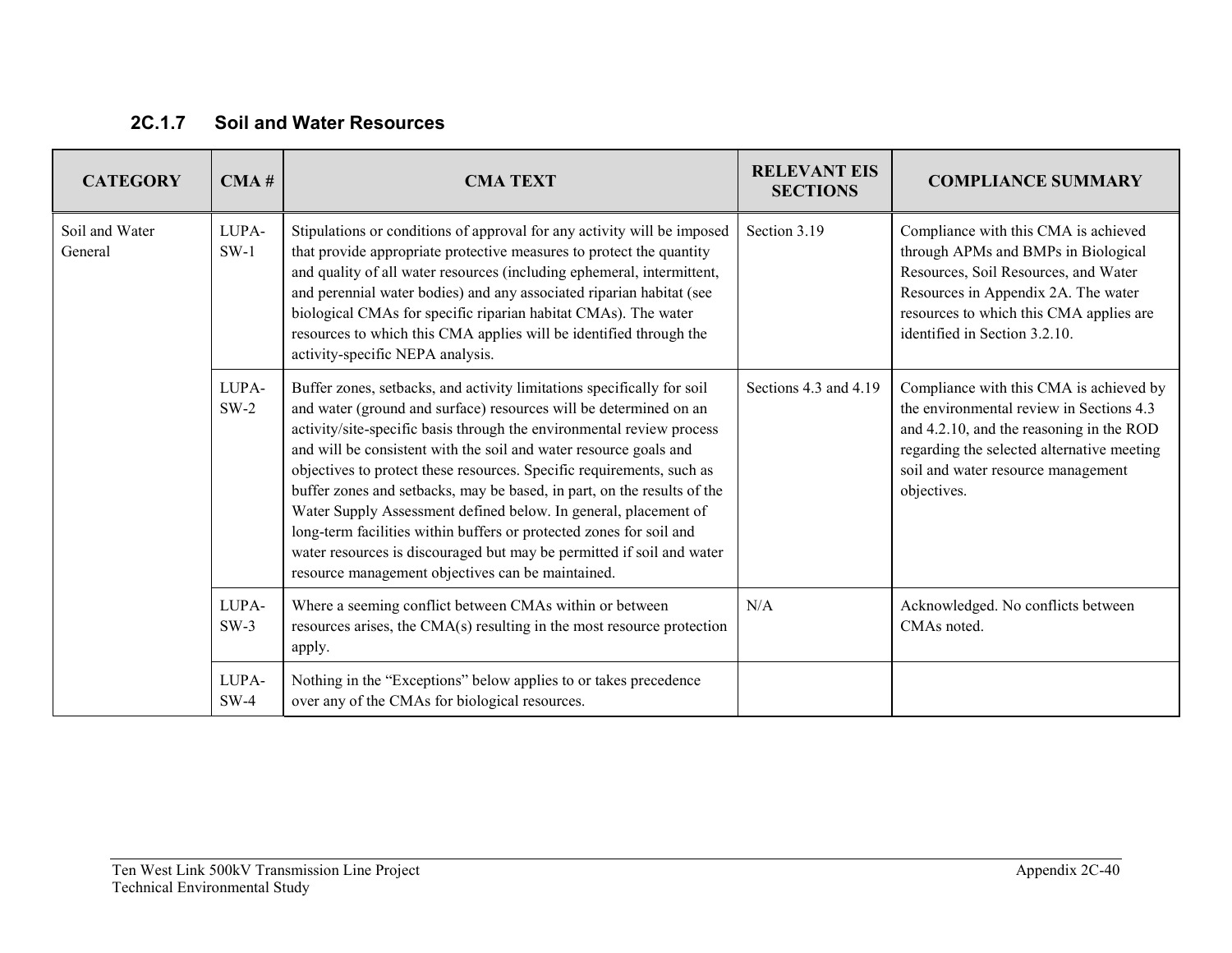| <b>CATEGORY</b>          | CMA#            | <b>CMA TEXT</b>                                                                                                                                                                                                                                                                                                                                                                         | <b>RELEVANT EIS</b><br><b>SECTIONS</b> | <b>COMPLIANCE SUMMARY</b>                                                  |
|--------------------------|-----------------|-----------------------------------------------------------------------------------------------------------------------------------------------------------------------------------------------------------------------------------------------------------------------------------------------------------------------------------------------------------------------------------------|----------------------------------------|----------------------------------------------------------------------------|
| Groundwater<br>Resources | LUPA-<br>$SW-5$ | Exceptions to any of the specific soil and water stipulations contained<br>in this section, as well as those listed below under the subheadings<br>"Soil Resources," "Surface Water," and "Groundwater Resources,"<br>may be granted by the authorized officer if the applicant submits a<br>plan, or, for BLM-initiated actions, the BLM provides documentation,<br>that demonstrates: |                                        |                                                                            |
|                          |                 | • The impacts are minimal (e.g., no predicted aquifer drawdown<br>beyond existing annual variability in basins where cumulative<br>groundwater use is not above perennial yield and water tables are<br>not currently trending downward) or can be adequately mitigated.                                                                                                                | Section 2.2.7.5                        | Water would be acquired from private<br>commercial sources.                |
| Soil Resources           | LUPA-<br>$SW-6$ | In addition to the applicable required governmental safeguards, third<br>party activities will implement up-to-date standard industry<br>construction practices to prevent toxic substances from leaching into<br>the soil.                                                                                                                                                             | Appendix 2A                            | Compliance with this CMA is achieved<br>through application of APM-HAZ-01. |
|                          | LUPA-<br>$SW-7$ | Prepare an emergency response plan, approved by the BLM<br>contaminant remediation specialist, that ensures rapid response in the<br>event of spills of toxic substances over soils.                                                                                                                                                                                                    | Appendix 2A                            | Compliance with this CMA is achieved<br>through application of APM-HAZ-01. |
|                          | LUPA-<br>$SW-8$ | As determined necessary on an activity specific basis, prepare a site<br>plan specific to major soil types present $(\geq 5\%$ of footprint or laydown<br>surfaces) in Wind Erodibility Groups 1 and 2 and in Hydrology Soil<br>Class D as defined by the USDA Natural Resource Conservation<br>Service to minimize water and air erosion from disturbed soils on<br>activity sites.    | Appendix 2A                            | Compliance with this CMA is achieved<br>through application of APM-GEO-01. |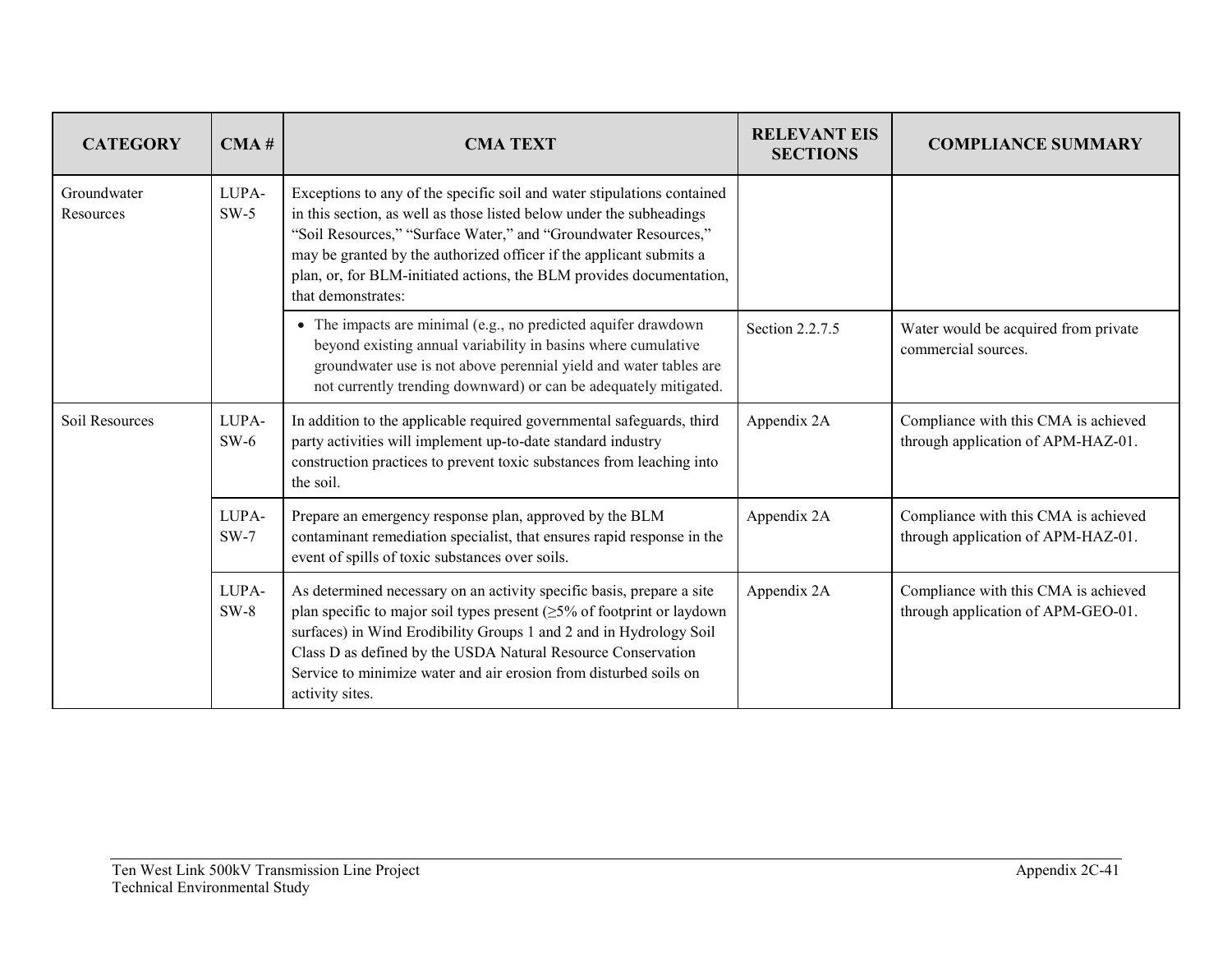| <b>CATEGORY</b> | CMA#             | <b>CMA TEXT</b>                                                                                                                                                                                                                                                                                                                                                                                                                                                                                                                                                                                                                                                                                                                                          | <b>RELEVANT EIS</b><br><b>SECTIONS</b> | <b>COMPLIANCE SUMMARY</b>                                                                                                                                                   |
|-----------------|------------------|----------------------------------------------------------------------------------------------------------------------------------------------------------------------------------------------------------------------------------------------------------------------------------------------------------------------------------------------------------------------------------------------------------------------------------------------------------------------------------------------------------------------------------------------------------------------------------------------------------------------------------------------------------------------------------------------------------------------------------------------------------|----------------------------------------|-----------------------------------------------------------------------------------------------------------------------------------------------------------------------------|
|                 | LUPA-<br>$SW-9$  | The extent of desert pavement within the proposed boundary of an<br>activity shall be mapped if it is anticipated that the activity may create<br>erosional or ecologic impacts. Mapping will use the best available<br>data and standards, as determined by BLM. Disturbance of desert<br>pavement within the boundary of an activity shall be limited to the<br>extent possible. If disturbance from an activity is likely to exceed<br>10% of the desert pavement mapped within the activity boundary, the<br>BLM will determine whether the erosional and ecologic impacts of<br>exceeding the 10% cap by the proposed amount would be<br>insignificant and/or whether the activity should be redesigned to<br>minimize desert pavement disturbance. | Appendix 2A                            | Compliance with this CMA is achieved<br>through application of BMPs SOIL-04 and<br>SOIL-05.                                                                                 |
|                 | LUPA-<br>$SW-10$ | The extent of additional sensitive soil areas (cryptobiotic soil crusts,<br>hydric soils, highly corrosive soils, expansive soils, and soils at severe<br>risk of erosion) shall be mapped if it is anticipated that an activity will<br>impact these resources. To the extent possible, avoid disturbance of<br>desert biologically intact soil crusts, and soils highly susceptible to<br>wind and water erosion.                                                                                                                                                                                                                                                                                                                                      | Appendix 2A                            | Required mapping of sensitive soil areas is<br>contained in the project record. In addition,<br>Compliance with this CMA is achieved<br>through application of BMP-SOIL-07. |
|                 | LUPA-<br>SW-11   | Where possible, side casting shall be avoided where road construction<br>requires cut- and-fill procedures.                                                                                                                                                                                                                                                                                                                                                                                                                                                                                                                                                                                                                                              | Appendix 2A                            | Compliance with this CMA is achieved<br>through application of BMP-SOIL-06.                                                                                                 |
| Surface Water   | LUPA-<br>SW-12   | Except in DFAs, exclude long-term structures in, playas (dry lake<br>beds), and Wild and Scenic River corridors, except as allowed with<br>minor incursions (see definition in the Glossary of Terms).                                                                                                                                                                                                                                                                                                                                                                                                                                                                                                                                                   | N/A                                    | The Project would be within a DFA. Non-<br>Federal surface waters outside the DFA<br>would be spanned.                                                                      |
|                 | LUPA-<br>$SW-13$ | BLM will manage all riparian areas to be maintained at, or brought to,<br>proper functioning condition.                                                                                                                                                                                                                                                                                                                                                                                                                                                                                                                                                                                                                                                  | Appendix 2A                            | Compliance with this CMA is achieved<br>through application of AMP/BMP-BIO-19<br>and BMP-BIO-47.                                                                            |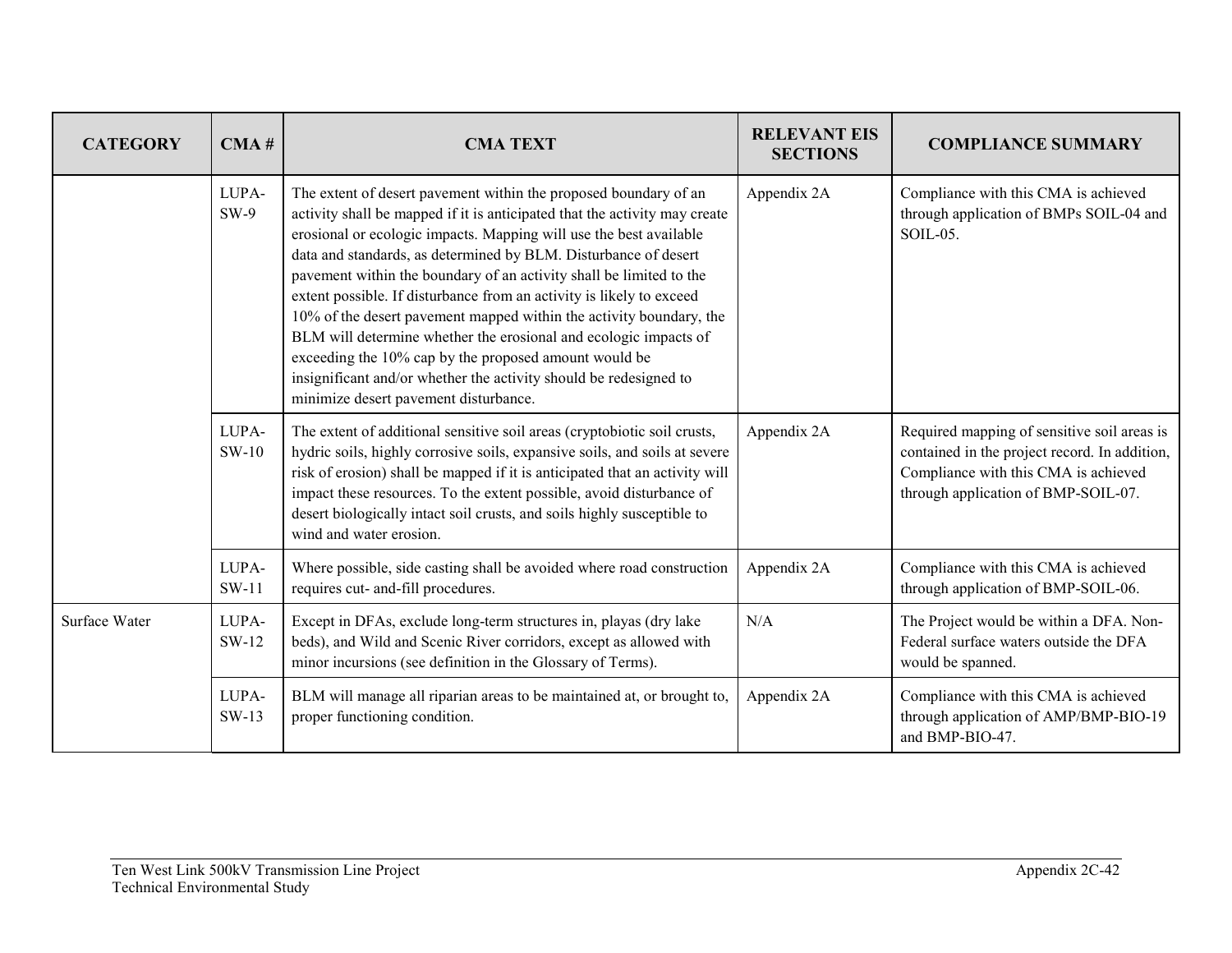| <b>CATEGORY</b> | CMA#             | <b>CMA TEXT</b>                                                                                                                                                                                                                                                                                                                                                                                                                                                                                                          | <b>RELEVANT EIS</b><br><b>SECTIONS</b> | <b>COMPLIANCE SUMMARY</b>                                                                                                                                                                                                                                                                                                                                          |
|-----------------|------------------|--------------------------------------------------------------------------------------------------------------------------------------------------------------------------------------------------------------------------------------------------------------------------------------------------------------------------------------------------------------------------------------------------------------------------------------------------------------------------------------------------------------------------|----------------------------------------|--------------------------------------------------------------------------------------------------------------------------------------------------------------------------------------------------------------------------------------------------------------------------------------------------------------------------------------------------------------------|
|                 | LUPA-<br>$SW-14$ | All relevant requirements of Executive Orders 11988 (Floodplain<br>Management) and 11990 (Protection of Wetlands) will be complied<br>with.                                                                                                                                                                                                                                                                                                                                                                              | Section 4.19                           | The analysis includes a floodplain<br>assessment and statement of findings that<br>analyzes the potential floodplain impacts<br>associated with the Project. The action<br>alternatives would not be likely to disturb<br>or affect any wetlands (e.g., all should be<br>able to be avoided/spanned), thus a<br>wetlands statement of findings is not<br>included. |
|                 | LUPA-<br>$SW-15$ | Surface water diversion for beneficial use will not occur absent a state<br>water right.                                                                                                                                                                                                                                                                                                                                                                                                                                 | N/A                                    | No surface water diversions are planned<br>for the Project                                                                                                                                                                                                                                                                                                         |
|                 | LUPA-<br>$SW-16$ | The 100-year floodplain boundaries for any surface water feature in<br>the vicinity of the project will be identified. If maps are not available<br>from the Federal Emergency Management Agency (FEMA), these<br>boundaries will be determined via hydrologic modeling and analysis<br>as part of the environmental review process. Construction within, or<br>alteration of, 100-year floodplains will be avoided where possible,<br>and permitted only when all required permits from other agencies are<br>obtained. | Section 4.19<br>Appendix 2A            | Compliance with this CMA is also<br>achieved through application of APM-<br>BIO-19.                                                                                                                                                                                                                                                                                |
| Groundwater     | LUPA-<br>SW-18   | Water extracted or consumptively used for the construction,<br>operation, maintenance, or remediation of the project shall be solely<br>for the beneficial use of the project or its associated mitigation and<br>remediation measures, as specified in approved plans and permits.                                                                                                                                                                                                                                      | Appendix 2A                            | Compliance with this CMA is achieved<br>through application of BMP-WQ-05.                                                                                                                                                                                                                                                                                          |
|                 | LUPA-<br>$SW-20$ | After application of applicable avoidance and minimization measures,<br>all remaining unavoidable residual impacts to surface waters from the<br>proposed activity shall be mitigated to ensure no net loss of function<br>and value, as determined by the BLM.                                                                                                                                                                                                                                                          | Section 4.19                           | Compliance is demonstrated by the fact<br>that no residual impacts are identified.                                                                                                                                                                                                                                                                                 |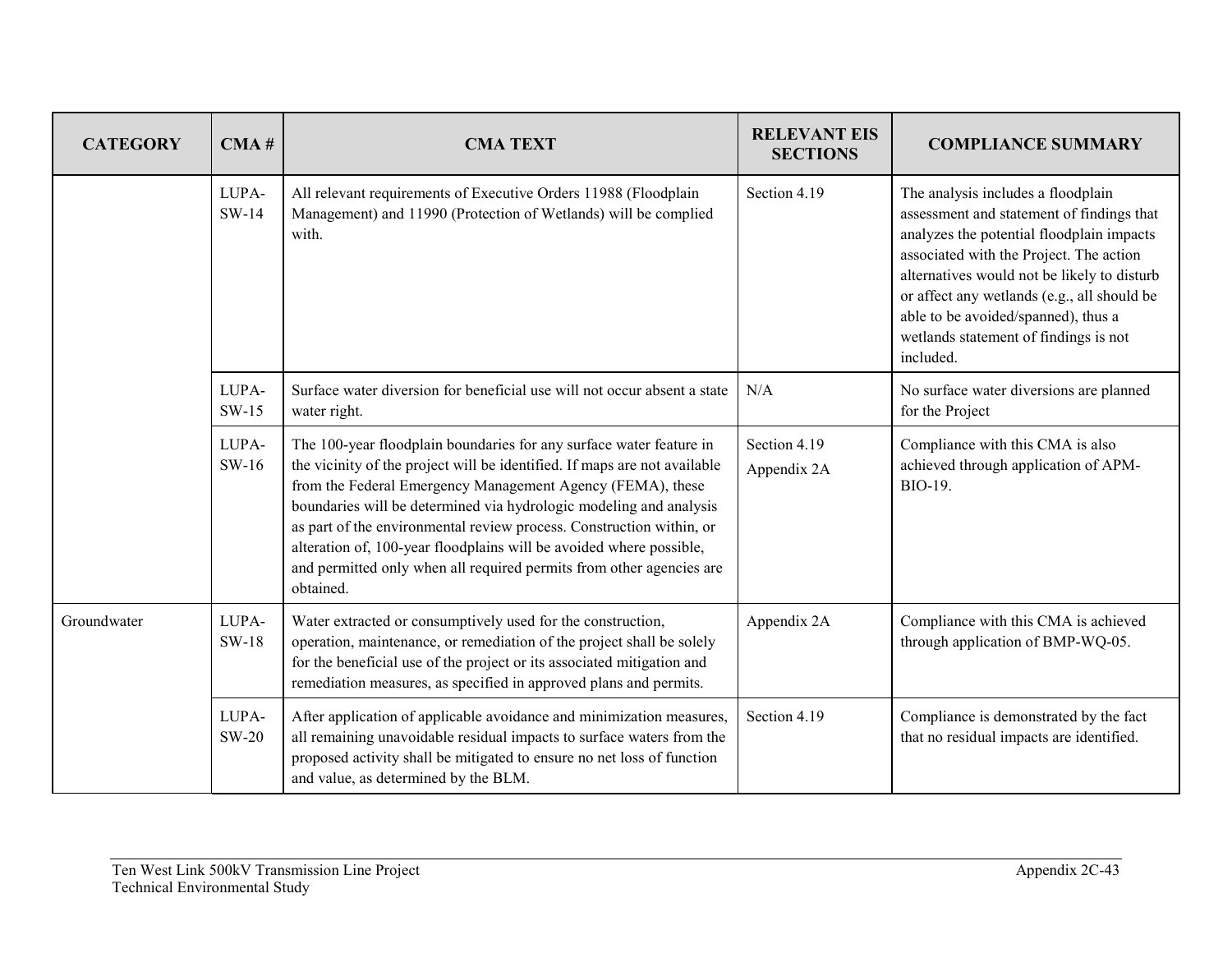<span id="page-46-0"></span>

| <b>CATEGORY</b> | CMA#             | <b>CMA TEXT</b>                                                                                                                                                                                                                                                                                                                                                                                                                                                                                                                                                                                                                                                                      | <b>RELEVANT EIS</b><br><b>SECTIONS</b> | <b>COMPLIANCE SUMMARY</b>                                                                                           |
|-----------------|------------------|--------------------------------------------------------------------------------------------------------------------------------------------------------------------------------------------------------------------------------------------------------------------------------------------------------------------------------------------------------------------------------------------------------------------------------------------------------------------------------------------------------------------------------------------------------------------------------------------------------------------------------------------------------------------------------------|----------------------------------------|---------------------------------------------------------------------------------------------------------------------|
|                 | LUPA-<br>$SW-21$ | Consideration shall be given to design alternatives that maintain the<br>existing hydrology of the site or redirect excess flows created by<br>hardscapes and reduced permeability from surface waters to areas<br>where they will dissipate by percolation into the landscape.                                                                                                                                                                                                                                                                                                                                                                                                      | Appendix 2A                            | Compliance with this CMA is achieved<br>through application of BMP-WQ-06.                                           |
|                 | LUPA-<br>SW-22   | All hydrologic alterations shall be avoided that could reduce water<br>quality or quantity for all applicable beneficial uses associated with<br>the hydrologic unit in the project area, or specific mitigation measures<br>shall be implemented that will minimize unavoidable water quality or<br>quantity impacts, as determined by BLM in coordination with<br>USFWS, CDFW, and other agencies, as appropriate. These beneficial<br>uses may include municipal, domestic, or agricultural water supply;<br>groundwater recharge; surface water replenishment; recreation; water<br>quality enhancement; flood peak attenuation or flood water storage;<br>and wildlife habitat. | Appendix 2A                            | Compliance with this CMA is achieved<br>through application of BMP-WQ-06 and<br>the Section 404 permitting process. |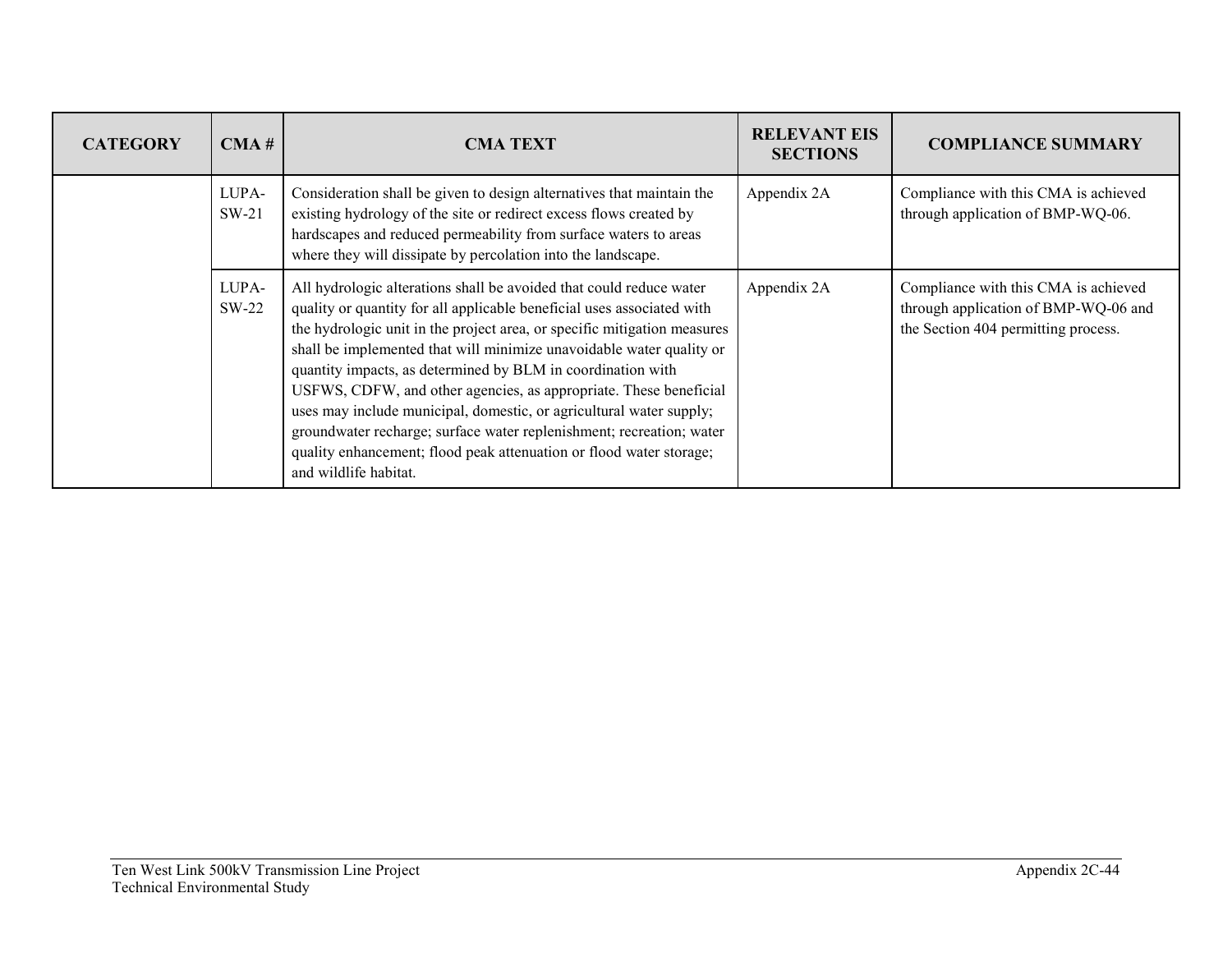| <b>CATEGORY</b>                       | CMA#           | <b>CMA TEXT</b>                                                                                                                                                                                                                                                                                                                                                                                                                                                                                                                                                                                                                                                                                                                                                                                                                                                                                                                                                                                                                                                                                                                                                                                                                                                                                                                                                                                                                                                                                                                        | <b>RELEVANT EIS</b><br><b>SECTIONS</b> | <b>COMPLIANCE SUMMARY</b>                                                                                                      |
|---------------------------------------|----------------|----------------------------------------------------------------------------------------------------------------------------------------------------------------------------------------------------------------------------------------------------------------------------------------------------------------------------------------------------------------------------------------------------------------------------------------------------------------------------------------------------------------------------------------------------------------------------------------------------------------------------------------------------------------------------------------------------------------------------------------------------------------------------------------------------------------------------------------------------------------------------------------------------------------------------------------------------------------------------------------------------------------------------------------------------------------------------------------------------------------------------------------------------------------------------------------------------------------------------------------------------------------------------------------------------------------------------------------------------------------------------------------------------------------------------------------------------------------------------------------------------------------------------------------|----------------------------------------|--------------------------------------------------------------------------------------------------------------------------------|
| <b>Visual Resources</b><br>Management | LUPA-<br>VRM-1 | Manage Visual Resources in accordance with the VRM classes shown<br>on Figure 9.                                                                                                                                                                                                                                                                                                                                                                                                                                                                                                                                                                                                                                                                                                                                                                                                                                                                                                                                                                                                                                                                                                                                                                                                                                                                                                                                                                                                                                                       | Section 4.18                           | Conformance with VRM classes is<br>demonstrated in the EIS analysis.                                                           |
|                                       | LUPA-<br>VRM-2 | Ensure that activities within each of the VRM Class polygons meets<br>the VRM objectives described above, as measured through a visual<br>contrast rating process.                                                                                                                                                                                                                                                                                                                                                                                                                                                                                                                                                                                                                                                                                                                                                                                                                                                                                                                                                                                                                                                                                                                                                                                                                                                                                                                                                                     | Section 4.18                           | Conformance with VRM classes is<br>demonstrated in the EIS analysis.                                                           |
|                                       | LUPA-<br>VRM-3 | Ensure that transmission facilities are designed and located to meet<br>the VRM Class objectives for the area in which they are located. New<br>transmission lines routed through designated corridors where they do<br>not meet VRM Class Objectives will require RMP amendments to<br>establish a conforming VRM Objective. All reasonable effort must be<br>made to reduce visual contrast of these facilities in order to meet the<br>VRM Class before pursing RMP amendments. This includes changes<br>in routing, using lattice towers (vs. monopole), color treating facilities<br>using an approved color from the BLM Environmental Color Chart<br>CC-001 (dated June 2008, as updated on April 2014, or the most<br>recent version) (vs. galvanized) on towers and support facilities, and<br>employing other BMPs to reduce contrast. Such efforts will be<br>retained even if an RMP amendment is determined to be needed.<br>Visual Resource BMPs that reduce adverse visual contrast will be<br>applied in VRM Class conforming situations. For a reference of<br>BMPs for reducing visual impacts see the "Best Management<br>Practices for Reducing Visual Impacts of Renewable Energy<br>Facilities on BLM-Administered Lands", available at<br>http://www.blm.gov/style/medialib/blm/wo/MINERALS REALTY<br>AND RESOURCE PROTECTION /energy/renewable_references<br>.Par.1568.File.dat/RenewableEnergyVisualImpacts BMPs.pdf, or the<br>most recent version of the document or BMPs for VRM, as<br>determined by BLM. | Section 4.18                           | The Project would meet VRM objectives<br>established for BLM-administered public<br>lands within the Project Area in the PSFO. |

## **2C.1.8 Visual Resource Management**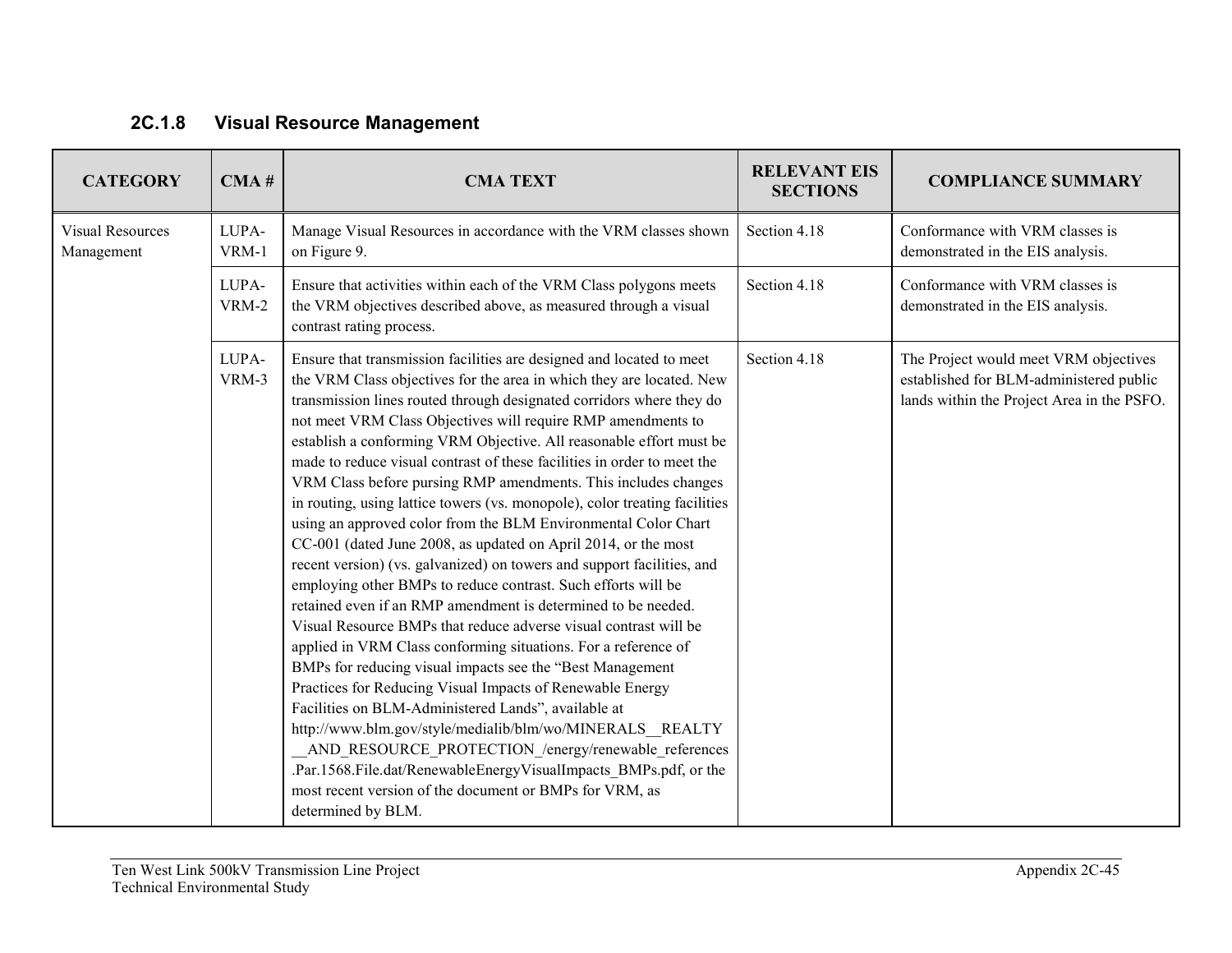## **2C.2 LUPA-WIDE TRANSMISSION CMAS**

#### **2C.2.1 Biological Resources**

<span id="page-48-1"></span><span id="page-48-0"></span>

| <b>CATEGORY</b>         | CMA#                   | <b>CMA TEXT</b>                                                                                                                                                                                                                                                                                                                                                                                                                                                                                      | <b>RELEVANT EIS</b><br><b>SECTION</b> | <b>COMPLIANCE SUMMARY</b>                                                                                                                                                                                                                 |
|-------------------------|------------------------|------------------------------------------------------------------------------------------------------------------------------------------------------------------------------------------------------------------------------------------------------------------------------------------------------------------------------------------------------------------------------------------------------------------------------------------------------------------------------------------------------|---------------------------------------|-------------------------------------------------------------------------------------------------------------------------------------------------------------------------------------------------------------------------------------------|
| Biological<br>Resources | LUPA-TRANS-<br>$BIO-1$ | Where feasible and appropriate for resource protection, site<br>transmission activities along roads or other previously disturbed<br>areas to minimize new surface disturbance, reduce perching<br>opportunities for the Common Raven, and minimize collision risks<br>for birds and bats.                                                                                                                                                                                                           | Section 4.5.7<br>Appendix 2A          | Compliance with this CMA is achieved<br>through application of APM-AES-06,<br>APM/BMP-BIO-19, BMP-AES-06,<br>BMP-BIO-21, and BMP-BIO-28.                                                                                                  |
|                         | LUPA-TRANS-<br>$BIO-2$ | Flight diverters will be installed on all transmission activities<br>spanning or within 1,000 feet of stream and wash channels, canals,<br>ponds, and any other natural or artificial body of water. The type<br>of flight diverter selected will be subject to approval by BLM, in<br>coordination with USFWS and CDFW as appropriate, and will be<br>based on the best available scientific and commercial data<br>regarding the prevention of bird collisions with transmission and<br>guy wires. | Section 4.5.4<br>Appendix 2A          | Compliance with this CMA is achieved<br>through application of APM-BIO-21 and<br>BMP-BIO-48.                                                                                                                                              |
|                         | LUPA-TRANS-<br>$BIO-3$ | When siting transmission activities, the alignment should avoid, to<br>the maximum extent practicable, being located across canyons or<br>on ridgelines. Site and design sufficient distance between<br>transmission lines to prevent electrocution of condors.                                                                                                                                                                                                                                      | Appendix 2A                           | Compliance with this CMA is achieved<br>through application of APM/BMP-BIO-<br>21, BMP-AES-07, and BMP-AES-08.<br>However, there are no canyons or<br>ridgelines in the portion of the Project<br>area located within the CDCA Plan area. |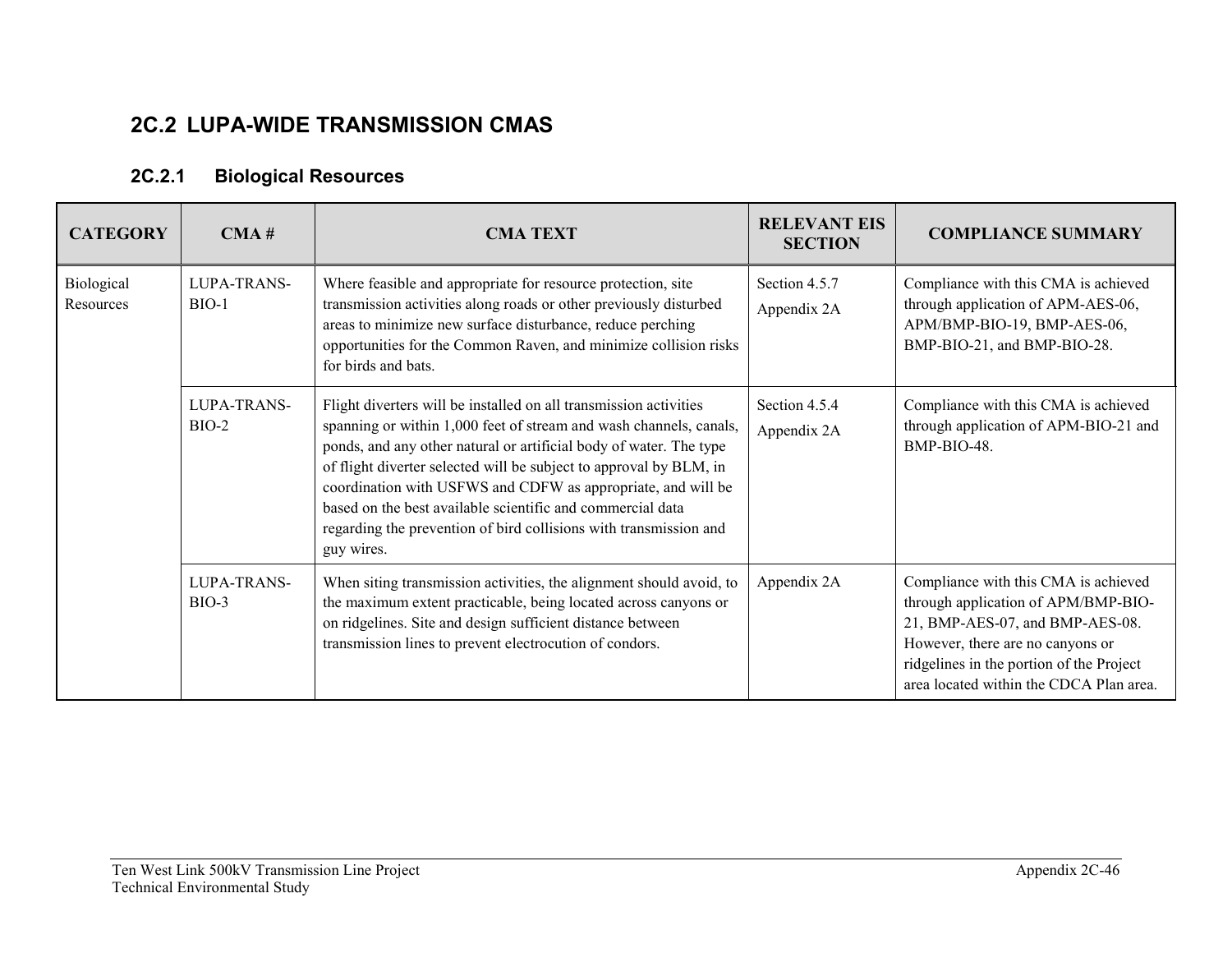| <b>CATEGORY</b>         | CMA#                   | <b>CMA TEXT</b>                                                                                                                                                                                                                                                                                                                                                                                                                                                                                        | <b>RELEVANT EIS</b><br><b>SECTION</b>                                                        | <b>COMPLIANCE SUMMARY</b>                                                                                                                                                                                     |
|-------------------------|------------------------|--------------------------------------------------------------------------------------------------------------------------------------------------------------------------------------------------------------------------------------------------------------------------------------------------------------------------------------------------------------------------------------------------------------------------------------------------------------------------------------------------------|----------------------------------------------------------------------------------------------|---------------------------------------------------------------------------------------------------------------------------------------------------------------------------------------------------------------|
| Biological<br>Resources | LUPA-TRANS-<br>$BIO-4$ | Siting of transmission activities will be prioritized within<br>designated utility corridors, where possible, and designed to avoid,<br>where possible, and otherwise minimize and offset impacts to sand<br>transport processes in Aeolian corridors, rare vegetation alliances<br>and Focus and BLM Special Status Species. Transmission<br>substations will be sited to avoid Aeolian corridors, rare<br>vegetation alliances, and sand-dependent Focus and BLM Special<br>Status Species habitats. | Section 3.3.3<br>Section 3.5.3<br>Chapter 2<br>Section 4.3.4<br>Section 4.5.4<br>Appendix 2A | Portions of Segments ca-07, ca-09, and x-<br>19 would cross areas of active windblown<br>sand. Compliance with this CMA is<br>achieved through application of APM-<br>AES-05, BMP-BIO-53, and BMP-BIO-<br>54. |

### **2C.2.2 Cultural Resources and Tribal Interests**

<span id="page-49-0"></span>

| <b>CATEGORY</b>                             | CMA#                   | <b>CMA TEXT</b>                                                                                                                                                                                      | <b>RELEVANT EIS</b><br><b>SECTION</b> | <b>COMPLIANCE SUMMARY</b>                                                                                                                                                                                                                                                                                                                                                                                                 |
|---------------------------------------------|------------------------|------------------------------------------------------------------------------------------------------------------------------------------------------------------------------------------------------|---------------------------------------|---------------------------------------------------------------------------------------------------------------------------------------------------------------------------------------------------------------------------------------------------------------------------------------------------------------------------------------------------------------------------------------------------------------------------|
| Cultural<br>Resources &<br>Tribal Interests | LUPA-TRANS-<br>$CUL-1$ | For transmission (and renewable energy) activities, require the<br>applicant to pay all appropriate costs associated with the following<br>processes, through the appropriate BLM funding mechanism: | Appendix 2D                           | Compliance with LUPA-TRANS-CUL-1<br>would be satisfied by APM-CULT-01 and<br>APM-CULT-02, in which the applicant<br>commits to conducting a cultural<br>resources inventory of the direct and<br>indirect APE, preparing HPTPs, and<br>conducting cultural resource monitoring<br>during Project construction, operations,<br>and maintenance (as appropriate) to meet<br>stipulations outlined in the PA Appendix<br>2D. |
|                                             |                        | • All appropriate costs associated with the BLM's analysis of the<br>DRECP geodatabase and other sources for cultural resources<br>sensitivity.                                                      |                                       |                                                                                                                                                                                                                                                                                                                                                                                                                           |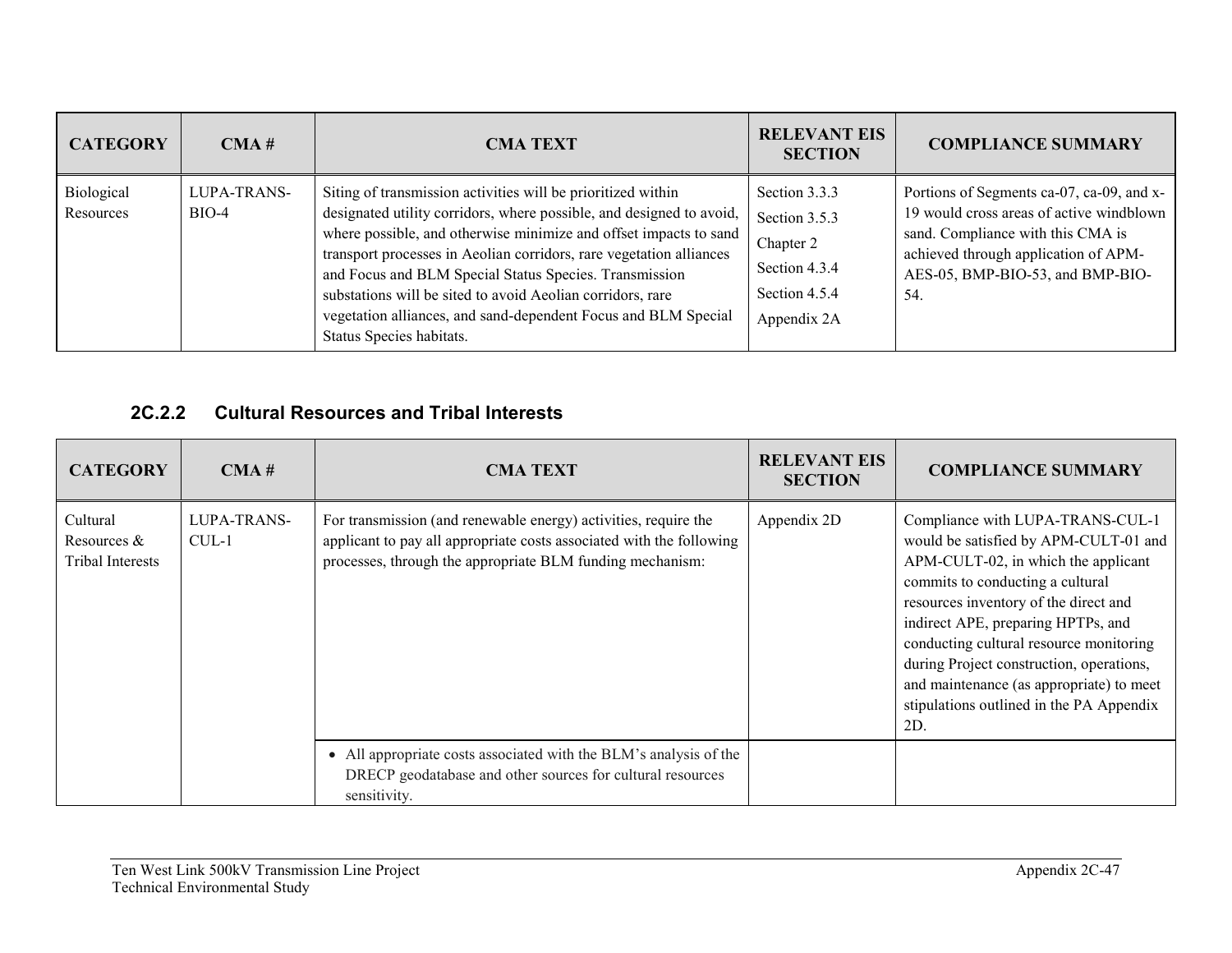| <b>CATEGORY</b>    | CMA#        | <b>CMA TEXT</b>                                                                                                                                                                                                                                                                                                                                                                                                                                                                                                                                                                         | <b>RELEVANT EIS</b><br><b>SECTION</b> | <b>COMPLIANCE SUMMARY</b>                                                                                                                                                                                                                                                                                                                                                          |
|--------------------|-------------|-----------------------------------------------------------------------------------------------------------------------------------------------------------------------------------------------------------------------------------------------------------------------------------------------------------------------------------------------------------------------------------------------------------------------------------------------------------------------------------------------------------------------------------------------------------------------------------------|---------------------------------------|------------------------------------------------------------------------------------------------------------------------------------------------------------------------------------------------------------------------------------------------------------------------------------------------------------------------------------------------------------------------------------|
|                    |             | • All appropriate costs associated with preliminary sensitivity<br>analysis.                                                                                                                                                                                                                                                                                                                                                                                                                                                                                                            |                                       |                                                                                                                                                                                                                                                                                                                                                                                    |
|                    |             | • All appropriate costs associated with the Section 106 process<br>including the identification and defining of cultural resources.<br>These costs may also include logistical, travel, and other<br>support costs incurred by tribes in the consultation process.                                                                                                                                                                                                                                                                                                                      | N/A                                   | Enforcement by BLM.                                                                                                                                                                                                                                                                                                                                                                |
|                    |             | • All appropriate costs associated with updating the DRECP<br>cultural resources geodatabase with project specific results.                                                                                                                                                                                                                                                                                                                                                                                                                                                             |                                       |                                                                                                                                                                                                                                                                                                                                                                                    |
| $CUL-2$<br>$CUL-3$ | LUPA-TRANS- | Consistent and in compliance with the NHPA Programmatic<br>Agreement, signed February 5, 2016, or the most up to date signed<br>version - for transmission (and renewable energy) activities, a<br>compensatory mitigation fee will be required within the LUPA<br>Decision Area to address cumulative and some indirect adverse<br>effects to historic properties. The mitigation fee will be calculated<br>in a manner that is commensurate to the size and regional impacts<br>of the project. Refer to the NHPA Programmatic Agreement for<br>details regarding the mitigation fee. | Appendix 2D                           | Compensatory mitigation determinations<br>pending within the BLM.<br>Compliance with LUPA-TRANS-<br>CULT-2 would be satisfied by BMP-<br>CULT-05, which outlines the fee<br>structure of the compensatory mitigation<br>fee. The compensatory mitigation fee<br>structure is also outlined in the<br>stipulations contained within the PA.                                         |
|                    | LUPA-TRANS- | For transmission (and renewable energy) activities, the<br>management fee rate will be determined through the NHPA<br>programmatic Section 106 consultation process that will be<br>completed as part of the DRECP land use plan amendment.                                                                                                                                                                                                                                                                                                                                             | Appendix 2D                           | Management fee determinations pending<br>within the BLM.<br>Compliance with LUPA-TRANS-CUL-3<br>would be satisfied by BMP-CULT-05,<br>which outlines the fee structure of the<br>management fee as part of the<br>compensatory mitigation fee. The<br>management fee and compensatory<br>mitigation fee structure is also outlined in<br>the stipulations contained within the PA. |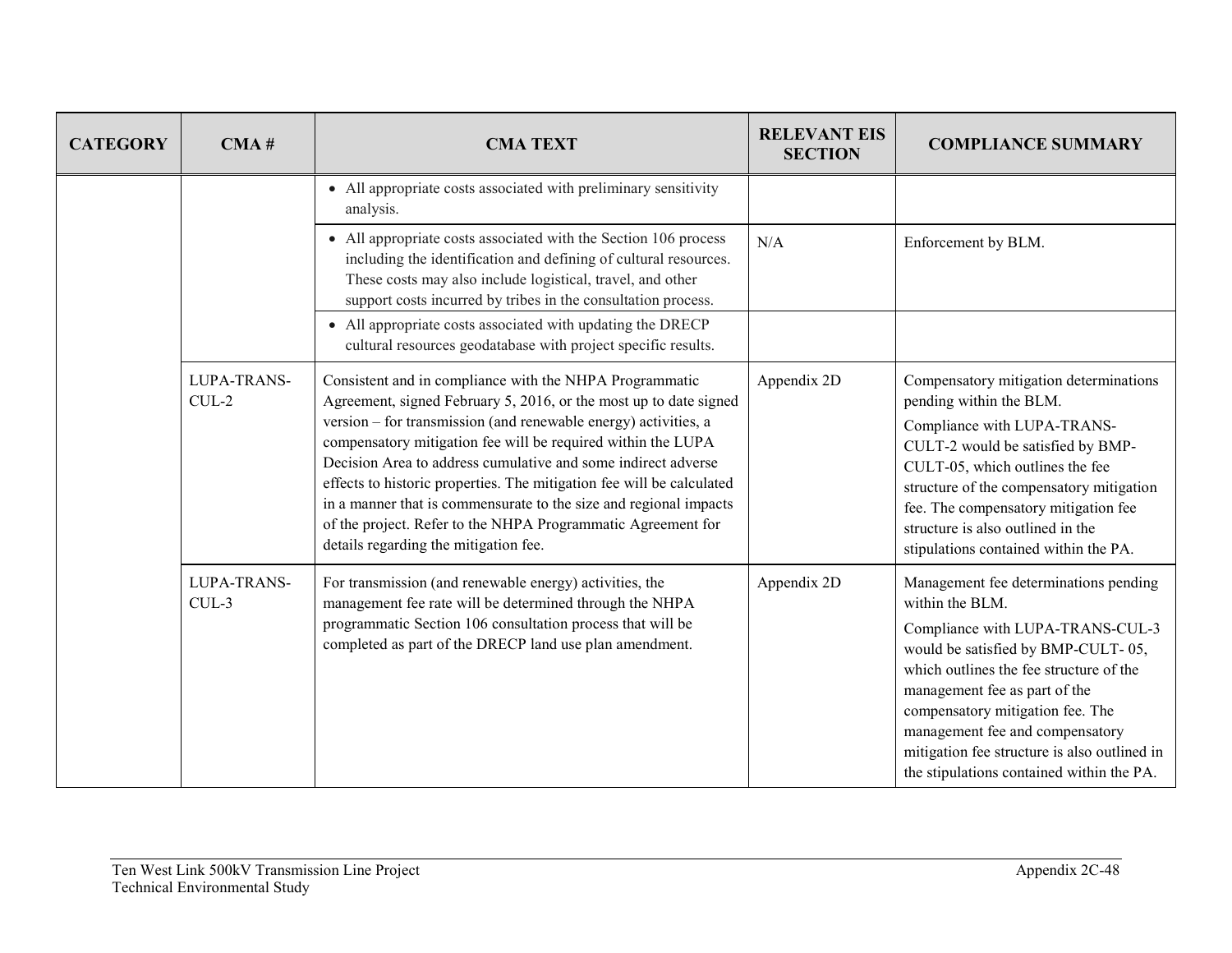| <b>CATEGORY</b> | CMA#                   | <b>CMA TEXT</b>                                                                                                                                                                                                                                                                                                 | <b>RELEVANT EIS</b><br><b>SECTION</b> | <b>COMPLIANCE SUMMARY</b>                                                                                                                                                                                                                                                                                                                                                                                          |
|-----------------|------------------------|-----------------------------------------------------------------------------------------------------------------------------------------------------------------------------------------------------------------------------------------------------------------------------------------------------------------|---------------------------------------|--------------------------------------------------------------------------------------------------------------------------------------------------------------------------------------------------------------------------------------------------------------------------------------------------------------------------------------------------------------------------------------------------------------------|
|                 | LUPA-TRANS-<br>$CUL-4$ | For transmission (and renewable energy) activities, demonstrate<br>that results of cultural resources sensitivity, based on the DRECP<br>geodatabase, and other sources, are used as part of the initial<br>planning pre-application process and to select of specific<br>footprints for further consideration. |                                       | Sensitivity analysis responses pending<br>BLM review.<br>Compliance with LUPA-TRANS-CUL-4<br>would be satisfied with BMP-CUL-06.<br>The BLM has prepared a sensitivity<br>model (Kline 2017).                                                                                                                                                                                                                      |
|                 | LUPA-TRANS-<br>$CUL-5$ | For transmission (and renewable energy) activities, provide a<br>statistically significant sample survey as part of the pre-application<br>process, unless the BLM determines the DRECP geodatabase and<br>other sources are adequate to assess cultural resources sensitivity<br>of specific footprints.       | Section 3.6                           | Class III inventory results pending BLM<br>review.<br>Compliance with LUPA-TRANS-CUL-5<br>would be satisfied by BMP-CULT-07,<br>which requires cultural resources Class III<br>survey of segments p-17 and p-18 to be<br>conducted during the NEPA and CEQA<br>analyses to meet the conditions of LUPA-<br>TRANS-CUL-5 and DFA-VPL-CUL-5.<br>The Class III survey of segments p-17<br>and p-18 has been conducted. |
|                 | LUPA-TRANS-<br>$CUL-6$ | For transmission (and renewable energy) activities, provide<br>justification in the application why the project considerations<br>merit moving forward if the specific footprint lies within an area<br>identified or forecast as sensitive for cultural resources by the<br>BLM.                               |                                       | Sensitivity analysis responses pending<br>BLM review.<br>Compliance with LUPA-TRANS-CUL-6<br>would be satisfied by BMP-CULT-08,<br>which requires such justification from the<br>Project applicant.                                                                                                                                                                                                                |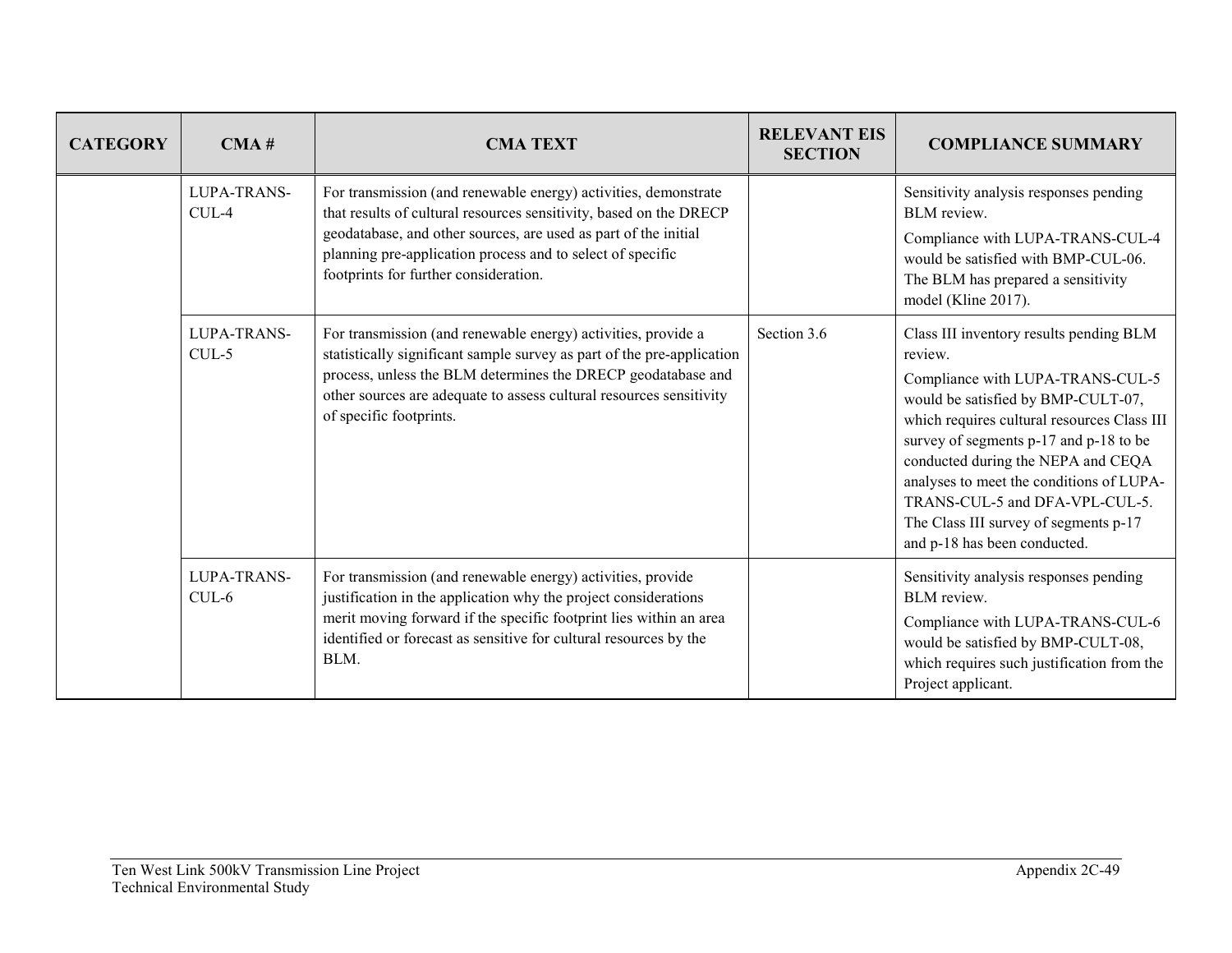## **2C.3 DFA AND VPL-SPECIFIC CMAS**

#### **2C.3.1 Biological Resources**

<span id="page-52-1"></span><span id="page-52-0"></span>

| <b>CATEGORY</b>                                                                      | CMA#                   | <b>CMA TEXT</b>                                                                                                                                                                                                                                                                                                                                                                                                                                  | <b>RELEVANT EIS</b><br><b>SECTIONS</b>                                          | <b>COMPLIANCE SUMMARY</b>                                                                    |
|--------------------------------------------------------------------------------------|------------------------|--------------------------------------------------------------------------------------------------------------------------------------------------------------------------------------------------------------------------------------------------------------------------------------------------------------------------------------------------------------------------------------------------------------------------------------------------|---------------------------------------------------------------------------------|----------------------------------------------------------------------------------------------|
| <b>Biological Resources:</b><br>North American Warm<br>Desert Dune and Sand<br>Flats | DFA-VPL-BIO-<br>DUNE-1 | Activities in DFAs and VPLs, including transmission<br>substations, will be sited to avoid dune vegetation<br>(i.e., North American Warm Desert Dune and Sand<br>Flats). Unavoidable impacts (see "unavoidable<br>impacts to resources" in the Glossary of Terms) to<br>dune vegetation will be limited to transmission<br>projects, except transmission substations, and access<br>roads that will be sited to minimize unavoidable<br>impacts. | Section 3.3.3<br>Section 3.5.3<br>Section 4.3.4<br>Section 4.5.4<br>Appendix 2A | Compliance with this CMA is achieved<br>through application of BMP-BIO-53.                   |
|                                                                                      |                        | • For unavoidable impacts (see "unavoidable"<br>impacts to resources" in the Glossary of Terms) to<br>dune vegetation, the following will be required:                                                                                                                                                                                                                                                                                           |                                                                                 |                                                                                              |
|                                                                                      |                        | o Access roads will be unpaved.                                                                                                                                                                                                                                                                                                                                                                                                                  | Appendix 2A                                                                     | Compliance with this CMA is achieved<br>through application of BMP-BIP-53 and<br>BMP-T&T-06. |
|                                                                                      |                        | o Access roads will be designed and constructed<br>to be at grade with the ground surface to avoid<br>inhibiting sand transportation.                                                                                                                                                                                                                                                                                                            | Appendix 2A                                                                     | Compliance with this CMA is achieved<br>through application of BMP-BIO-53 and<br>BMP-T&T-06. |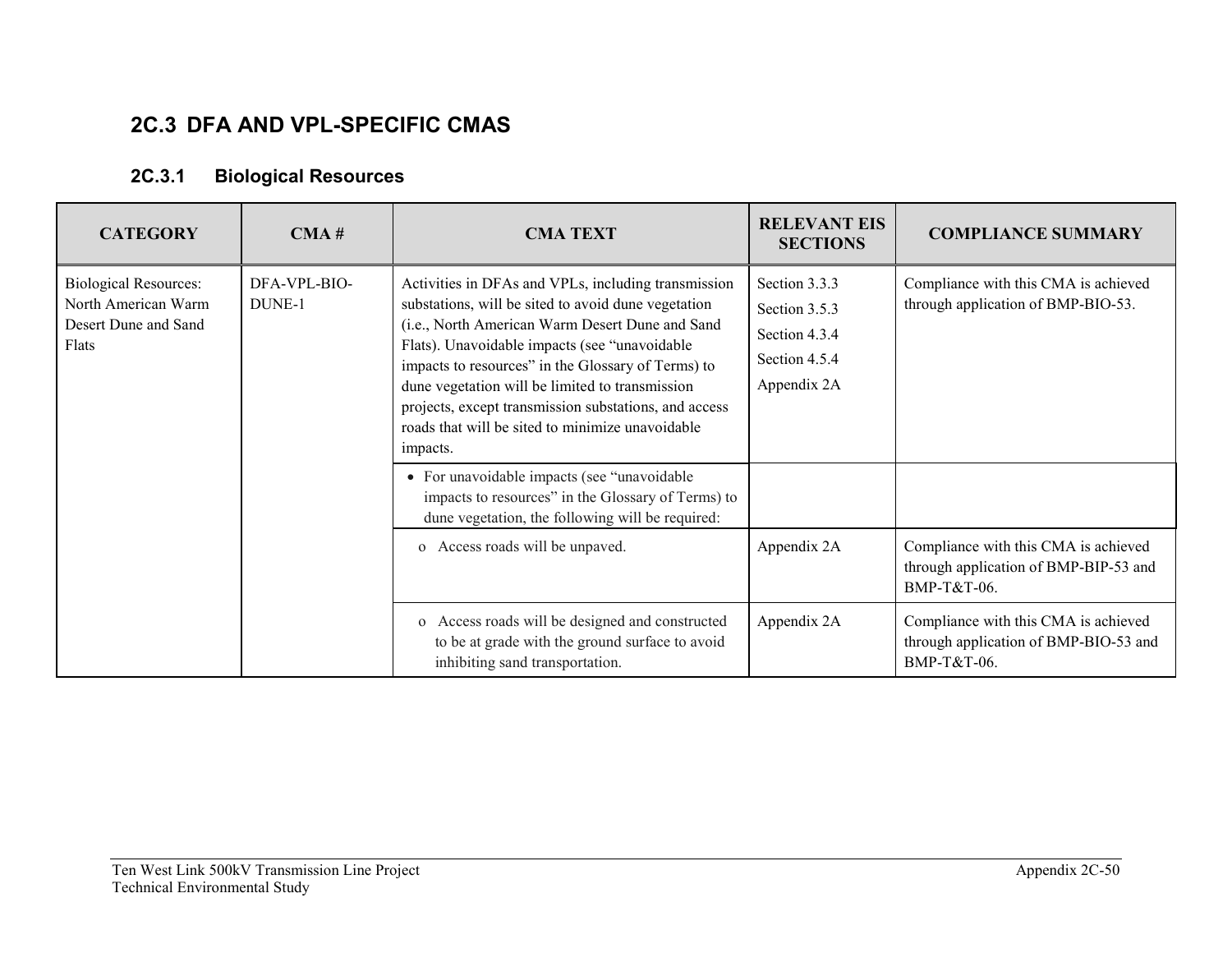| <b>CATEGORY</b>                                           | $CMA$ #                | <b>CMA TEXT</b>                                                                                                                                                                                                                                                                                                                                                                                                                                                                                                                                                                                                      | <b>RELEVANT EIS</b><br><b>SECTIONS</b>        | <b>COMPLIANCE SUMMARY</b>                                                                                                                                                                                                                                                                                                                                                                                                          |
|-----------------------------------------------------------|------------------------|----------------------------------------------------------------------------------------------------------------------------------------------------------------------------------------------------------------------------------------------------------------------------------------------------------------------------------------------------------------------------------------------------------------------------------------------------------------------------------------------------------------------------------------------------------------------------------------------------------------------|-----------------------------------------------|------------------------------------------------------------------------------------------------------------------------------------------------------------------------------------------------------------------------------------------------------------------------------------------------------------------------------------------------------------------------------------------------------------------------------------|
|                                                           | DFA-VPL-BIO-<br>DUNE-2 | Within Aeolian corridors that transport sand to dune<br>formations and vegetation types downwind inside and<br>outside of the DFAs, all activities will be designed<br>and operated to facilitate the flow of sand across<br>activity sites, and avoid the trapping or diverting of<br>sand from the Aeolian corridor. Buildings and<br>structures within the site will take into account the<br>direction of sand flow and, to the extent feasible,<br>build and align structures to allow sand to flow<br>through the site unimpeded. Fences will be designed<br>to allow sand to flow through and not be trapped. | Section 4.3.4<br>Section 4.5.4<br>Appendix 2A | Compliance with this CMA is achieved<br>through application of BMP-BIO-54.<br>Buildings and fences are not proposed for<br>the portion of the Project in California.<br>Structures are proposed to be self-<br>supported lattice, which would minimize<br>obstruction to sand transport. Tangent<br>lattice structures would allow winds to<br>essentially blow through the structure,<br>minimizing the impact on sand transport. |
| <b>Individual Focus Species</b><br>(IFS): Desert Tortoise | DFA-VPL-BIO-IFS-       | To the maximum extent practicable (see Glossary of<br>Terms), activities will be sited in previously disturbed<br>areas, areas of low-quality habitat, and areas with low<br>habitat intactness in desert tortoise linkages and the<br>Ord-Rodman TCA, identified in Appendix D.                                                                                                                                                                                                                                                                                                                                     | Appendix 2A                                   | Compliance with this CMA is achieved<br>through application of BMP-MISC-04.                                                                                                                                                                                                                                                                                                                                                        |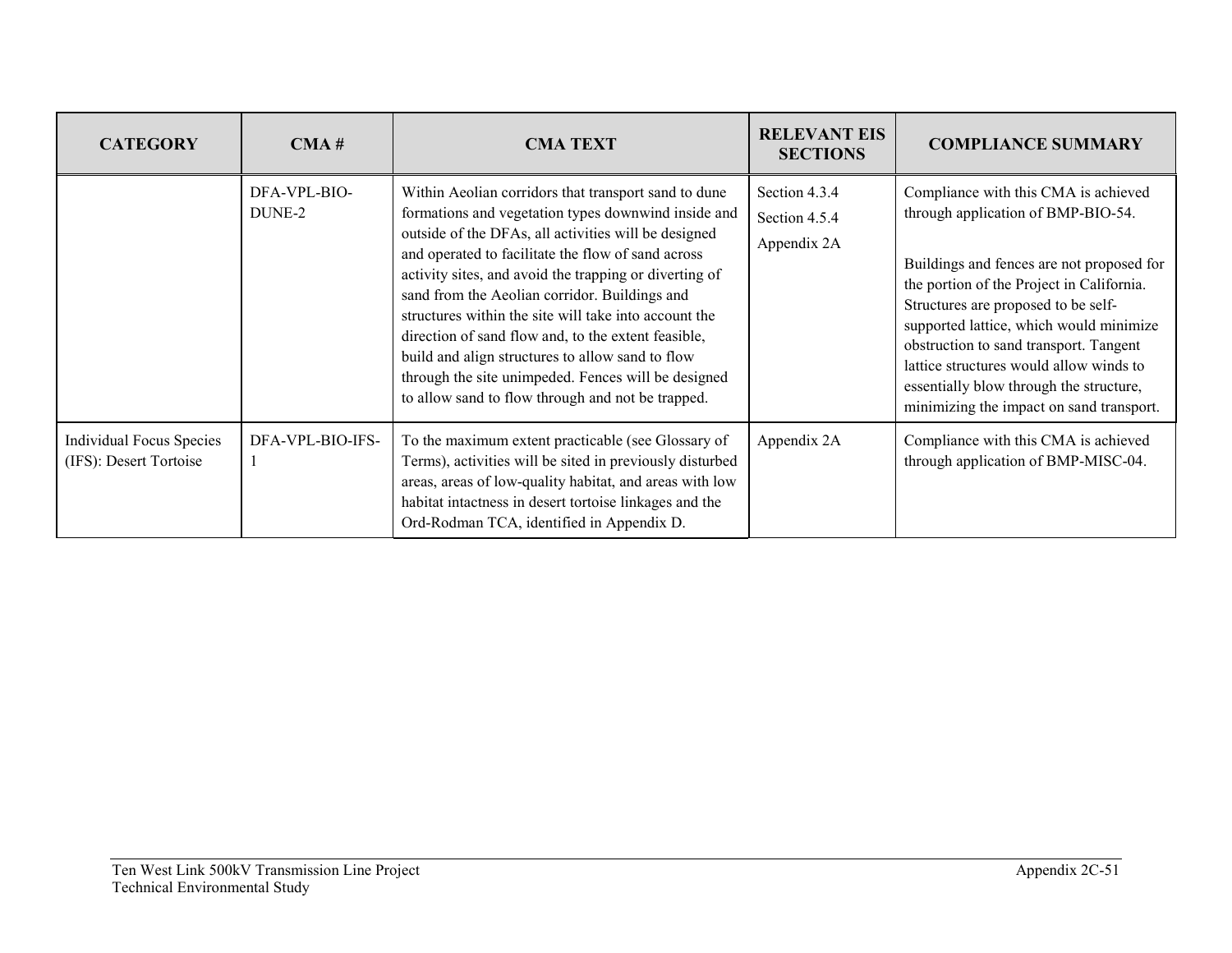| <b>CATEGORY</b>                | CMA#                     | <b>CMA TEXT</b>                                                                                                                                                                                                                                                                                                                                                                                                                                                                                                                                                                                      | <b>RELEVANT EIS</b><br><b>SECTIONS</b> | <b>COMPLIANCE SUMMARY</b>                                                                                                                                          |
|--------------------------------|--------------------------|------------------------------------------------------------------------------------------------------------------------------------------------------------------------------------------------------------------------------------------------------------------------------------------------------------------------------------------------------------------------------------------------------------------------------------------------------------------------------------------------------------------------------------------------------------------------------------------------------|----------------------------------------|--------------------------------------------------------------------------------------------------------------------------------------------------------------------|
| Fire Prevention/Protection     | DFA-VPL-BIO-<br>FIRE-1   | Implement the following standard practice for fire<br>prevention/protection:                                                                                                                                                                                                                                                                                                                                                                                                                                                                                                                         |                                        |                                                                                                                                                                    |
|                                |                          | • Implement site-specific fire prevention/protection<br>actions particular to the construction and operation<br>of renewable energy and transmission project that<br>include procedures for reducing fires while<br>minimizing the necessary amount of vegetation<br>clearing, fuel modification, and other<br>construction-related activities. At a minimum<br>these actions will include designating site fire<br>coordinators, providing adequate fire suppression<br>equipment (including in vehicles), and<br>establishing emergency response information<br>relevant to the construction site. | Section 4.5.4<br>Appendix 2A           | Compliance with this CMA is achieved<br>through application of AMP/BMP-BIO-<br>11, BMP-PH&S-02, and BMP-HAZ-02                                                     |
| <b>Biological Compensation</b> | DFA-VPL-BIO-<br>$COMP-1$ | Impacts to biological resources from all activities in<br>DFAs and VPLs will be compensated using the same<br>ratios and strategies as LUPA-BIO-COMP-1 through<br>4, with the exception identified below in DFA-VPL-<br>BIO-COMP-2.                                                                                                                                                                                                                                                                                                                                                                  | N/A                                    | See LUPA-BIO-COMP-1 and 2.<br>All biological compensatory mitigation<br>requirements would be captured in a<br>Compensation Plan (mitigation measure<br>$BIO-1$ ). |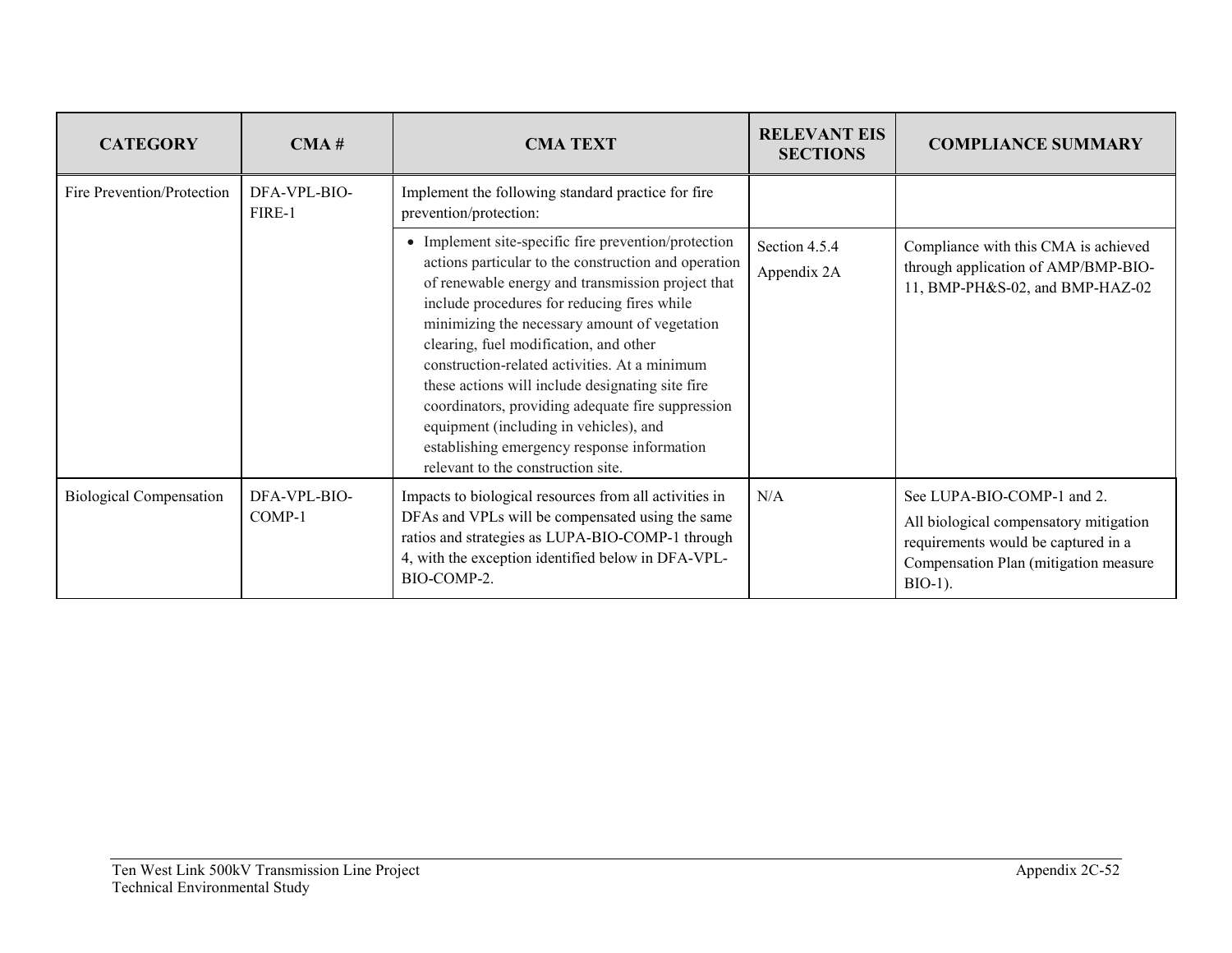### **2C.3.2 Cultural Resources and Tribal Interests**

The following CMAs are for renewable energy and transmission land use authorizations only, in DFAs and VPLs. All other activities in DFAs and VPs are subject to the NHPA Section 106 process.

<span id="page-55-0"></span>

| <b>CATEGORY</b> | CMA#          | <b>CMA TEXT</b>                                                                                                                                                                                                                                                          | <b>RELEVANT EIS</b><br><b>SECTIONS</b> | <b>COMPLIANCE SUMMARY</b>                                                                                                                                                                                                                                                                                                                                                                               |
|-----------------|---------------|--------------------------------------------------------------------------------------------------------------------------------------------------------------------------------------------------------------------------------------------------------------------------|----------------------------------------|---------------------------------------------------------------------------------------------------------------------------------------------------------------------------------------------------------------------------------------------------------------------------------------------------------------------------------------------------------------------------------------------------------|
|                 | DFA-VPL-CUL-1 | For renewable energy activities and transmission,<br>require the applicant to pay all appropriate costs<br>associated with the following processes, through the<br>appropriate BLM funding mechanism:                                                                    | Appendix 2D                            | Compliance with DFA-VPL-CUL-1<br>would be satisfied by APM-CULT-01 and<br>APM-CULT-02, in which the applicant<br>commits to conducting a cultural<br>resources inventory of the direct and<br>indirect APE, preparing HPTPs, and<br>conducting cultural resource monitoring<br>during Project construction, operations,<br>and maintenance (as appropriate) to meet<br>stipulations outlined in the PA. |
|                 |               | • All appropriate costs associated with the BLM's<br>analysis of the DRECP geodatabase and other<br>sources for cultural resources sensitivity.                                                                                                                          |                                        |                                                                                                                                                                                                                                                                                                                                                                                                         |
|                 |               | • All appropriate costs associated with preliminary<br>sensitivity analysis.                                                                                                                                                                                             | N/A                                    | Enforcement by BLM.                                                                                                                                                                                                                                                                                                                                                                                     |
|                 |               | • All appropriate costs associated with the Section<br>106 process including the identification and<br>defining of cultural resources. These costs may<br>also include logistical, travel, and other support<br>costs incurred by tribes in the consultation<br>process. |                                        |                                                                                                                                                                                                                                                                                                                                                                                                         |
|                 |               | • All appropriate costs associated with updating the<br>DRECP cultural resources geodatabase with<br>project specific results.                                                                                                                                           |                                        |                                                                                                                                                                                                                                                                                                                                                                                                         |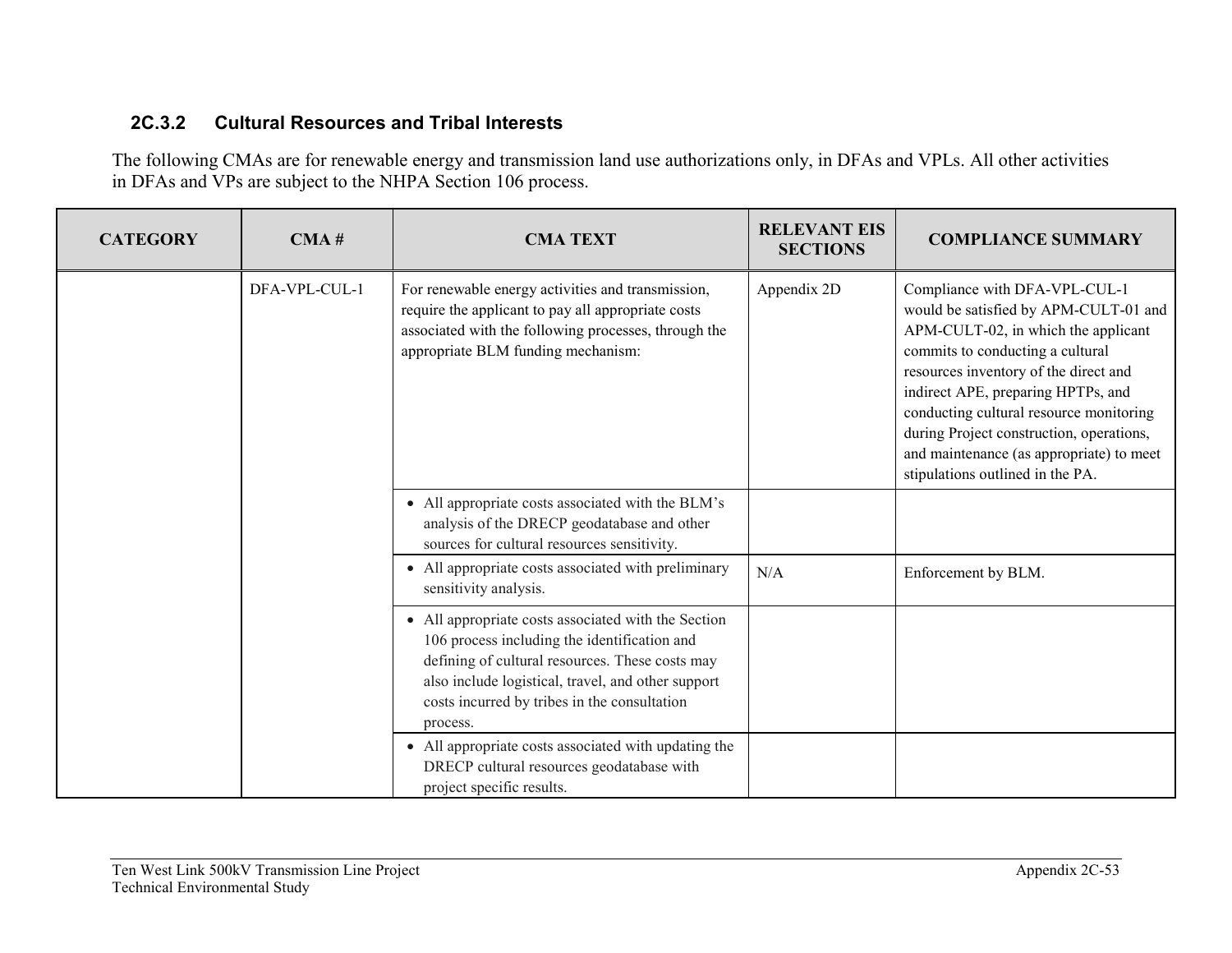| <b>CATEGORY</b> | CMA#          | <b>CMA TEXT</b>                                                                                                                                                                                                                                                                                                                                                                                                                                                                                                                                                                       | <b>RELEVANT EIS</b><br><b>SECTIONS</b> | <b>COMPLIANCE SUMMARY</b>                                                                                                                                                                                                                                                                                                                                                                                                          |
|-----------------|---------------|---------------------------------------------------------------------------------------------------------------------------------------------------------------------------------------------------------------------------------------------------------------------------------------------------------------------------------------------------------------------------------------------------------------------------------------------------------------------------------------------------------------------------------------------------------------------------------------|----------------------------------------|------------------------------------------------------------------------------------------------------------------------------------------------------------------------------------------------------------------------------------------------------------------------------------------------------------------------------------------------------------------------------------------------------------------------------------|
|                 | DFA-VPL-CUL-2 | Consistent and in compliance with the NHPA<br>Programmatic Agreement, signed February 5, 2016,<br>or the most up to date signed version -for renewable<br>energy activities and transmission, a compensatory<br>mitigation fee will be required within the LUPA<br>Decision Area to address cumulative and some<br>indirect adverse effects to historic properties. The<br>mitigation fee will be calculated in a manner that is<br>commensurate to the size and regional impacts of the<br>project. Refer to the Programmatic Agreement for<br>details regarding the mitigation fee. | Appendix 2D                            | Compensatory mitigation determinations<br>and final draft PA language pending<br>within the BLM.<br>Compliance with LUPA-TRANS-CULT-<br>2 and DFA-VPL-CUL-2 would be<br>satisfied by BMP-CULT-05, which<br>outlines the fee structure of the<br>compensatory mitigation fee. The<br>compensatory mitigation fee structure is<br>also outlined in the stipulations contained<br>within the PA.                                      |
|                 | DFA-VPL-CUL-3 | For renewable energy activities and transmission, the<br>management fee rate will be determined through the<br>NHPA programmatic Section 106 consultation<br>process that will be completed as part of the DRECP<br>land use plan amendment.                                                                                                                                                                                                                                                                                                                                          | Appendix 2D                            | Management fee and mitigation fee<br>determinations, and final draft PA<br>language pending within the BLM.<br>Compliance with DFA-VPL-CUL-3<br>would be satisfied by BMP-CULT-05,<br>which outlines the fee structure of the<br>management fee as part of the<br>compensatory mitigation fee. The<br>management fee and compensatory<br>mitigation fee structure is also outlined in<br>the stipulations contained within the PA. |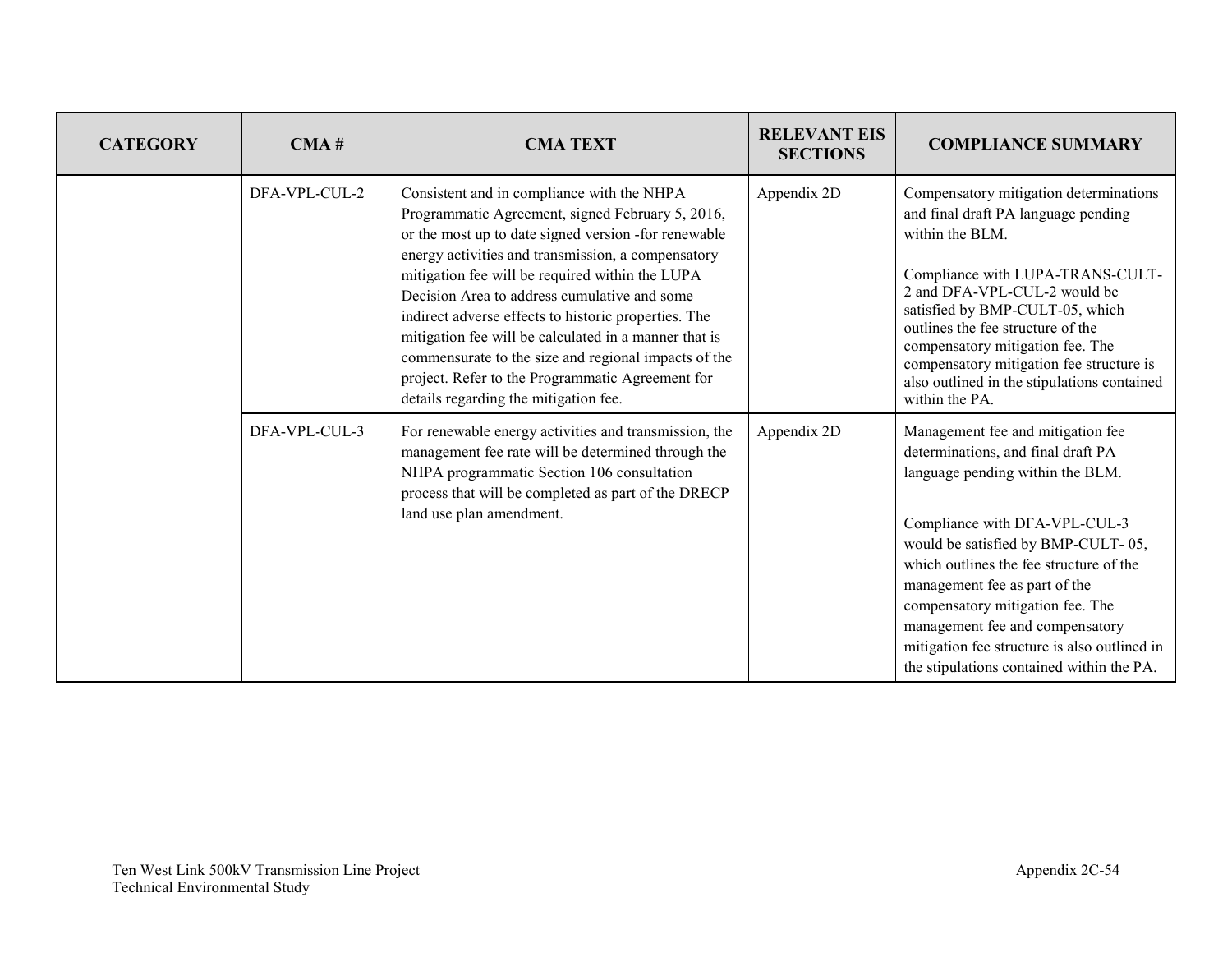| <b>CATEGORY</b> | CMA#          | <b>CMA TEXT</b>                                                                                                                                                                                                                                                                                                  | <b>RELEVANT EIS</b><br><b>SECTIONS</b> | <b>COMPLIANCE SUMMARY</b>                                                                                                                                                                                                                                                                                                                                                                                                          |
|-----------------|---------------|------------------------------------------------------------------------------------------------------------------------------------------------------------------------------------------------------------------------------------------------------------------------------------------------------------------|----------------------------------------|------------------------------------------------------------------------------------------------------------------------------------------------------------------------------------------------------------------------------------------------------------------------------------------------------------------------------------------------------------------------------------------------------------------------------------|
|                 | DFA-VPL-CUL-4 | For renewable energy activities and transmission,<br>demonstrate that results of cultural resources<br>sensitivity, based on the DRECP geodatabase, and<br>other sources, are used as part of the initial planning<br>pre-application process and to select of specific<br>footprints for further consideration. |                                        | Sensitivity analysis responses pending<br>BLM review.<br>Compliance with DFA-VPL-CUL-4<br>would be satisfied with BMP-CUL-06.<br>The BLM has prepared a sensitivity<br>model (Kline 2017).                                                                                                                                                                                                                                         |
|                 | DFA-VPL-CUL-5 | For renewable energy activities and transmission,<br>provide a statistically significant sample survey as<br>part of the pre-application process, unless the BLM<br>determines the DRECP geodatabase and other sources<br>are adequate to assess cultural resources sensitivity of<br>specific footprints.       | Section 3.6.3                          | Sensitivity analysis responses and Class<br>III draft survey report pending BLM<br>review.<br>Compliance with DFA-VPL-CUL-5<br>would be satisfied by BMP-CULT-07,<br>which requires cultural resources Class III<br>survey of segments p-17 and p-18 to be<br>conducted during the NEPA and CEQA<br>analyses to meet the conditions of DFA-<br>VPL-CUL-5. The Class III survey of<br>segments p-17 and p-18 has been<br>conducted. |
|                 | DFA-VPL-CUL-6 | For renewable energy activities and transmission,<br>provide justification in the application why the project<br>considerations merit moving forward if the specific<br>footprint lies within an area identified or forecast as<br>sensitive for cultural resources by the BLM.                                  |                                        | Sensitivity analysis responses pending<br>BLM review.<br>Compliance with DFA-VPL-CUL-6<br>would be satisfied by BMP-CULT-08,<br>which requires such justification from the<br>Project applicant.                                                                                                                                                                                                                                   |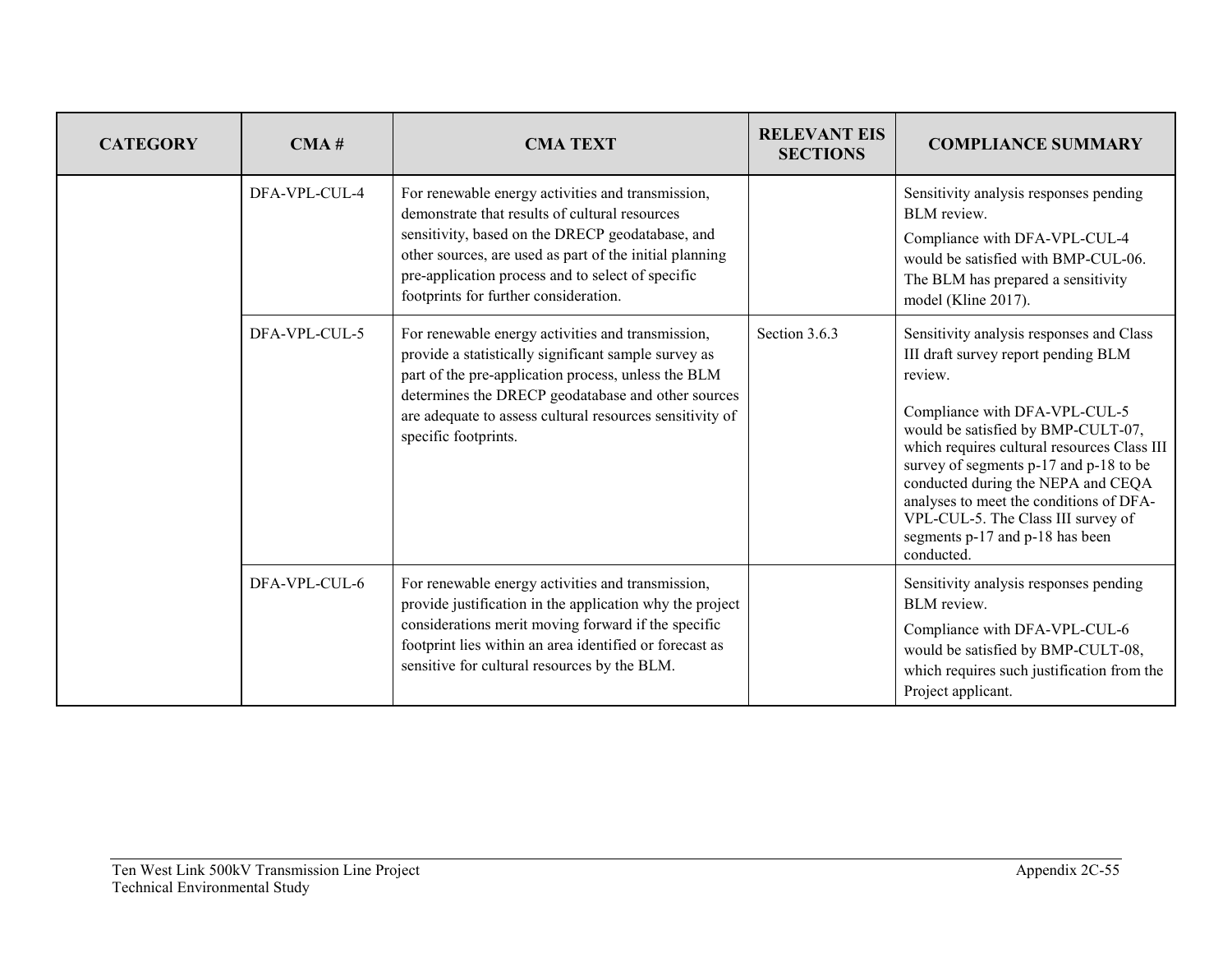<span id="page-58-0"></span>

| <b>CATEGORY</b> | CMA#          | <b>CMA TEXT</b>                                                                                                                                                                                                                                                                                                                                                                                                        | <b>RELEVANT EIS</b><br><b>SECTIONS</b>          | <b>COMPLIANCE SUMMARY</b>                                                                                                                                                                                                                                                                                             |
|-----------------|---------------|------------------------------------------------------------------------------------------------------------------------------------------------------------------------------------------------------------------------------------------------------------------------------------------------------------------------------------------------------------------------------------------------------------------------|-------------------------------------------------|-----------------------------------------------------------------------------------------------------------------------------------------------------------------------------------------------------------------------------------------------------------------------------------------------------------------------|
|                 | DFA-VPL-CUL-7 | For renewable energy activities and transmission,<br>complete the NHPA Section 106 Process as specified<br>in 36 CFR Part 800, or via an alternate procedure,<br>allowed for under 36 CFR Part 800.14 prior to issuing<br>a ROD or ROW grant on any utility-scale renewable<br>energy or transmission project. For utility-scale solar<br>energy developments, the BLM may follow the Solar<br>Programmatic Agreement. | Section 3.6.1<br>Section 3.7.3.2<br>Appendix 2D | Section 5.5.1 summarizes the process of<br>drafting the Programmatic Agreement.<br>Section 5.3 presents the efforts of Native<br>American consultation with Indian tribes.<br>Appendix 2D is the draft Programmatic<br>Agreement for the Project. The PA would<br>be executed prior to issuing a ROD or<br>ROW grant. |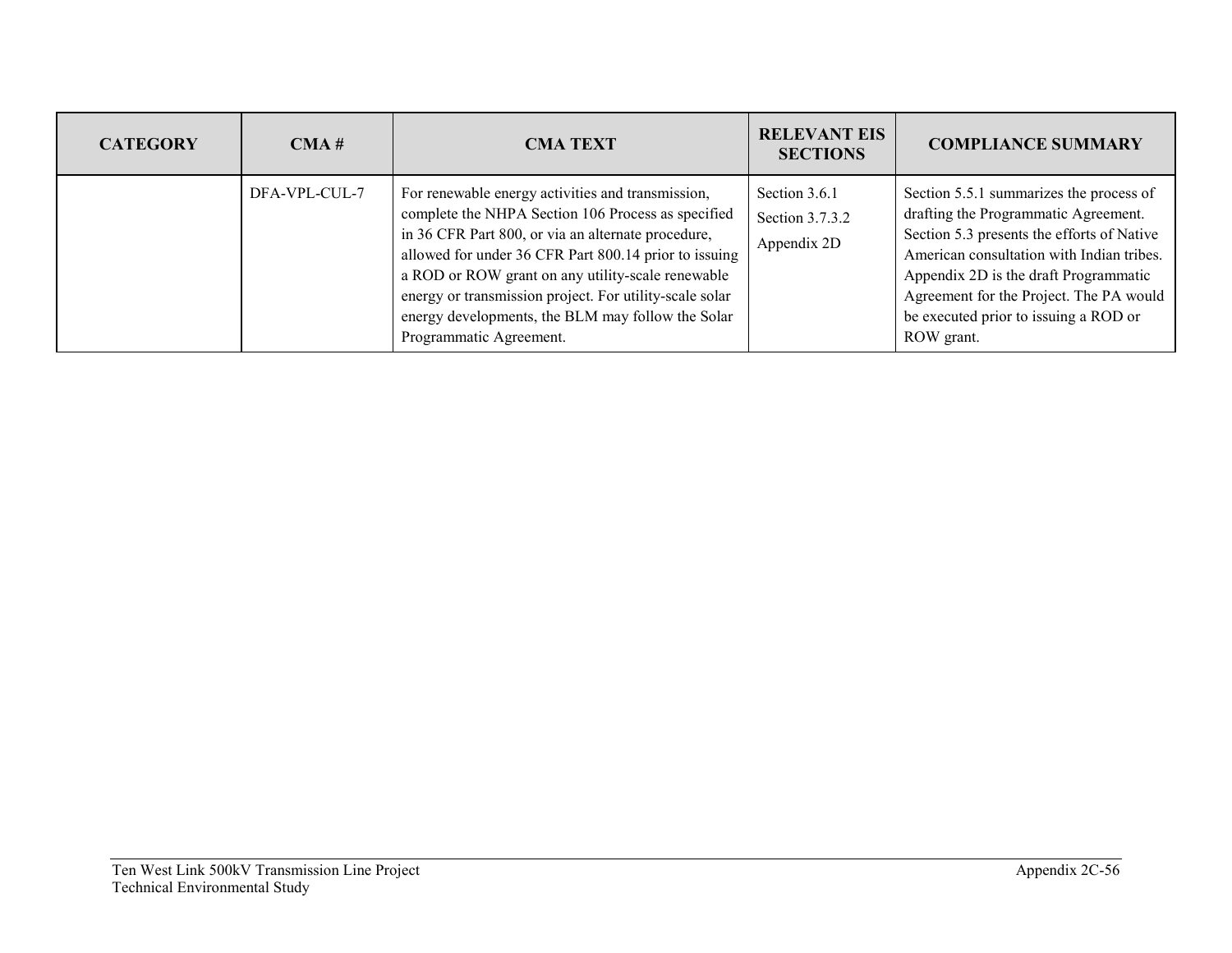## **2C.3.3 Visual Resource Management**

| <b>CATEGORY</b>                | CMA#          | <b>CMA TEXT</b>                                                                                                                                                                                                                                                                                                                                                                                                | <b>RELEVANT EIS</b><br><b>SECTIONS</b>          | <b>COMPLIANCE SUMMARY</b>                                                                                                                                                                                                                                                                                                 |
|--------------------------------|---------------|----------------------------------------------------------------------------------------------------------------------------------------------------------------------------------------------------------------------------------------------------------------------------------------------------------------------------------------------------------------------------------------------------------------|-------------------------------------------------|---------------------------------------------------------------------------------------------------------------------------------------------------------------------------------------------------------------------------------------------------------------------------------------------------------------------------|
| Visual Resources<br>Management | DFA-VPL-VRM-1 | Encourage development in a planned fashion within<br>DFAs (e.g., similar to the planned unit development<br>concept used for urban design-i.e., in-fill vs.<br>scattered development, use of common road<br>networks, Generator Tie Lines etc., use of similar<br>support facility designs materials and colors etc.) to<br>avoid industrial sprawl.                                                           | Appendix 1, Figure<br>2.4-5 and Table 2.2-<br>4 | The entire portion of the Project Area on<br>BLM-administered lands in California is<br>within a DFA. Portions of the Proposed<br>Action and many of the Action<br>Alternative segments would either be<br>within or immediately adjacent to<br>designated utility corridors on BLM-<br>administered lands in California. |
|                                | DFA-VPL-VRM-2 | Development in DFAs and VPLs are required to<br>incorporate visual design standards and include the<br>best available, most recent BMPs, as determined by<br>BLM (e.g. Solar, Wind, West Wide Energy Corridor,<br>and Geothermal PEISs, the "Best Management"<br>Practices for Reducing Visual Impacts of Renewable<br>Energy Facilities on BLM-Administered Lands", and<br>other programmatic BMP-documents). | Appendix 2A                                     | See APMs and BMPs developed for<br>visual resources, some of which came<br>from the referenced document.                                                                                                                                                                                                                  |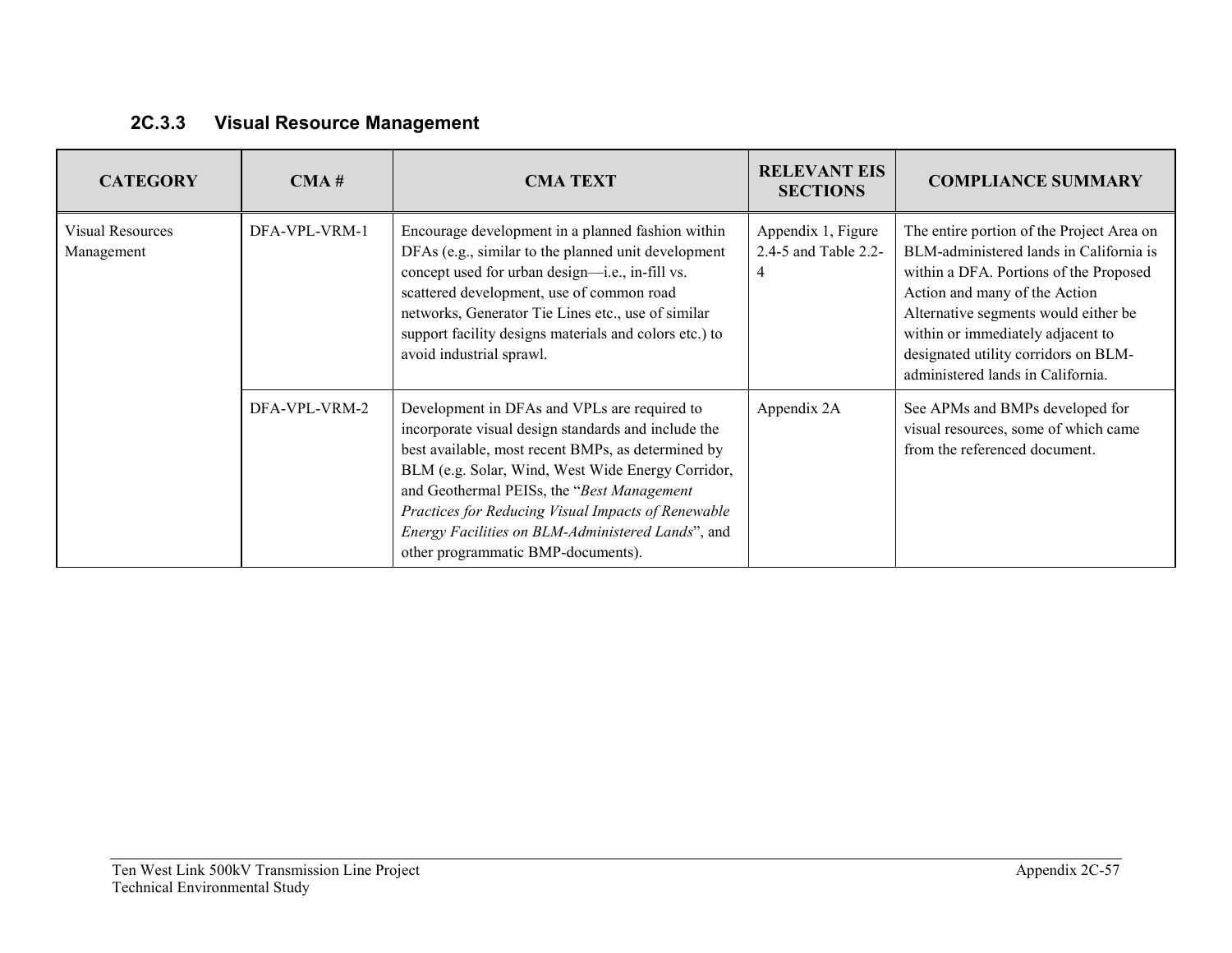| <b>CATEGORY</b> | CMA#          | <b>CMA TEXT</b>                                                                                                                                                                                                                                                                                                            | <b>RELEVANT EIS</b><br><b>SECTIONS</b> | <b>COMPLIANCE SUMMARY</b>                                                                                                                                                                                                                                     |
|-----------------|---------------|----------------------------------------------------------------------------------------------------------------------------------------------------------------------------------------------------------------------------------------------------------------------------------------------------------------------------|----------------------------------------|---------------------------------------------------------------------------------------------------------------------------------------------------------------------------------------------------------------------------------------------------------------|
|                 | DFA-VPL-VRM-3 | Required Visual Resource BMPs. All development<br>within the DFAs and VPLs will abide by the BMPs<br>addressed in the most recent version of the document<br>"Reducing Visual Impacts of Renewable Energy<br>Facilities on BLM-Administered Lands", or its<br>replacement, including, but not limited to the<br>following: | Appendix 2A                            | See APMs and BMPs developed for<br>visual resources, some of which came<br>from the referenced document. J. Dalton<br>is seeking additional direction regarding<br>dark night skies from Washington;<br>additions will be made once direction is<br>received. |
|                 |               | • Transmission:                                                                                                                                                                                                                                                                                                            |                                        |                                                                                                                                                                                                                                                               |
|                 |               | o Color-treat monopoles Shadow Gray per the<br>BLM Environmental Color Chart CC001 unless<br>a more effective color choice is selected by the<br>local Field Office VRM specialist.                                                                                                                                        | Appendix 2A                            | Compliance with this CMA is achieved<br>through application of APM-& BMP-<br>$AES-04$ .                                                                                                                                                                       |
|                 |               | o Lattice towers and conductors will have non-<br>specular qualities.                                                                                                                                                                                                                                                      | Appendix 2A                            | Compliance with this CMA is achieved<br>through application of BMP-AES-04.                                                                                                                                                                                    |
|                 |               | o Lattice Towers will be located a minimum of<br>3/4 mile away from Key Observation Points<br>such as roads, scenic overlooks, trails,<br>campgrounds, navigable rivers and other areas<br>people tend to congregate and located against a<br>landscape backdrop when topography allows.                                   | Appendix 1, Figure<br>3.18-52          | The Project would comply with this<br>CMA, as the KOPs for the portion of the<br>Project located on Federal lands in<br>California are a minimum of 3/4 mile away<br>from Project infrastructure, and self-<br>supporting lattice structures are proposed.    |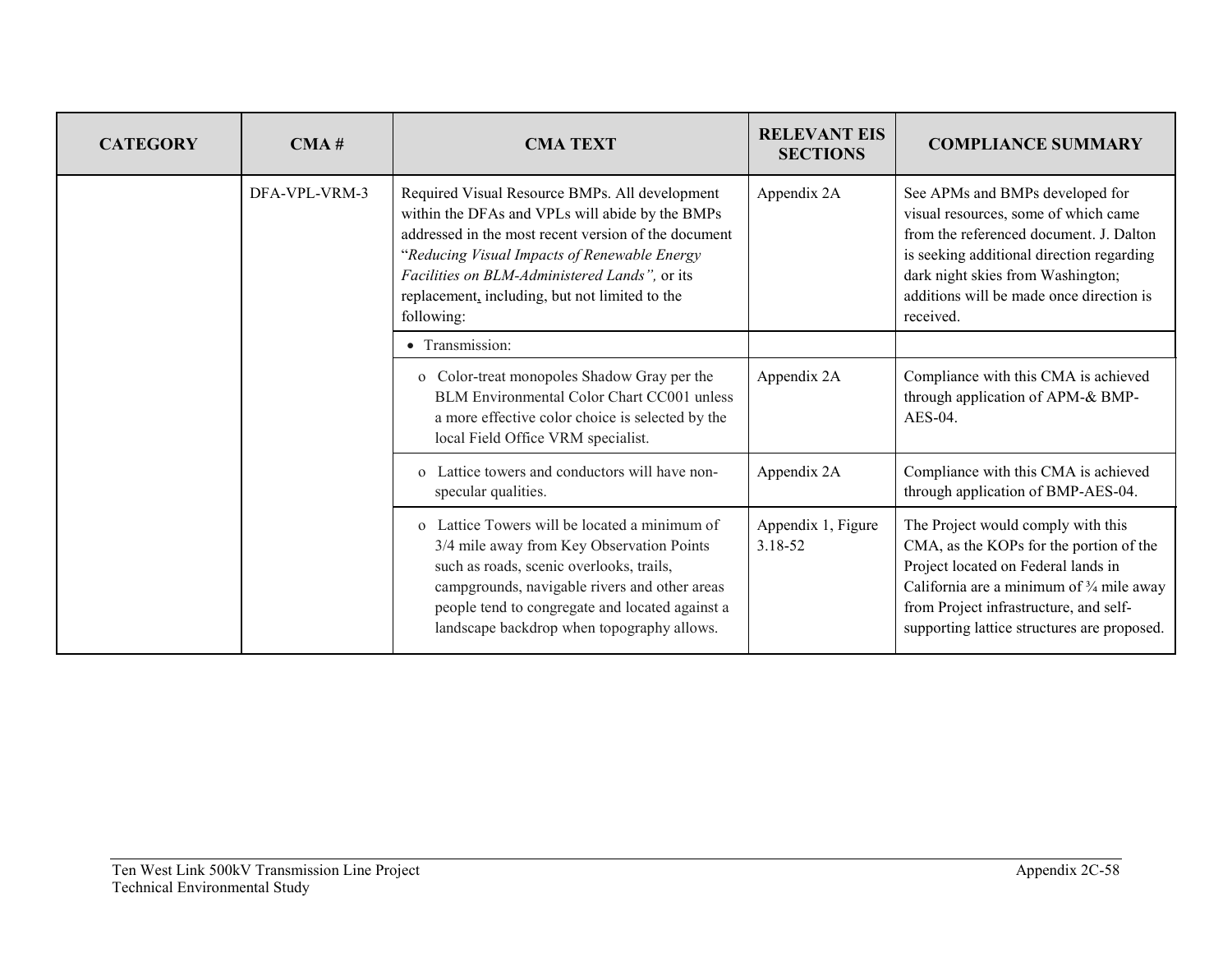## **2C.4 DFA-SPECIFIC CMAS**

#### **2C.4.1 Biological Resources**

<span id="page-61-2"></span><span id="page-61-1"></span><span id="page-61-0"></span>

| <b>CATEGORY</b>             | CMA#          | <b>CMA TEXT</b>                                                                        | <b>RELEVANT EIS</b><br><b>SECTIONS</b> | <b>COMPLIANCE SUMMARY</b>                                                                                                                |
|-----------------------------|---------------|----------------------------------------------------------------------------------------|----------------------------------------|------------------------------------------------------------------------------------------------------------------------------------------|
| <b>Biological Resources</b> | DFA-BIO-IFS-1 | Conduct the following surveys as applicable in the<br>DFAs as shown in Table 21.       | Appendix 2A                            | Compliance with this CMA is achieved<br>through application of APM-BIO-02,<br>APM/BMP-BIO-23, APM-BIO-20,<br>BMP-BIO-30, and BMP-BIO-45. |
|                             | DFA-BIO-IFS-2 | Implement the following setbacks shown below in<br>Table 22 as applicable in the DFAs. | Appendix 2A                            | Compliance with this CMA is achieved<br>through application of APM-BIO-02,<br>BMP-BIO-29, BMP-BIO-30, and BMP-<br>BIO-45.                |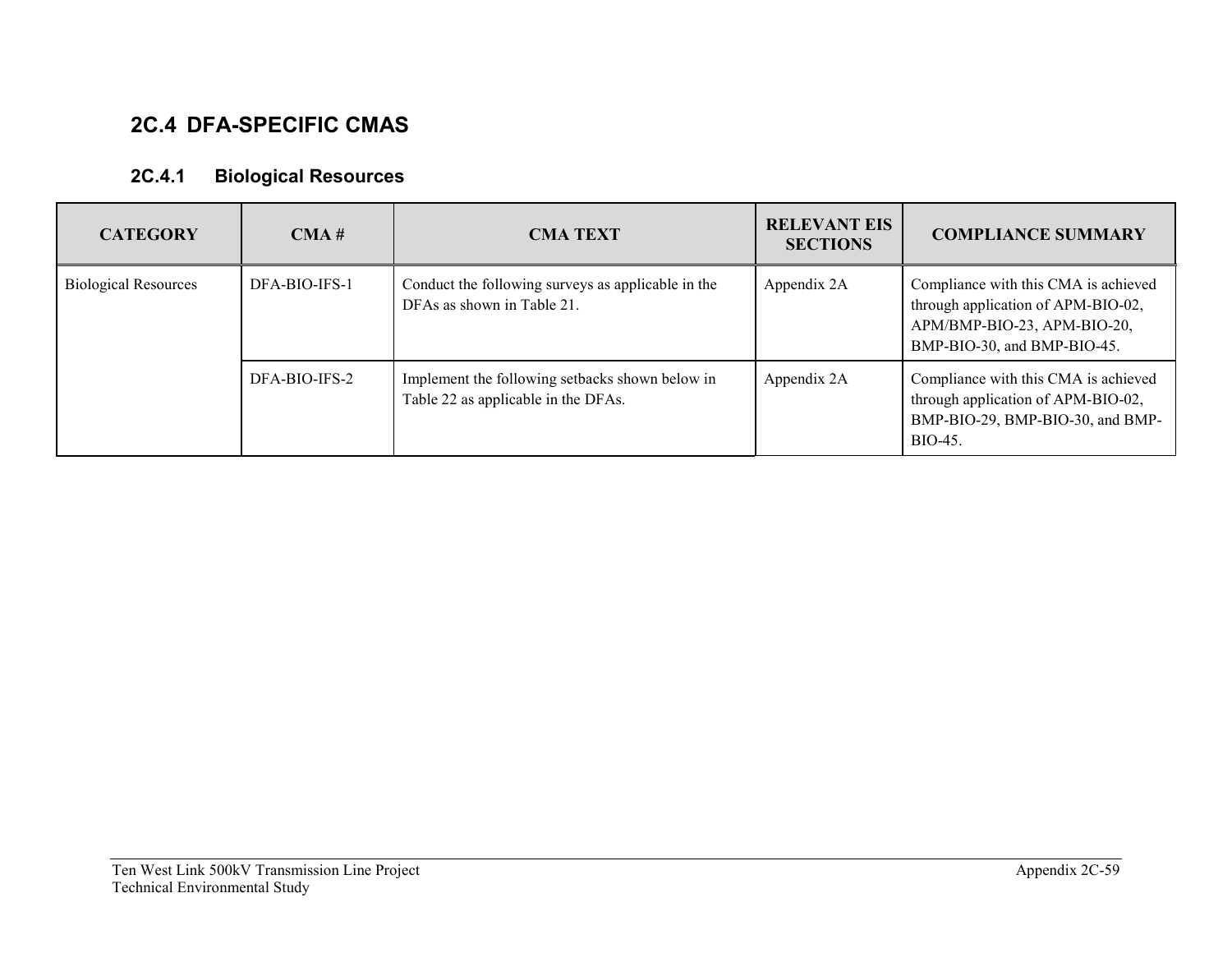### **2C.4.2 Recreation**

| <b>CATEGORY</b> | CMA#      | <b>CMA TEXT</b>                                                                                                                                                                                                                                                                                                                                                                                                        | <b>RELEVANT EIS</b><br><b>SECTIONS</b> | <b>COMPLIANCE SUMMARY</b>                                                  |
|-----------------|-----------|------------------------------------------------------------------------------------------------------------------------------------------------------------------------------------------------------------------------------------------------------------------------------------------------------------------------------------------------------------------------------------------------------------------------|----------------------------------------|----------------------------------------------------------------------------|
| Recreation      | DFA-REC-1 | Retain, to the extent possible, the identified recreation<br>setting characteristics: physical components of<br>remoteness, naturalness and facilities; social<br>components of contact, group size and evidence of use;<br>and operational components of access, visitor services<br>and management controls (see recreation setting<br>characteristics matrix).                                                      | Appendix 2A                            | Compliance with this CMA is achieved<br>through application of BMP-REC-01. |
|                 | DFA-REC-2 | Avoid large-scale ground disturbance within one-half<br>mile of Level 3                                                                                                                                                                                                                                                                                                                                                | Appendix 2A                            | Compliance with this CMA is achieved<br>through application of BMP-REC-01. |
|                 |           | Recreation facility footprint including route access and<br>staging areas. If avoidance isn't practicable, the facility<br>must be relocated to the same or higher standard and<br>maintain recreation objectives and setting<br>characteristics.                                                                                                                                                                      | Appendix 2A                            | Compliance with this CMA is achieved<br>through application of BMP-REC-01. |
|                 | DFA-REC-4 | When considering large-scale development in DFAs,<br>retain to the extent possible existing, approved<br>recreation activities.                                                                                                                                                                                                                                                                                        | Appendix 2A                            | Compliance with this CMA is achieved<br>through application of BMP-REC-01. |
|                 | DFA-REC-5 | For displacement of dispersed recreation opportunities,<br>commensurate compensation in the form of enhanced<br>recreation operations, recreation facilities or<br>opportunities will be required. If recreation<br>displacement results in resource damage due to<br>increased use in other areas, mitigate that damage<br>through whatever measures are most appropriate as<br>determined by the Authorized Officer. | Appendix 2A                            | Compliance with this CMA is achieved<br>through application of BMP-REC-01. |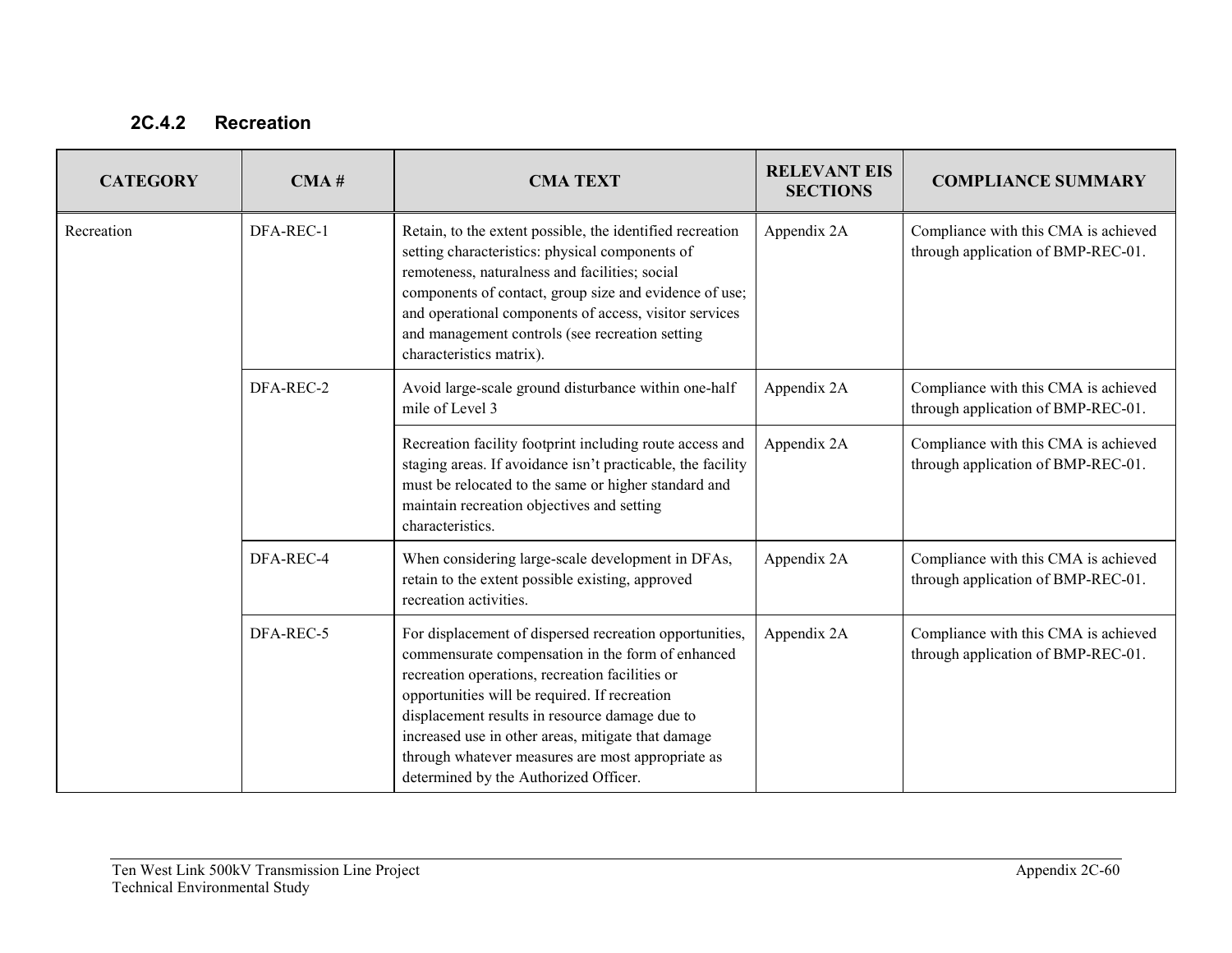| <b>CATEGORY</b> | CMA#      | <b>CMA TEXT</b>                                                                                                                                                                                                                                                                                                                                                                                                                                                                                                                                                                                                                                                                                                                               | <b>RELEVANT EIS</b><br><b>SECTIONS</b> | <b>COMPLIANCE SUMMARY</b>                                                  |
|-----------------|-----------|-----------------------------------------------------------------------------------------------------------------------------------------------------------------------------------------------------------------------------------------------------------------------------------------------------------------------------------------------------------------------------------------------------------------------------------------------------------------------------------------------------------------------------------------------------------------------------------------------------------------------------------------------------------------------------------------------------------------------------------------------|----------------------------------------|----------------------------------------------------------------------------|
|                 | DFA-REC-7 | If designated vehicle routes are directly impacted by<br>activities (includes modification of existing route to<br>accommodate industrial equipment, restricted access or<br>full closure of designated route, pull outs, and staging<br>areas to the public, etc.), mitigation will include the<br>development of alternative routes to allow for<br>continued vehicular access with proper signage, with a<br>similar recreation experience. In addition, mitigation<br>will also include the construction of an "OHV touring<br>route" which circumvents the activity area and allows<br>for interpretive signing materials to be placed at<br>strategic locations along the new touring route, if<br>determined to be appropriate by BLM. | Appendix 2A                            | Compliance with this CMA is achieved<br>through application of BMP-REC-01. |

## **2C.4.3 Lands and Realty**

<span id="page-63-1"></span><span id="page-63-0"></span>

| <b>CATEGORY</b>  | CMA#        | <b>CMA TEXT</b>                                                                                    | <b>RELEVANT EIS</b><br><b>SECTIONS</b> | <b>COMPLIANCE SUMMARY</b>                                                                                                                   |
|------------------|-------------|----------------------------------------------------------------------------------------------------|----------------------------------------|---------------------------------------------------------------------------------------------------------------------------------------------|
| Lands and Realty | DFA-LANDS-7 | Transmission facilities are an allowable use and will<br>not require a plan amendment within DFAs. | Section 4.8.9                          | The Project would be within the<br>established DFA and therefore no<br>RMPA would be required; thus, the<br>Project complies with this CMA. |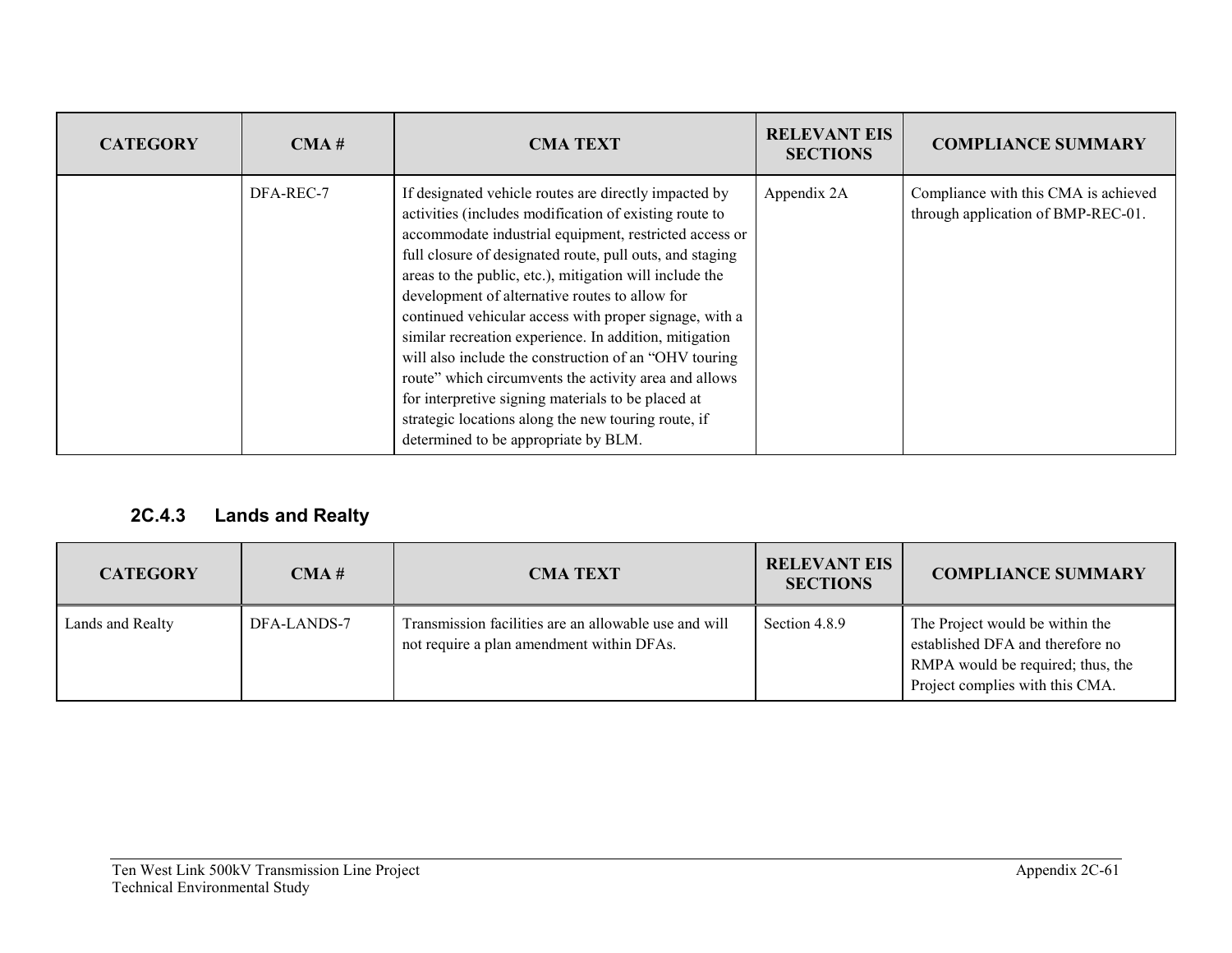### **2C.4.4 Visual Resource Management**

<span id="page-64-0"></span>

| <b>CATEGORY</b>                       | CMA#      | <b>CMA TEXT</b>                                                                                                                                                                                                                                                                                                                                                                                                                                                                                                                                                                                                                                                                                                               | <b>RELEVANT EIS</b><br><b>SECTIONS</b> | <b>COMPLIANCE SUMMARY</b>                                                                                                                                                                                                          |
|---------------------------------------|-----------|-------------------------------------------------------------------------------------------------------------------------------------------------------------------------------------------------------------------------------------------------------------------------------------------------------------------------------------------------------------------------------------------------------------------------------------------------------------------------------------------------------------------------------------------------------------------------------------------------------------------------------------------------------------------------------------------------------------------------------|----------------------------------------|------------------------------------------------------------------------------------------------------------------------------------------------------------------------------------------------------------------------------------|
| <b>Visual Resources</b><br>Management | DFA-VRM-1 | Manage all DFAs as VRM Class IV to allow for<br>industrial scale development. Employ best<br>management practices to reduce visual contrast of<br>facilities.                                                                                                                                                                                                                                                                                                                                                                                                                                                                                                                                                                 | Section 4.18                           | The Project would comply with<br>VRM Class IV objectives.                                                                                                                                                                          |
|                                       | DFA-VRM-2 | Regional mitigation for visual impacts is required<br>in DFAs. Mitigation is to be based on the VRI<br>class and the underlying visual values (scenic<br>quality, sensitivity, and distance zone) for the<br>activity area as it stands at the time the ROD is<br>signed for the DRECP LUPA. Compensatory<br>mitigation may take the form of reclamation of<br>other BLM lands to maintain (neutral) or enhance<br>(beneficial) visual values on VRI Class II<br>and III lands. Other considerations may include<br>acquisition of conservation easements to protect<br>and sustain visual quality within the viewshed of<br>BLM lands. The following mitigation ratios will<br>be applied in DFAs:<br>VRI Class II 1:1 ratio | Section 4.18                           | Analysis of impacts determined that<br>the Project would not result in<br>reduction of VRI Class II areas in<br>California to lower VRI classes.<br>Therefore, no compensatory<br>mitigation would be required for the<br>Project. |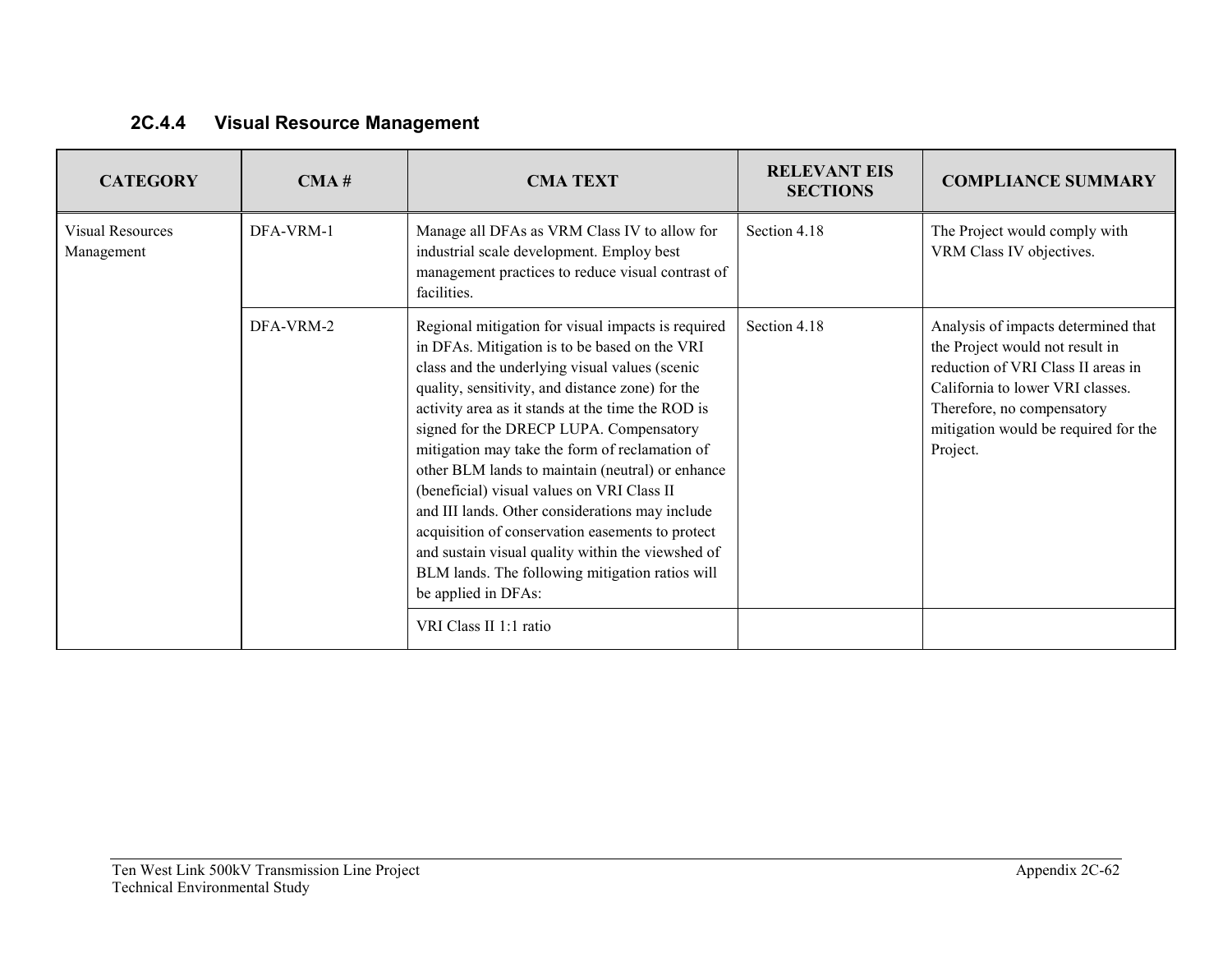### **2C.4.5 Compensation**

| <b>CATEGORY</b> | CMA#        | <b>CMA TEXT</b>                                                                                                                                                                                                                                                                                                        | <b>RELEVANT EIS</b><br><b>SECTIONS</b> | <b>COMPLIANCE SUMMARY</b>                                                                                                                                                                                                                                                                                                    |
|-----------------|-------------|------------------------------------------------------------------------------------------------------------------------------------------------------------------------------------------------------------------------------------------------------------------------------------------------------------------------|----------------------------------------|------------------------------------------------------------------------------------------------------------------------------------------------------------------------------------------------------------------------------------------------------------------------------------------------------------------------------|
|                 | LUPA-COMP-1 | For third party actions, compensation activities must<br>be initiated or completed within 12 months from the<br>time the resource impact occurs (e.g. ground<br>disturbance, habitat removal, route obliteration, etc.<br>for construction activities; wildlife mortality, visual<br>impacts, etc. due to operations). | N/A                                    | Details of reclamation/restoration<br>demonstrating compliance with the<br>CMA will be contained in various<br>plans referenced in the EIS and will be<br>resolved with the BLM prior to<br>issuance of the NTP.<br>All compensation requirements would<br>be captured in a Compensation Plan<br>(mitigation measure BIO-1). |
|                 |             | • BLM will determine, in the environmental<br>analysis, the activity/project-level timing of the<br>compensation (i.e. initiated, completed or a<br>combination) based on the specific resources<br>being impacted, and scope and content of the<br>activity.                                                          |                                        |                                                                                                                                                                                                                                                                                                                              |
|                 |             | • A 6-month extension may be authorized, subject<br>to approval by the authorizing officer, dependent<br>on the resources impacted and compensation due<br>diligence of the project developer.                                                                                                                         |                                        |                                                                                                                                                                                                                                                                                                                              |